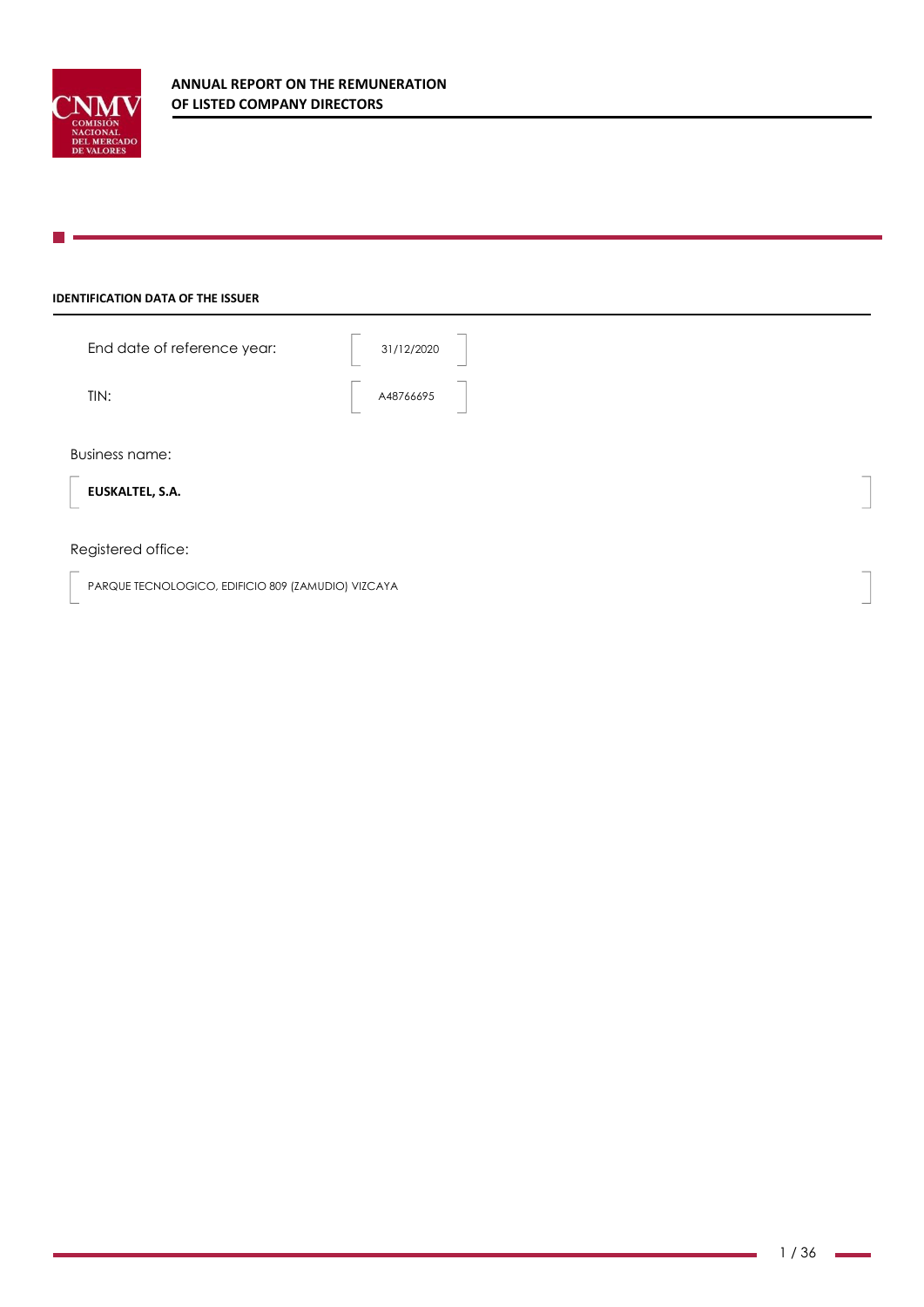

#### **A. COMPANY'S REMUNERATION POLICY FOR THE CURRENT YEAR**

A.1. Explain the director remuneration policy applicable to the current financial year. To the extent that it is relevant, certain information may be included by reference to the remuneration policy approved by the general shareholders' meeting, provided that the inclusion is clear and specific.

Specific details for the current year should be described, with respect to both the remuneration of the directors for their status as such and for the performance of executive functions carried out by the board in accordance with the provisions of the agreements concluded with executive directors and with the remuneration policy approved by the general meeting.

The following minimum information must be provided:

- Description of the company's procedures and bodies involved in determining and approving the remuneration policy and its conditions.
- Indicate and, if appropriate, explain whether comparable companies have been taken into account in establishing the company's remuneration policy.
- Information on whether any external advisors have been involved and, if so, their identity.

Pursuant to Article 62.5 of the Bylaws, the Directors' Remuneration Policy will be in line, where appropriate, with the remuneration system envisaged in the Company's Bylaws, it will have the scope provided for by law and it will be submitted by the Board of Directors for the approval of the General Shareholders' Meeting at the intervals established by law. In any event, the overall sum of all the resulting amounts to be received by all the Directors for any reason in each financial year may never exceed the maximum amount approved by the General Shareholders' Meeting. Article 62 of the Bylaws and the Directors' Remuneration Policy were amended in 2020. In this respect, the following was agreed at the Annual General Meeting held on 2 June 2020:

-Amend Article 62.3. d) of the Bylaws concerning directors' remuneration.

-Approve the change to the Directors' Remuneration Policy for 2019, 2020 and 2021.

The Directors' Remuneration Policy must be approved by the General Shareholders' Meeting, at the proposal of the Board of Directors, following a report from the Remuneration Committee.

As mentioned above, the current Euskaltel Directors' Remuneration Policy approved at the Annual General Meeting held on 1 April 2019 has been amended by a resolution of the Annual General Meeting held on 2 June 2020.

Within the scope of its authority, the Appointments and Remuneration Committee participated in the preparation of the Policy, issuing a final report thereon in accordance with the provisions of Article 529 (xix) of the Spanish Companies Act and with the functions referred to in Articles 5 and 10 of the Regulations of the Appointments and Remuneration Committee.

The Board of Directors and the Remuneration Committee regularly review the principles and criteria of the Remuneration Policy in order to keep it aligned with best practices and market trends and with the business strategy.

Euskaltel's Remuneration Policy has been defined considering, in addition to the necessary compliance with legal requirements, the Good Governance Code and internal regulations and its alignment with best market practices, having included components aimed at adjusting the directors' remuneration to the Company's objectives, values and long-term interests.

In line with the new Article 62.3.d) of the Bylaws, the Remuneration Policy does not envisage the payment of attendance fees, variable or performance-linked items or payments in shares, stock options or share-based instruments to directors who are not entrusted with executive functions, except in the event that the Chairman of the Board of Directors does not have executive functions, in which case long-term variable remuneration is provided for, based on the delivery of cash or shares, share options or instruments or other remuneration tied to the value thereof, linked to business objectives, share performance and, where appropriate, other corporate social responsibility objectives.

With regard to Directors without executive functions, the Policy lays down the following characteristics for their remuneration: (i) it is transparent with respect to information; (ii) it acts as an incentive to reward their dedication, skills and responsibility, without being an obstacle to their duty of loyalty; and (iii) it comprises a fixed allowance fully paid in cash and remunerates Board membership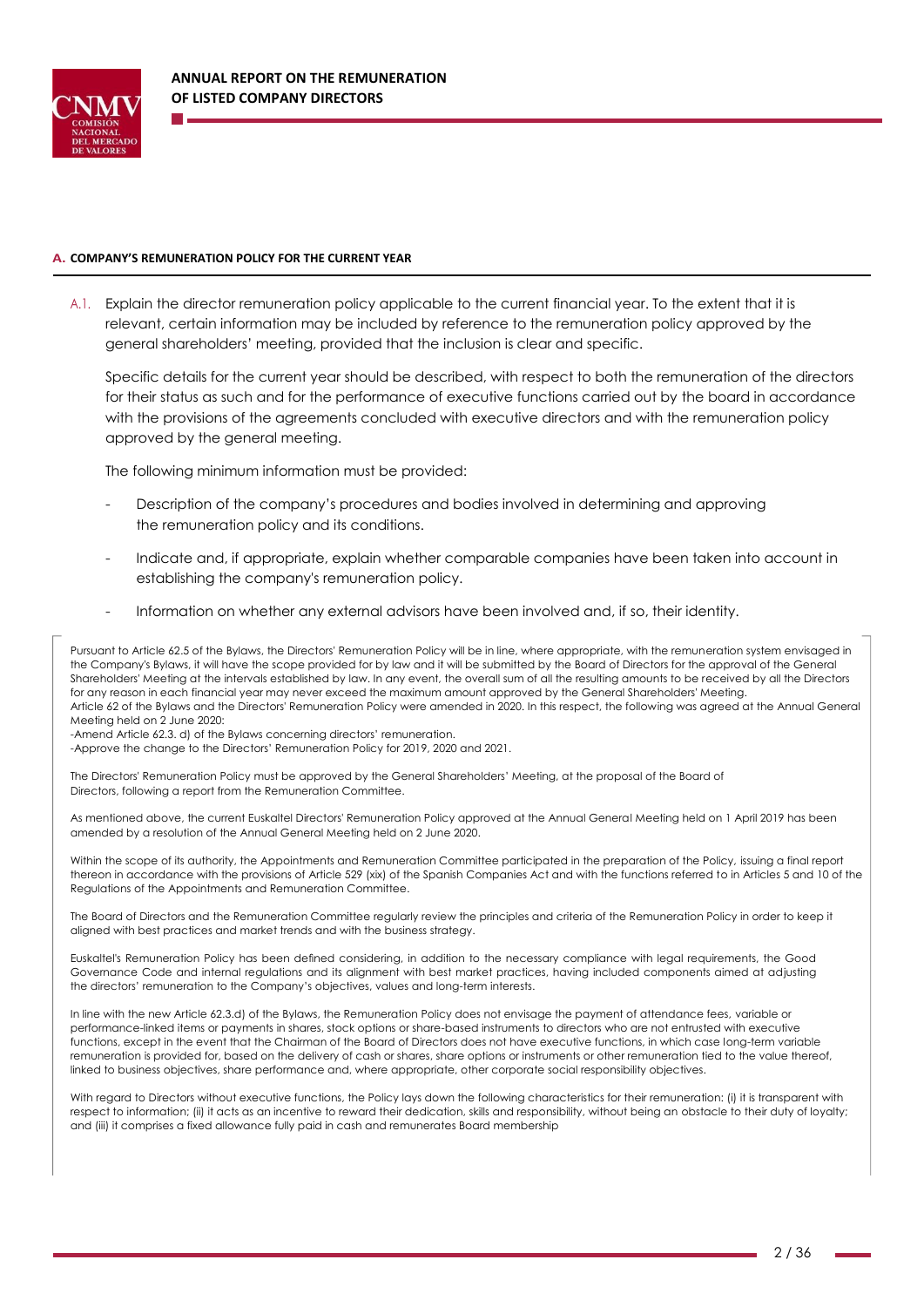

The aim of the Policy is to remunerate Directors who are not entrusted with executive functions in accordance with their professional worth, dedication to their office and the responsibility assumed by them, without their objectivity in the defence of the Company's interests being affected by the remuneration received.

Concerning Directors with executive functions, the Policy provides that they are entitled to receive remuneration for the functions of this nature that they perform, following the criteria generally applicable to Senior Management and which seek to establish a compensation package capable of attracting, motivating and retaining high-level human capital. The characteristics of executive directors' remuneration are as follows: (i) remuneration is assigned for the performance of executive functions in accordance with provisions of the relevant contracts within the remuneration items laid down in the Bylaws; (ii) the remuneration items provided for in the contracts and in the Bylaws are in line with the provisions of the Policy; (iii) the remuneration reflects a balanced and efficient relationship between fixed and variable components; (iv) the remuneration scheme is compatible with adequate and efficient risk management and with the Company's business strategy, values and long-term interests, without the variable remuneration jeopardising the capacity of the Company to maintain its solvency and financial situation; and (v) the remuneration takes into account market trends and is positioned in relation thereto in accordance with the Company's strategic approach, as well as its size, nature and the scope of its activities, and is effective in attracting and retaining the best professionals.

The remuneration of Directors who perform executive functions is therefore oriented towards the generation of value for the Company, seeking alignment with shareholders' interests, prudent risk management and strict compliance with current regulations on the remuneration of Directors of listed companies.

Relative importance of variable remuneration items with respect to fixed items (remuneration mix) and the criteria and objectives taken into account to determine said items and to ensure an appropriate balance between the fixed and variable remuneration components. In particular, indicate the actions taken by the company in relation to the remunerations system to reduce excessive risk exposure and adjust it to the company's objectives, values and long-term interests, which will include, if appropriate, a reference to measures intended to ensure that the remuneration policy takes account of the company's long-term performance, the measures taken in relation to categories of personnel whose professional activities have a material impact on the company's risk profile and measures envisaged to prevent conflicts of interest.

n addition, indicate whether the company has established any accrual or vesting period for certain variable remuneration items, in cash, shares or other financial instruments, a deferral period for the payment of amounts or delivery of financial instruments

already vested, or whether any clause has been agreed to reduce the deferred remuneration or oblige the director to return the remuneration received when such remuneration has been based on data that have subsequently been proven to be manifestly inaccurate.

The remuneration system established will be oriented towards promoting the long-term profitability and sustainability of the Company and will include the necessary safeguards to avoid an excessive assumption of risks and any reward for unfavourable results. Likewise, the Board of Directors shall ensure that the amount of the remuneration of external Directors is such that it offers incentives for their dedication but does not compromise their independence.

The Company's Remuneration Policy is based on the following principles:

- -Moderation: remuneration must be reasonably proportional to the Company's importance, the economic situation at a given time and the market standards in comparable companies.
- -Suitability: the Policy will be aimed at attracting, motivating and retaining high-level human capital, as well as remunerating professional worth, the responsibility assumed and dedication, in the case of external non-executive Directors.

-Balance: between fixed and variable components, in the case of executive directors.

-Profitability and sustainability: regarding the remuneration of Directors who perform executive functions, incentivising performance and rewarding the creation of long-term value.

-Link to earnings: based on the necessary link between remuneration and the Company's results, in the case of executive directors.

-Equity and external competitiveness: taking into consideration the external competitive environment and internal equity.

-Transparency in the remuneration policy: in accordance with best practices and recommendations on remuneration design and governance.

In accordance with Article 27 of the Regulations of the Company's Board of Directors, the Board of Directors shall endeavour, within the limits established in the Bylaws, to ensure that the directors' remuneration is in reasonable proportion to (i) the Company's importance, (ii) its economic situation at a given time, (iii) the standards that are met in the market by companies of a similar size or activity, and (iv) takes into account their dedication to the Company.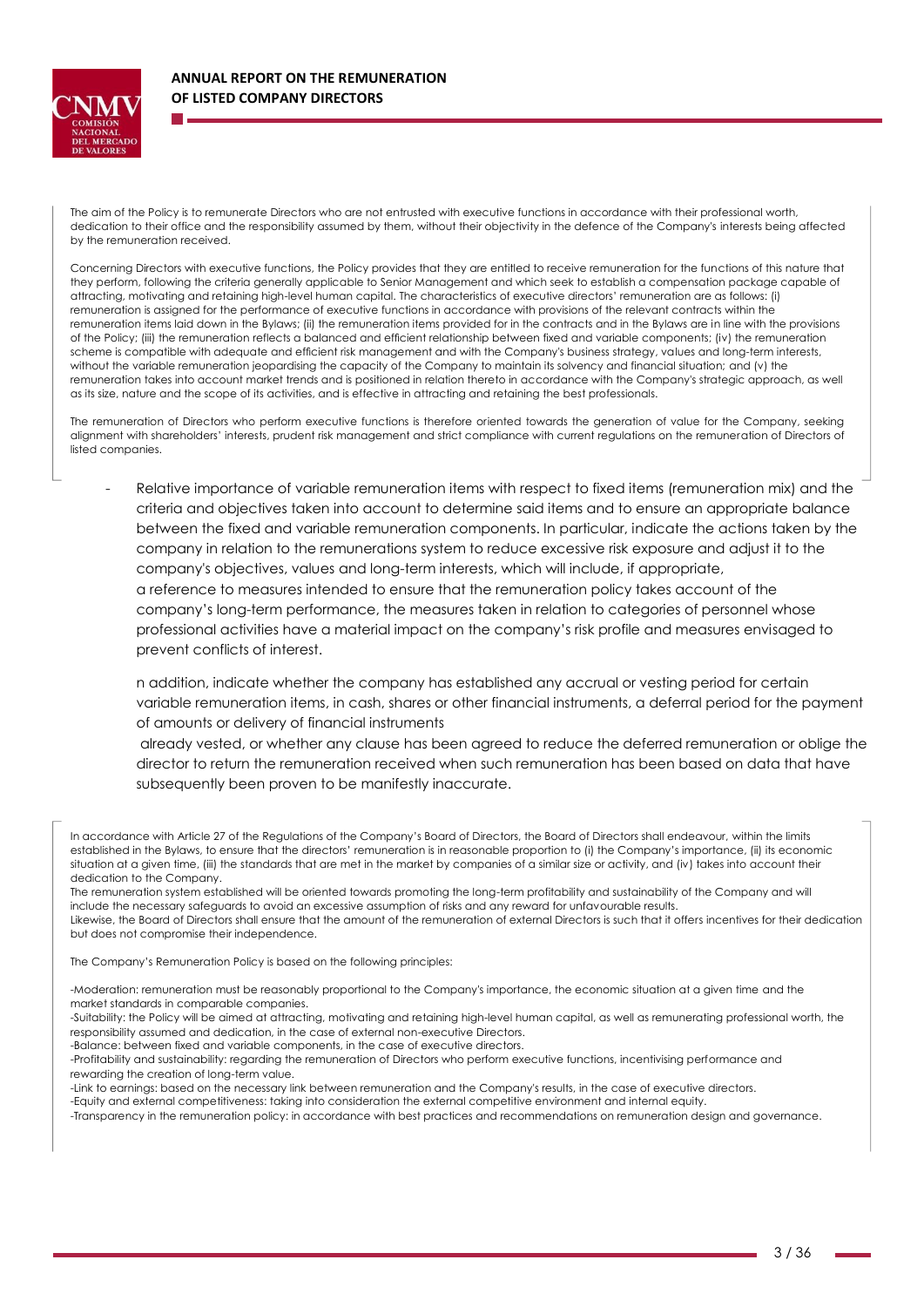

Based on these principles, Euskaltel's Board of Directors has defined a Remuneration Policy considering, in addition to the necessary compliance with legal requirements, the Good Governance Code and internal regulations, its alignment with best market practices, having included components aimed at adjusting the directors' remuneration to the Company's objectives, values and long-term interests.

Non-executive directors' remuneration consists entirely of fixed components, which are calculated on the basis of the position held on the Board and membership of the various Committees.

The remuneration of the Chief Executive Officer for his executive functions consists of the following components: (a) an annual fixed remuneration; (b) an annual variable remuneration, based on indicators or benchmarks, either qualitative or quantitative, linked to the degree of compliance with his objectives; (c) a long-term variable remuneration, based on the delivery of cash or shares, stock options or instruments or other remuneration referenced to the value thereof, linked to business objectives, share performance and, if applicable, other corporate social responsibility objectives; (d) the following remuneration: availability of a company vehicle; life and accident insurance; special health insurance; the possibility of enjoying all benefits made available to management personnel by the Company; e) third-party liability insurance; and f) possible compensation for the termination of his relationship with the Company.

The final structure of the executive directors' "remuneration mix" is based on an assessment of their performance made by the Board of Directors at the proposal of the Remuneration Committee.

The annual variable remuneration of the Chief Executive Officer is based on objective criteria that seek to evaluate his contribution, in the exercising of his executive functions, to the Company's business objectives.

The Board of Directors is responsible for setting objectives and the scales of achievement and performance assessment. The Board will have to subsequently determine the extent to which the business objectives taken as a reference have been met and the degree of achievement of annual variable remuneration (including cases of under- and over-achievement, if applicable).

In general, the parameters to be taken into account to determine compliance with the annual variable remuneration objectives, as well as their respective weighting, will be determined annually by the Board of Directors at the proposal of the Remuneration Committee on the basis of indicators correlated with Company variables relating to business performance, and, where appropriate, others of a qualitative or quantitative character such as, by way of example and without limitation, medium and long-term sustainability, compliance with strategic goals or those relating to corporate social responsibility. The above objectives and parameters will also take into account the risk assumed in order to obtain an outcome and will seek a balance among the Company's short, medium and long-term objectives, without focusing solely on occasional or atypical events or data.

The objectives, parameters and weightings agreed by the Board of Directors in general for the Company's management team will also be applicable to the Company' executive directors. The Board of Directors, at the proposal of the Remuneration Committee, may adjust the above weightings or bring in other objectives that are a priority for developing the business in the short term. The annual variable remuneration system will be reviewed regularly by the Remuneration Committee, which will determine whether it is suitable for measuring the contribution to Euskaltel's results.

The objectives and metrics will represent, for each financial year, an adequate balance between the financial and operational aspects of the Company.

As a risk control measure, the Remuneration Policy envisages that, if the Company's auditors issue qualifications in their audit report that affect any of the objectives and parameters to be taken into account when setting the annual variable remuneration of executive directors, these qualifications will be taken into consideration by the Board of Directors when setting the variable remuneration to be received by the executive directors.

The Company may also claim the reimbursement of all or part of the variable remuneration ("clawback"), as the case may be, when (i) the settlement of the variable remuneration does not comply with the Company's performance conditions; or (ii) the variable remuneration has been paid on the basis of data which are subsequently proven to be inaccurate (e.g. in the event of a correction to the annual accounts on which the variable remuneration was based).

### Amount and nature of the fixed components that the directors are expected to accrue during the year in their capacity as such.

The annual fixed remuneration of directors without executive functions (Non-Executive Chairman of the Board and external nominee and independent directors) has been maintained for 2020. The fixed amounts for Board and Committee membership have not been changed in 2020.

The fixed annual remuneration of the Chairman has not changed with respect to the previous year.

The fixed remuneration of external directors without executive functions by reason of their membership of the Board of Directors and its committees has been as follows:

-Non-Executive Chairman of the Board of Directors: €350,000.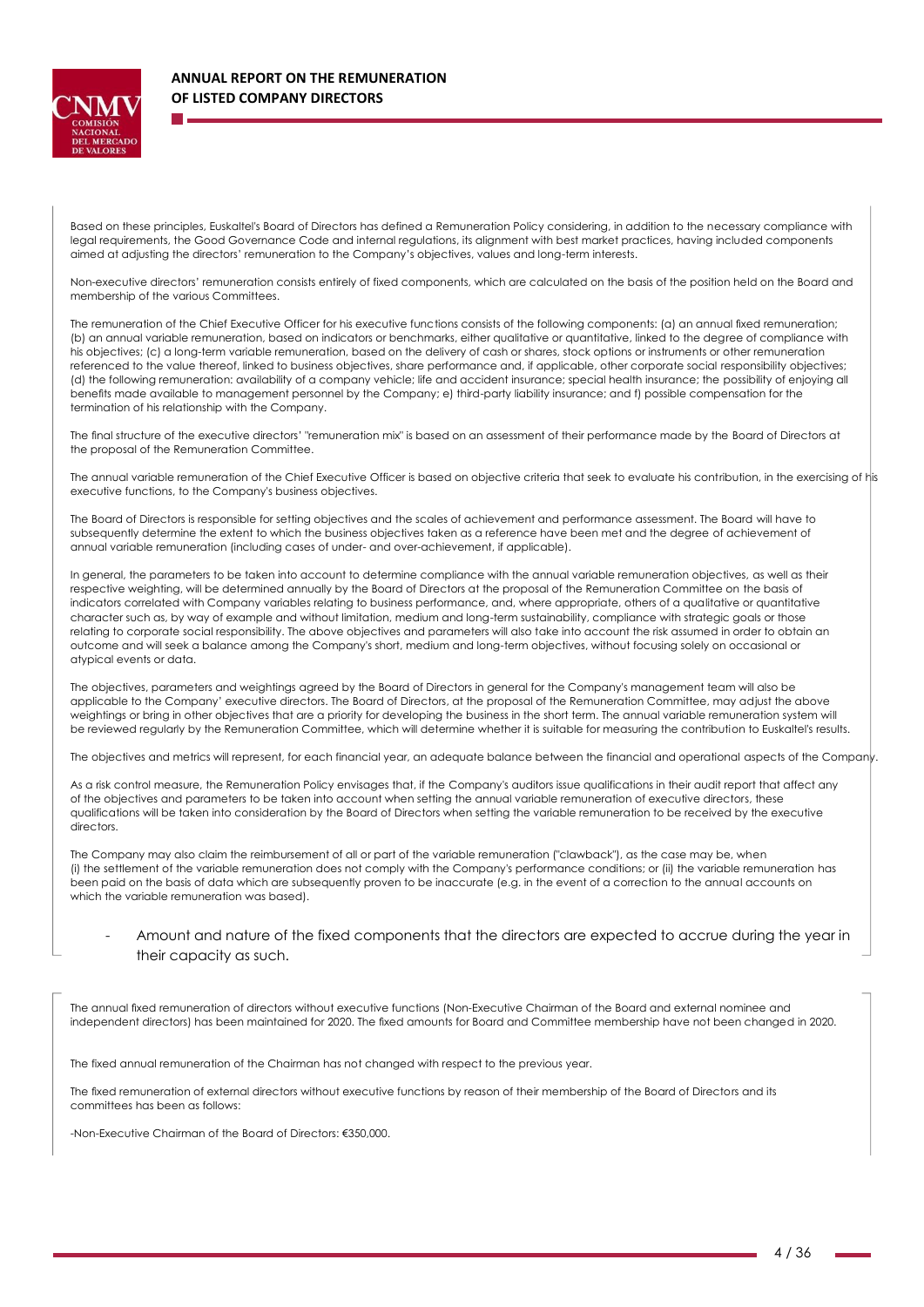

-For membership of the Board of Directors: €65,000.

-For membership of board committees: €15,000.

- Amount and nature of the fixed components that will accrue during the year for the performance of senior management functions by executive directors.

The purpose of the Chief Executive Officer's fixed remuneration is to reward him for the performance of executive functions.

It will be based primarily on a market approach and will take into account the size, nature and scope of the Company's activities, and will be appropriately aligned with the remuneration established in comparable companies in the domestic and international sectors.

The fixed remuneration of the Chief Executive Officer is reviewed annually by the Board of Directors, at the proposal of the Remuneration Committee.

The Company will report on the system and updated remuneration levels of the executive directors through the Annual Report on Directors' Remuneration.

The annual fixed remuneration of the Chief Executive Officer has not changed in 2021 and will be the same as in 2020, i.e. €481,000.

- Amount and nature of any benefit in kind that will accrue in the year including, but not limited to, insurance premiums paid on behalf of the director.

The remuneration of directors who are not entrusted with executive functions will be complemented with (i) the possibility of Euskaltel making individual annual contributions to insurance premiums, and (ii) third-party liability insurance for directors in the Company.

Accordingly, directors without executive functions will receive a benefit in kind consisting of the payment by Euskaltel of accident and third-party liability insurance premiums, which must be approved by the Board of Directors, subject to a maximum amount of €5,689 for each director.

In addition to third-party liability insurance, the Company has arranged life and accident insurance and medical insurance for, and has made a company car available to, the Chief Executive Officer. These items, classified as benefits in kind, total €7,278

- Amount and nature of variable components, differentiating between short and long term. Financial and non-financial parameters, including social,

environmental and climate change parameters, selected to determine variable remuneration in the current year, an explanation of the extent to which such parameters relate to the performance of both the director and the entity and its risk profile, and the methodology, time period required and techniques envisaged to be able to determine, at the end of the period, the degree of compliance with the parameters used in designing the variable remuneration, explaining the criteria and factors applied concerning the time required and methods for checking that the performance conditions or any other conditions to which the accrual and vesting of each variable component was linked to have been met.

Indicate the range of the variable components in monetary terms based on the degree of compliance with the established objectives and parameters, and whether any maximum monetary amount exists in absolute terms.

No variable or performance-linked items or payments in shares, share options or share-based instruments are envisaged for directors who are not entrusted with executive functions, except for the Chair when he/she does not perform executive functions.

The only directors who receive annual variable remuneration are the executive directors (currently the Chief Executive Officer). For 2021, it was proposed that the accrual of the annual variable remuneration of the executive director should be conditional on the achievement of the following corporate objectives

a) Mass-market customers.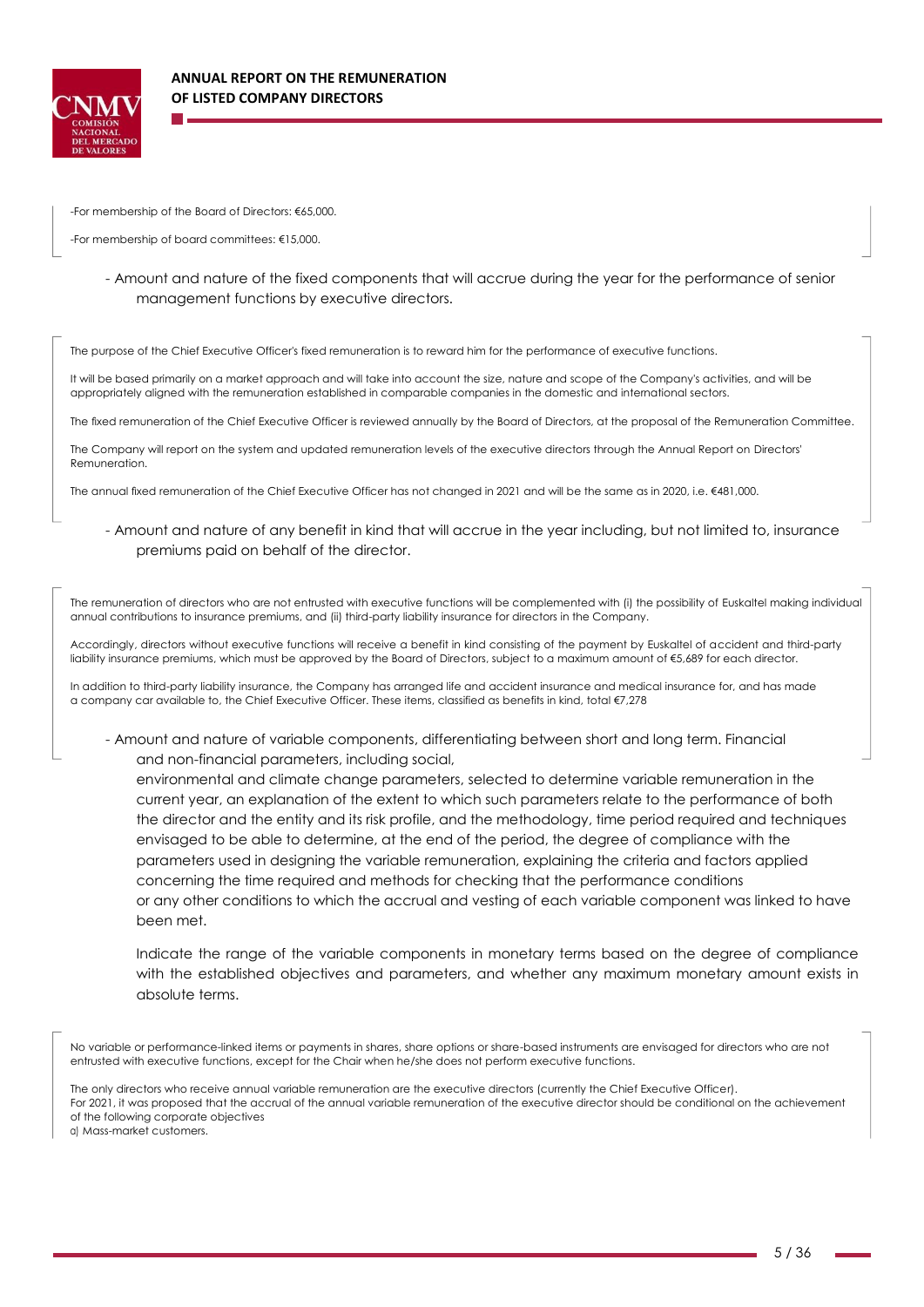

b) Mass-market churn

c) Total Income.

d) EBITDA Reported Free Cash Flow.

With respect to long-term variable remuneration, the executive directors may take part in long-term incentive plans linked to strategic conditions and objectives and payable in cash or shares, established by the Company for its senior executives. Likewise, in line with the amendment to the Bylaws and the Directors' Remuneration Policy approved at the Annual General Meeting of 2 June 2020, the Non-Executive Chairman of the Board may take part in the Incentive Plan operated by the Company at any time.

Accordingly, the Chief Executive Officer and the Non-Executive Chairman of the Board of Directors will be entitled to take part in the Long-Term Incentive Plan linked to strategic conditions and objectives and payable in cash or shares which the Company might establish from time to time on a general basis for its senior executives or employees.

The 2020-2022 Special Plan was approved at the Annual General Meeting held on 2 June 2020 in accordance with the resolution adopted by the Board of Directors on 27 January 2020 at the proposal of the Appointments and Remuneration Committee. The Long-Term Incentive Plan for the period 2020-2022 relates to a group of company executives and employees (between 30 and 40 persons), as well as the Chairman of the Board of Directors, the Chief Executive Officer and the Company Secretary.

The purpose of the Plan is to align the interest of the Company's main executives and its shareholders in achieving the Company's business objectives in the coming years.

The Plan consists of providing beneficiaries with an extraordinary variable incentive linked to the creation of shareholder value and the achievement of targets tied to operating cash flow, which will allow its beneficiaries to share in up to 4% of the total shareholder value created. At least 75% of the plan will be payable out in Euskaltel shares and the rest in cash.

- Main characteristics of long-term savings schemes. Among other details, indicate the contingencies covered by the schemes, whether contributory or defined benefit, the annual contribution to be made to the defined contribution schemes, the benefit to which beneficiaries are entitled in the case of defined benefit schemes, the vesting conditions for

economic rights in favour of directors and their compatibility with any type of payment or compensation for early termination or severance, or derived from the termination of the contractual relationship in the terms established between the company and the director.

Indicate whether the accrual or vesting of any of the long-term savings plans is linked to the achievement of certain targets or parameters related to the director's short- and long-term performance.

External directors that do not have executive functions do not take part in savings or welfare schemes.

The Chief Executive Officer will be entitled to participate in any employment voluntary benefit entity (EPSV) that the Company might operate at any time for its senior executives or employees, by means of the contributions established for this purpose in the Regulations governing the relevant welfare plans. For clarification purposes, this right of the Chief Executive Officer will not generate any obligation on the part of the Company to make contributions.

Any type of payment or indemnity for early termination resulting from the termination of the contractual relationship in the terms established between the company and the director, whether instigated by the company or by the director, as well as any agreed covenants, such as exclusivity, no post-contractual competition, permanence or loyalty, which entitle the director to any type of payment.

Directors who are not entrusted with executive functions will not receive indemnities or payments due to the termination of their functions as directors. Such arrangements are only envisaged for the Company's Chief Executive Officer, as detailed in the following section.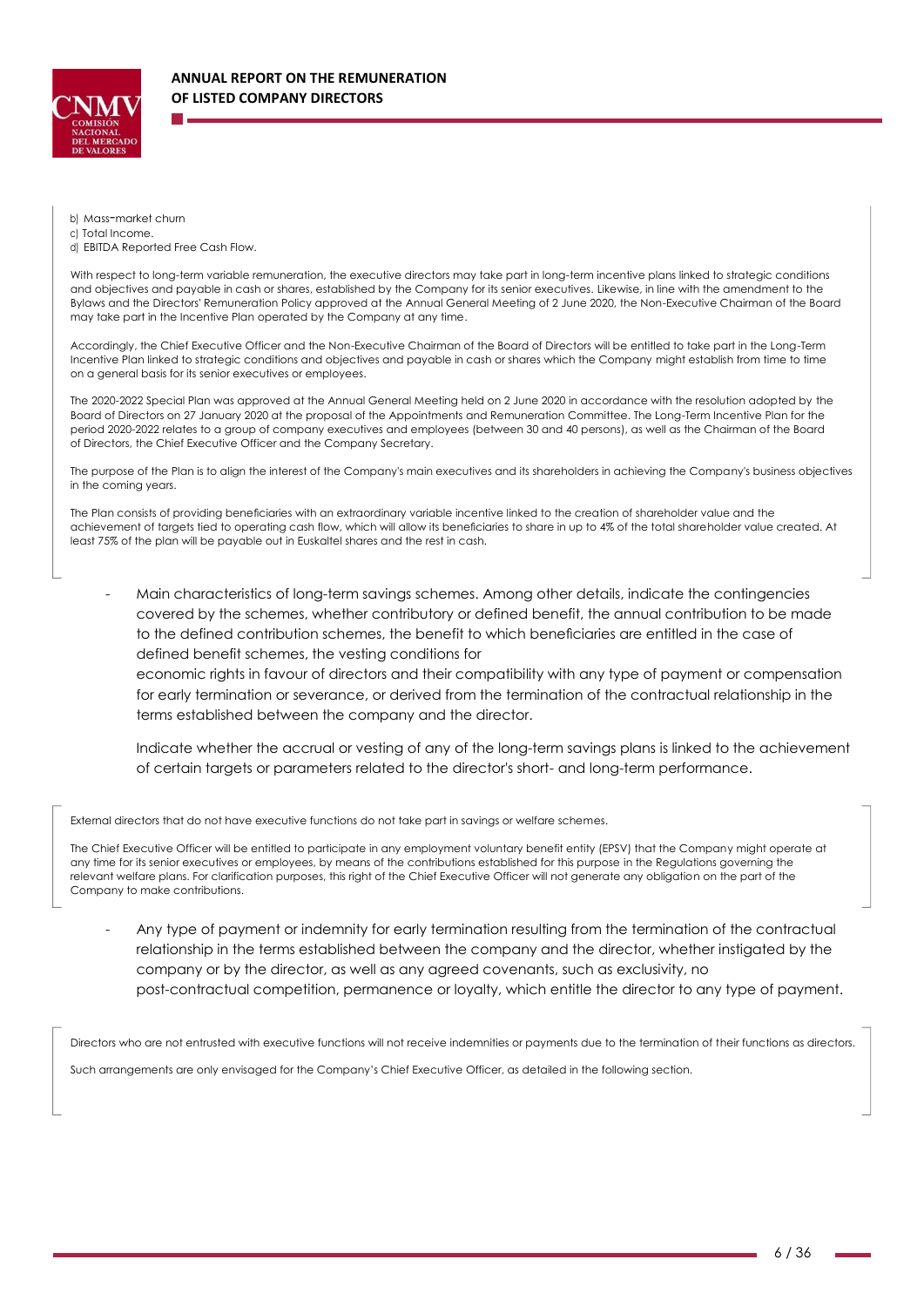

State the conditions that must be met by the contracts of persons exercising senior management functions as executive directors. Among other matters, information is to be provided concerning the duration, limits on the amounts of compensation, permanence conditions, notice periods and payments in lieu of such notice period, and any other clauses regarding hiring bonuses, as well as compensation or "golden parachutes" for early termination of the contractual relationship between the company and the executive director. Include, among other items, covenants or agreements concerning non-competition, exclusivity, permanence or loyalty and post-contractual non-competition, unless explained in the foregoing section.

The termination and compensation scheme included in the service contract with the Chief Executive Officer is as follows.

The Chief Executive Officer will be entitled to receive compensation from the Company in the event of the termination and expiry of the contract for any of the following reasons:

a) unilateral termination by the Chief Executive Officer due to a serious breach by the Company of the obligations included in this Contract. In particular, for the purposes of the indemnity provided for in this clause, the following will be deemed to be breaches of contract on the Company's part: (i) the adoption of any decision by the Company, or the absence of a decision, that prevents the Chief Executive Officer from receiving all or part of the remuneration agreed in this Contract, (ii) effective non-payment, or (iii) continued delays in the payment of the agreed remuneration;

b) unilateral termination by the Chief Executive Officer due to a substantial change in his functions, powers or the conditions of the provision of Services thereby for a reason that is not attributable to the Chief Executive Officer;

c) change in control of the Company within the meaning of Article 42 of the Commercial Code or assignment or transfer of all or a significant part of its business or its assets and liabilities to a third party or its integration into another business group; and

d) unilateral termination of the Contract by the Company, at any time, other than by reason of (i) a serious and culpable breach by the Chief Executive Officer of the duties of loyalty, diligence or good faith under which he is required to perform his duties, or (ii) any other serious and culpable breach of his obligations under this Contract.

The indemnity in any of the above circumstances shall consist of an amount equivalent to twenty-four (24) months of his annual fixed remuneration at the date of termination of the Contract.

The Chief Executive Officer must exercise his right to terminate the Contract within a maximum period of three (3) months from the date on which he became aware of the grounds for termination. Upon expiry of this period without his having exercised his right to termination, the Chief Executive Officer will not be entitled to receive any compensation on such grounds.

In addition, pursuant to the contract, the Chief Executive Officer is required to comply with a post-contractual non-competition period of 12 months following termination of the contract. As compensation for this post-contractual non-competition commitment, the CEO shall receive an amount equivalent to the last twelve (12) fixed monthly remuneration amounts received. This amount shall be paid in one single payment once the twelve (12) month non-competition period has ended.

The nature and estimated amount of any other supplementary remuneration that accrues to the directors in the current financial year in consideration for services rendered other than those inherent to their office.

#### Not envisaged.

Other remuneration items such as those derived, where applicable, from the granting by the company to the director of advances, loans and guarantees and other remuneration.

#### Not envisaged.

The nature and estimated amount of any other expected additional remuneration not included in the preceding paragraphs, whether paid by the company or another group company, that will accrue to the directors in the current year.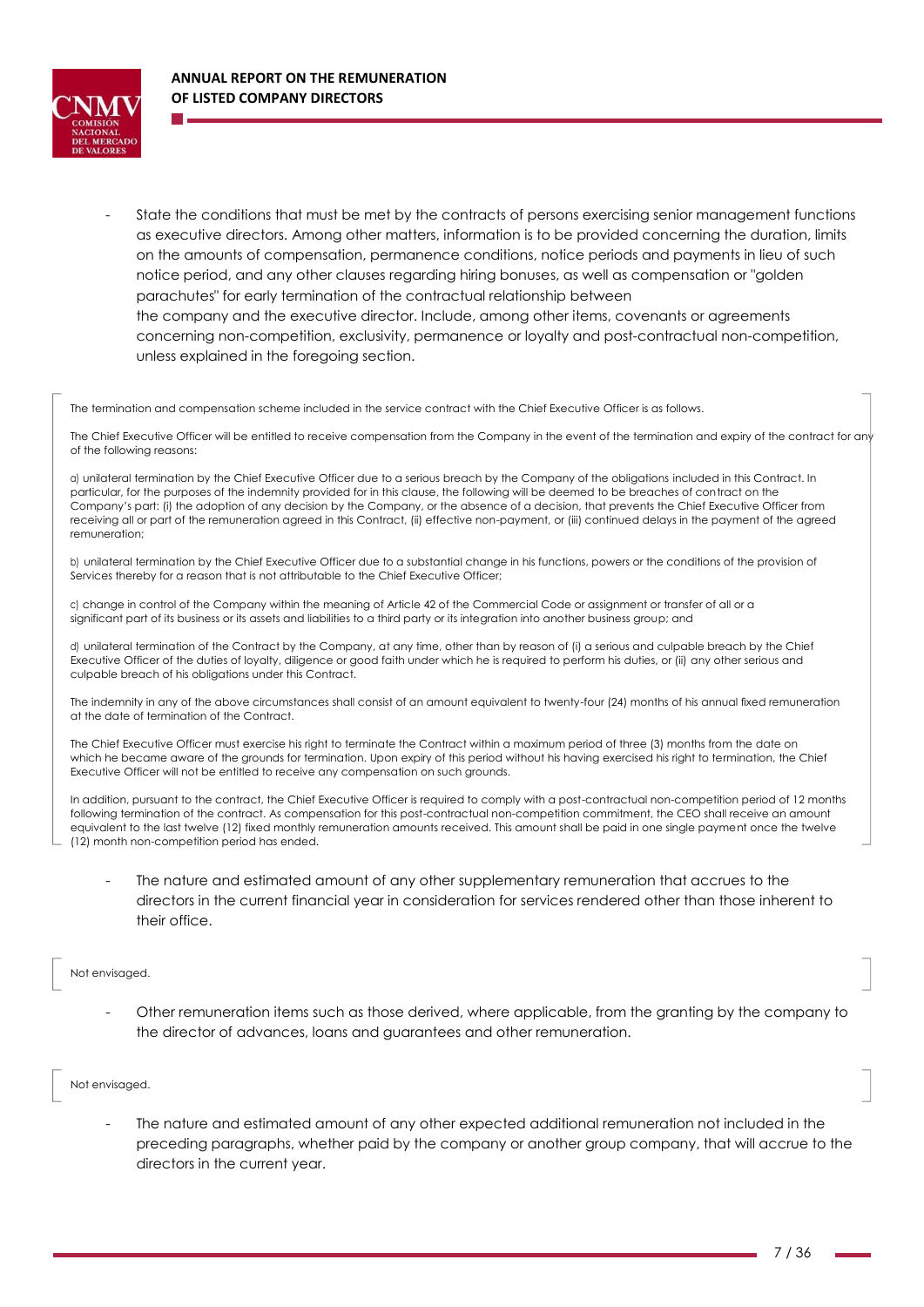

### Not envisaged.

- A.2. Explain any relevant changes to the remuneration policy applicable in the current year arising from:
	- A new policy or a change in the policy already approved by the Board.
	- Relevant changes in the specific items established by the Board for the current year in the current remuneration policy with respect to those applied in the previous year.
	- Any proposals that the Board of Directors has agreed to submit to the General Shareholders' Meeting to which this annual report will be submitted and which are proposed to be applied in the current year.

At the Annual General Meeting held on 2 June 2020, it was agreed to amend the Remuneration Policy as a result of the amendment of Article 62 of the Bylaws, concerning directors' remuneration, in the section relating to the remuneration of directors who are not entrusted with executive functions. A new Incentive Plan for 2020-2022 was also approved at said Annual General Meeting relating to, among others, the Chief Executive Officer (the only executive director performing executive functions in the Company) and the Non-Executive Chairman of the Board of Directors.

The adoption of the aforementioned resolutions made it necessary, therefore, to amend the Remuneration Policy to include the new wording of Article 62 of the Bylaws, introducing the new remuneration items for the Non-Executive Chairman of the Board of Directors, eliminating the 2017- 2019 Incentive Plan and providing for the new 2020-2022 Incentive Plan for the Chief Executive Officer and the Non-Executive Chairman. The Remuneration Policy also updated the final annual remuneration and the parameters of the Chief Executive Officer's short-term variable remuneration.

Following these modifications, the Remuneration Policy (i) has been adapted to the new Bylaw rules on the remuneration arrangements for directors who are not entrusted with executive duties; (ii) provides for the remuneration items of the Non-Executive Chairman of the Board of Directors; and (iii) covers the new 2020-2022 Incentive Plan relating to, among others, the Chief Executive Officer and the Non-Executive Chairman.

In 2021, an increase has been approved for non-executive directors by reason of their membership of the Board of Directors and the committees, in accordance with the proposal of the Board of Directors following a report from the Remuneration Committee. The Remuneration Policy which includes said increase will be submitted for the approval of the shareholders at the Annual General Meeting to be held in 2021. Non-executive directors' remuneration had not been changed since it was approved in 2015. The proposed increase does not exceed the total remuneration received by non-executive directors in 2020

A.3. Provide a direct link to the document containing the company's current remuneration policy, which must be available on the company's website.

https:/[/www.euskaltel.com/webektest/GaleriaCorporativo/Documentos/nosotros/responsabilidad\\_social/2021/politica](http://www.euskaltel.com/webektest/GaleriaCorporativo/Documentos/nosotros/responsabilidad_social/2021/politica-remuneraciones-)[remuneraciones-](http://www.euskaltel.com/webektest/GaleriaCorporativo/Documentos/nosotros/responsabilidad_social/2021/politica-remuneraciones-) consejeros-2021.pdf

A.4. Explain, taking into account the details provided in section B.4, how the shareholders' votes at the general meeting at which the annual remuneration report for the previous year was submitted to a consultative vote were taken into account.

The Annual Report on Directors' Remuneration of Euskaltel, S.A. for 2019 was approved by the shareholders at the Annual General Meeting held on 2 June 2020, with the favourable vote of 98.184% of share capital present and represented.

Voting on the resolution

- Votes in favour: 154,461,460

- Votes against: 2,254,684.

- Abstentions: 423,260.

#### **B. OVERALL SUMMARY OF HOW THE REMUNERATION POLICY WAS APPLIED DURING THE YEAR**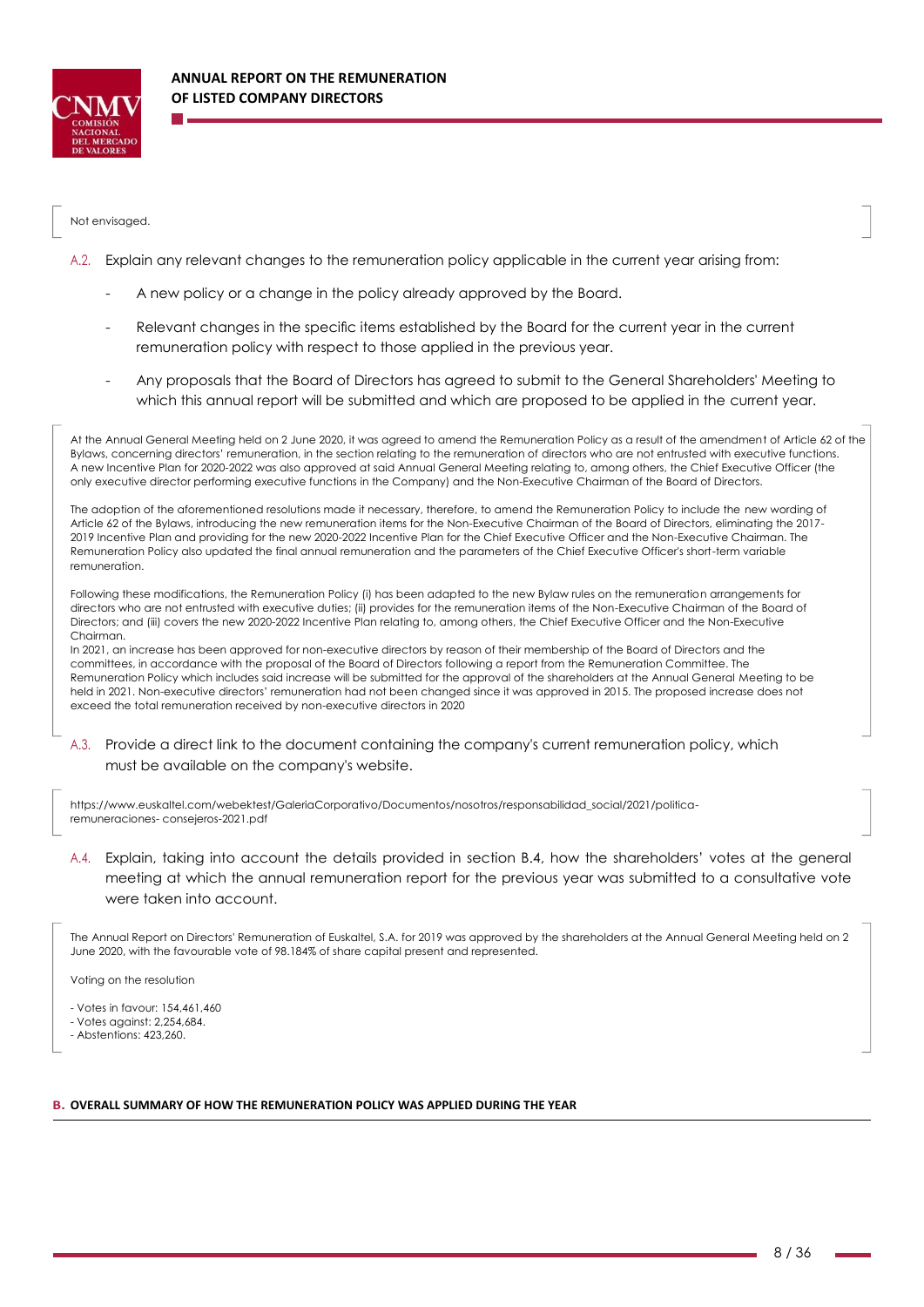

B.1. Explain the process followed to apply the remuneration policy and determine the individual remuneration reflected in section C of this report. This information will include the role played by the remuneration committee, the decisions taken by the board of directors and,

where applicable, the identity and role of external advisers whose services have been used in the process of implementing the remuneration policy in the year under consideration.

The current Directors' Remuneration Policy of Euskaltel, S.A. applicable to years 2019, 2020 and 2021 was approved at the Annual General Meeting held on 1 April 2019 and amended by resolution of the Annual General Meeting held on 2 June 2020.

In relation to the Appointments and Remuneration Committee, by resolution of the Annual General Meeting held on 2 June 2020 the Committee was split into two committees: the Appointments Committee and the Remuneration Committee. Therefore, the references made to the Remuneration Committee must be understood to include the meetings held by both in relation to remunerationrelated functions.

A reference to the composition of the Remuneration Committee at year-end 2020 is also included.

Within the scope of its authority, the Remuneration Committee participated in the change in the Policy approved at the Annual General Meeting held on 2 June 2020, issuing a final report thereon in accordance with the provisions of Article 529 (xix) of the Spanish Companies Act and with the functions referred to in Articles 5 and 10 of the Regulations of the Remuneration Committee.

The Board of Directors and the Committee regularly review the principles and criteria of the Remuneration Policy in order to keep it aligned with best practices and market trends and with the business strategy.

The aforementioned Committee is made up of three (3) external directors (2 independent and 1 nominee). The majority of the Committee's members are independent directors. The Chairman is elected from among the independent directors sitting on the Committee, and has a casting vote in the event of a tied vote. The Committee has also appointed a Secretary, currently the Secretary of the Board of Directors. At the date of preparation of this report, the composition of the Remuneration Committee is as follows:

- Chairman: Ms. Belén Amatriain Corbi (independent director).

- Member: Corporación Financiera Alba, S.A. (represented by Mr Javier Fernández Alonso) (nominee director).

- Member: Ms. Beatriz Mato Otero (independent director).

- Non-voting Secretary: Mr José Ortiz Martínez

- Non-voting deputy secretary: Ms. Cristina Sustacha Duñabeitia

The members of the Committee are appointed for a maximum of four (4) years, and may be re-elected once or more for maximum periods of four years. The Chair's tenure is for a maximum of four (4) years, and they may not be re-elected until one (1) year has elapsed, without prejudice to remaining a member of the Remuneration Committee.

The Committee secretary's tenure is for a maximum of four years (4), and they may be re-elected once or more for maximum periods of four years.

During 2020 the Remuneration Committee met a total of 6 times, its most noteworthy activity, in relation to the purpose of this report, being as follows:

Proposed settlement, approval of amounts and beneficiaries of the 2017-2019 Long-Term Incentive Plan

Review of the degree of compliance with the objectives established for the accrual of the annual variable remuneration for 2019 and settlement proposal for the annual variable remuneration of the Chief Executive Officer.

-Preparation of a report on the proposed amendment to the Company's Directors' Remuneration Policy approved at the Annual General Meeting held on 2 June 2020.

-Approval, for subsequent consideration by the Board of Directors, of the Annual Directors' Remuneration Report for the year ended 31 December 2019.

-Approval of the Annual Activities Report of the Appointments and Remuneration Committee for 2019

-Proposal to award the 2020-2022 Special Plan to a group of directors,

-Proposed pay increase for non-executive directors

-Amendments to the Committee Regulations

-Report on compliance with the recommendations of the Good Governance Code with regard to remuneration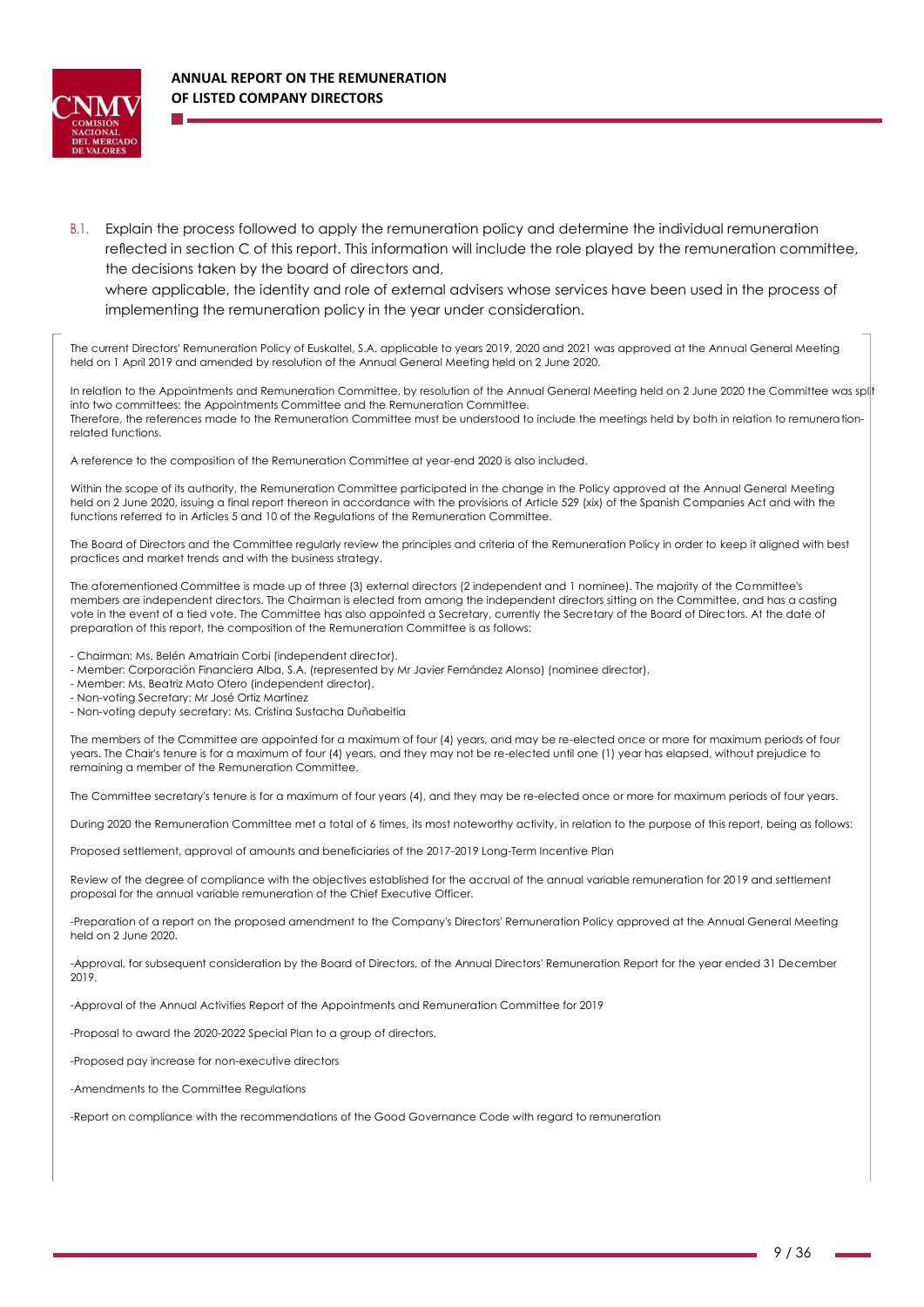

The Committee is also the competent body for reporting on the settlement of annual variable remuneration, based on the degree of compliance with objectives in the year ended 31 December 2020, and setting the objectives to which the annual variable remuneration is linked for 2021, as well as drawing up the present report, for which purpose it holds the necessary meetings.

B.2. Explain the actions taken by the company in relation to the remuneration scheme and how they have contributed to reducing exposure to excessive risks and aligning it with the company's objectives, values and long-term interests, including a reference to the measures that have been adopted to ensure that the remuneration accrued has taken into account the company's long-term results and achieved an appropriate balance between the fixed and variable remuneration components, the measures taken in relation to categories of personnel whose professional activities have a material impact on the company's risk profile, and the measures taken to avoid conflicts of interest, if any.

Through the Board of Directors and the Remuneration Committee, Euskaltel exercises the function of supervising and continuously reviewing the directors<sup>1</sup> remuneration policy, ensuring its fulfilment.

In addition, the Audit and Control Committee supervises the effectiveness of the Company's and the Group's internal control and risk management systems, including tax risks.

Under Article 4 of the Regulations of the Board of Directors, this body is responsible for adopting certain operational decisions, including the approval of the Company's general policies and strategies, in particular, and among others:

-The strategic or business plan, management targets and annual budgets.

-Corporate governance policy.

-Corporate social responsibility policy.

-Risk control and management policy, including tax risks, and periodic follow-up of internal information and control systems.

The remuneration policy generally applicable in Euskaltel is aligned with the interests of its shareholders and with prudent risk management. This policy includes the appropriate indicators for the evaluation of results, adjusted for current and future risks, in annual variable remuneration schemes, and takes into consideration performance in financial and non-financial measures that include group, business unit and individual objectives.

As a risk control measure, the Remuneration Policy envisages that, if the Company's auditors issue qualifications in their audit report that affect any of the objectives and parameters to be taken into account when setting the annual variable remuneration of executive directors, these qualifications will be taken into consideration by the Board of Directors when setting the variable remuneration to be received by the executive directors

In addition, the Company may also claim the reimbursement of all or part of the variable remuneration ("clawback"), as the case may be, when (i) the settlement of the variable remuneration does not comply with the Company's performance conditions; or (ii) the variable remuneration has been paid on the basis of data which are subsequently proven to be inaccurate (e.g. in the event of a correction to the annual accounts on which the variable remuneration was based).

Finally, Euskaltel has established a mandatory protocol for executive directors to adapt Recommendation 62 of the CNMV's Good Governance Code for Listed Companies, which establishes that "Once the shares or options

or rights to shares corresponding to compensation systems have been allocated, the directors may not transfer ownership of a number of shares equivalent to twice their fixed annual remuneration, and may not exercise the options or rights until a period of at least three years since their allocation has elapsed."

In this respect, Euskaltel's Protocol establishes reference values for the holding of shares by executive directors in line with the levels recommended by the CNMV, which must be complied with until they cease to hold the office of executive directors.

B.3. Explain how the remuneration accrued and vested during the year complies with the provisions of the current remuneration policy.

Also provide information concerning the relationship between the remuneration received by the directors and the profits or other performance indicators, both short and long term, in the organisation, explaining, where appropriate, how variations in the company's performance have influenced fluctuations in directors' remuneration,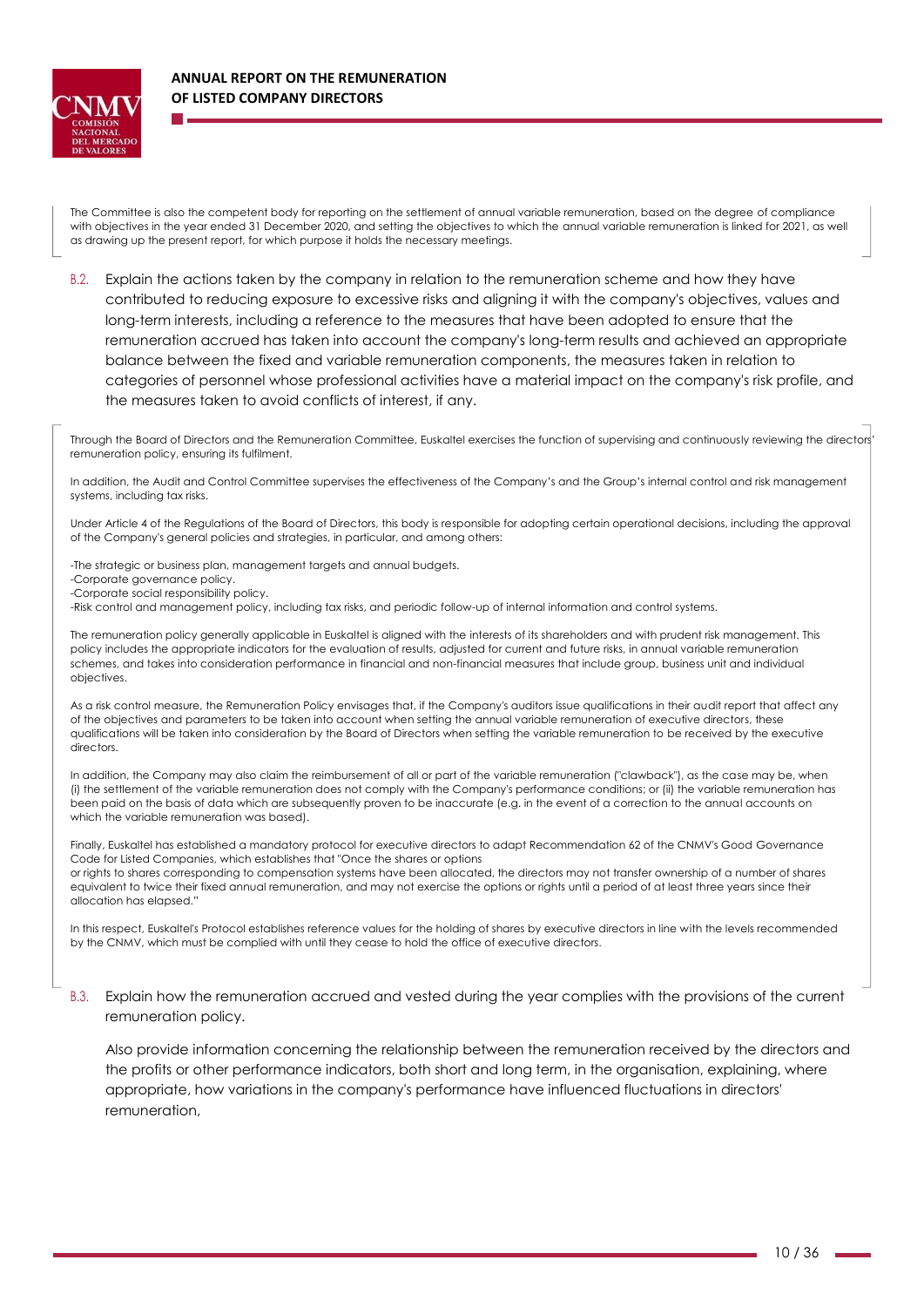

## including accrued remuneration payment of which has been deferred, and how it contributes to the company's short and long term results.

The remuneration accrued in 2020 is fully in line with the current Directors' Remuneration Policy. In this respect:

(i) it has been prepared by the Administrative Bodies following the procedure established for this purpose; (ii) it fulfils the remuneration principles and structure set out in the Directors' Remuneration Policy; and (iii) the annual fixed remuneration to be paid to the directors does not exceed the limits established in said Policy.

As mentioned above, the Annual General Meeting held on 2 June 2020 agreed to ratify the limit of €4,500,000 as the maximum annual amount to be received as remuneration by all directors for all items and for any functions they carry out, for the performance of both executive and non-executive functions.

The remuneration accrued in 2019 strictly complied with the Directors' Remuneration Policy for 2019, 2020 and 2021 and the maximum amount set by the Board was not exceeded.

Directors who are not entrusted with executive functions do not receive any variable remuneration, but only a fixed remuneration.

Concerning directors with executive functions (Chief Executive Officer), part of his remuneration accruing in 2020 was variable, linked to financial and business objectives, regulatory compliance and corporate social responsibility.

For said variable remuneration to be paid, the Board of Directors verifies the fulfilment of these objectives each year.

Once the Annual Accounts of the Euskaltel Group for the year ended 31 December 2020 had been drawn up and signed, the Board of Directors, at the proposal of the Remuneration Committee, determined the following degree of compliance for each of the objectives to which the variable remuneration of the Chief Executive Officer is linked:

a) Mass-market EOP customers; 25%.

b) Mass-market churn:25%.

c) Total revenues: 25%.

d) EBITDA: 25%.

In view of the foregoing, the target achievement rate for FY 2020 proposed for approval by the Board of Directors, following a report from the Remuneration Committee, is 68.5% .

B.4. Indicate the results of the votes cast during the general shareholders' meeting concerning the annual remunerations report in the previous year, indicating the number of negative votes issued:

|                 | Number        | % total           |
|-----------------|---------------|-------------------|
| Votes cast      | 157, 139, 404 | 87.96             |
|                 | Number        | % of votes issued |
| Negative votes  | 2,254,684     | 1.43              |
| Votes in favour | 154,461,460   | 98.18             |
| Abstentions     | 423,260       | 0.26              |

### **Observations**

B.5. Explain how the fixed components accrued and confirmed during the year by the directors in their capacity as such have been determined, and how they have varied with respect to the previous year.

In 2020, the annual individual fixed allowances for external directors without executive functions, approved by the Board of Directors, are as follows: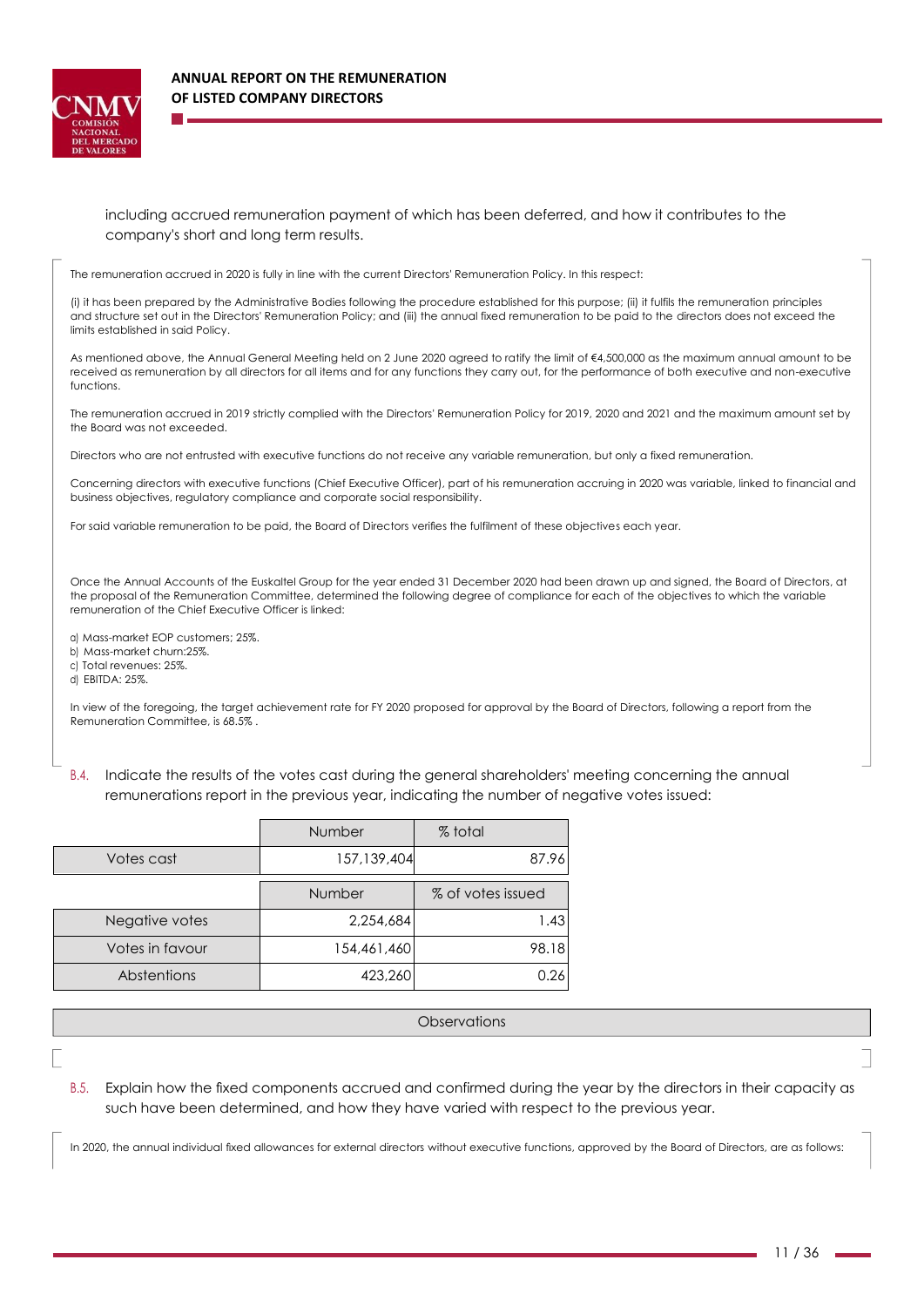

- Chair: €350,000 p.a.

- For membership of the Board of Directors: €65,000.

- For membership one of a Board committee: €15,000.

These fixed allowances for membership of the Board and Board committees, which have not changed since their approval in 2015, are paid in cash, in four equal quarterly payments of €16,250 each in the case of the Board of Directors and €3,750 in the case of the committees.

B.6. Explain how the salaries accruing to each of the executive directors for the fulfilment of management functions during the year have been calculated and how they have varied with respect to the previous year.

The fixed remuneration of the Chief Executive Officer in 2020 was €481,000 p.a. In the previous year, taking into account that the date of his appointment was 5 June 2019, his remuneration amounted to €275,240.20.

B.7. Explain the nature and main characteristics of the variable components of the remuneration schemes accrued and confirmed during the year.

### In particular:

Identify each of the remuneration plans that have determined the different variable remuneration accrued by each of the directors during the year, including information on their scope, date of approval, date of implementation, vesting conditions if appropriate accrual periods and validity, the criteria used to evaluate performance and how this has impacted the calculation of the variable amount accrued, as well as the measurement criteria used and the period necessary to be able to adequately measure all the stipulated conditions and criteria, explaining in detail the criteria and factors applied concerning the time required and methods for verifying that the performance conditions or any other conditions to which the accrual and vesting of each variable component was linked to have been met.

In the case of stock option plans or other financial instruments, the general characteristics of each plan will include information on the conditions both for acquiring unconditional ownership (vesting) and for being able to exercise such options or financial instruments, including the exercise price and term.

- Each director and the category thereof (executive directors, external nominee directors, external independent directors or other external directors) who are beneficiaries of remuneration schemes or plans that include variable remuneration.
- Where appropriate, information should be provided concerning any payment accrual or deferment periods applied and/or periods for holding/not disposing of shares or other financial instruments, if any.

Explain the short-term variable components of the remuneration schemes:

As stated above, the Remuneration Policy stipulates that directors without executive functions do not receive any annual variable remuneration. Directors that perform executive functions (Chief Executive Officer) do receive remuneration of this nature.

In this respect, the Chief Executive Officer, in his capacity as executive director, is entitled to receive annual variable remuneration which is based on objective criteria that seek to evaluate his contribution, in the performance of his executive duties, to the Company's business objectives.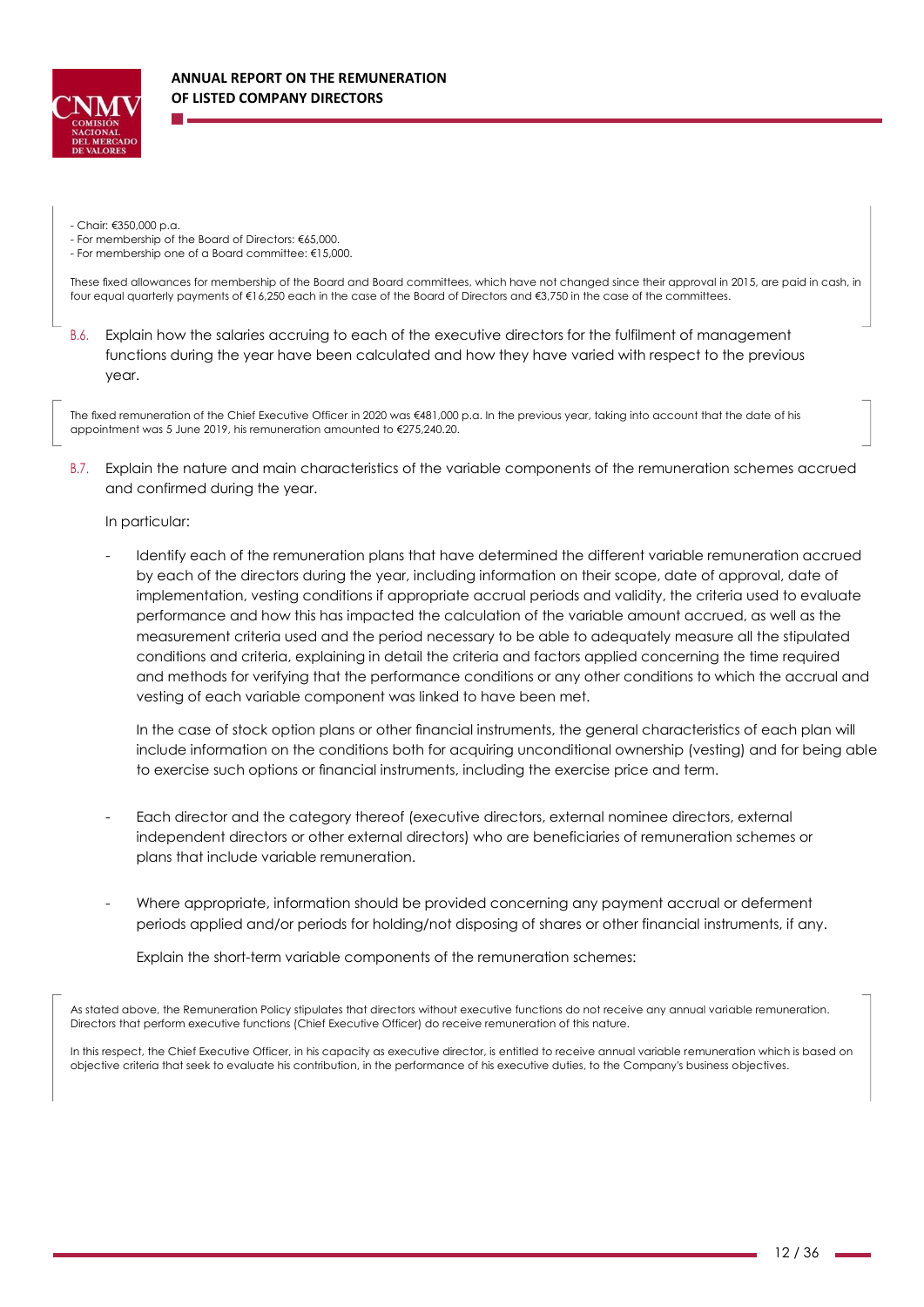

The Board of Directors is responsible for setting objectives and the scales of achievement and performance assessment. The Board will have to subsequently determine the extent to which the business objectives taken as a reference have been met and the degree of achievement of annual variable remuneration (including cases of under- and over-achievement, if applicable).

The objectives and parameters in question will also take into account the risk assumed in order to obtain an outcome and will seek a balance among the Company's short, medium and long-term objectives, without focusing solely on occasional or atypical events or data. The objectives, parameters and weightings agreed by the Board of Directors in general for the Company's management team will also be applicable to the Company' executive directors. The Board of Directors, at the proposal of the Remuneration Committee, may adjust the above weightings or bring in other objectives that are a priority for developing the business in the short term. The annual variable remuneration system will be reviewed regularly by the Appointments and Remuneration Committee, which will determine whether it is suitable for measuring the contribution to Euskaltel's results.

In this respect, 3 levels of objectives have been established for 2020: level 1 objectives (Euskaltel Group objectives, linked to business indicators), level 2 objectives (management unit objectives) and level 3 objectives (individual objectives).

Only level 1 objectives apply to the Chief Executive Officer. The weighting of each objective and the achievement scales is also the responsibility of the Board of Directors, which will subsequently determine the degree of compliance and the degree of achievement in relation to the annual variable remuneration, at the proposal of the Appointments and Remuneration Committee. In any event, the objectives, parameters and weightings agreed by the Board of Directors in general for the Company's management team will also be applicable to the Company's executive director.

The variable remuneration will accrue at the end of the month in which the Company's annual accounts are audited, so that compliance with the established performance targets can be verified.

The amount of and the arrangements for determining, paying or calculating the variable remuneration will be non-vesting. This annual variable remuneration will be paid, in all cases, in cash.

With regard to 2020, and following the annual variable remuneration policy for the preceding year reviewed by the Remuneration Committee to ensure its continuous adaptation to the Company's strategy and the aims of the Policy, the following level 1 objectives (Euskaltel Group objectives) have been established for the Chief Executive Officer, with the relevant weightings:

e) Mass-market EOP customers; 25%. f) Mass-market churn:25%. g) Total revenues: 25%. h) EBITDA: 25%.

For each of these objectives and components, an achievement scale has been established with a minimum budget compliance threshold, a 100% compliance level and a maximum budget overachievement limit.

The metrics and required achievement level for 100% compliance with each objective are established considering the 2020 budget. The level of variable remuneration to accrue for each compliance level was also established. For a total weighted compliance level of 100%, 100% of the executive director's variable remuneration accrues. In the event of overachievement, a maximum variable remuneration to be accrued is established for each objective, ranging from 120% to 200%.

In accordance with the Policy and with the contract concluded with the Company, the Chief Executive Officer is entitled to receive an annual variable remuneration equivalent to 50% of the relevant annual salary (i.e. €240,500.00), which will accrue on achievement of 100% of the budget objectives established by the Company's Board of Directors for the financial year. The Board of Directors, at the proposal of the Remuneration Committee, may adjust the above weighting or bring in other objectives that are a priority for developing the business in the short term. For clarification purposes, partial compliance with the budget objectives will not entitle the Chief Executive Officer to receive any amount as variable remuneration. The Board of Directors will establish

annually, at the proposal of the Remuneration Committee, the minimum level of compliance with objectives required for the variable remuneration to accrue, below which no variable remuneration will accrue.

Furthermore, in addition to the annual variable remuneration provided for in the preceding paragraph, in the event that the budget targets set by the Company's Board of Directors are exceeded in an extraordinary manner, the Chief Executive Officer will be entitled to receive variable remuneration in an amount equivalent to 75% of the relevant annual fixed remuneration. The Board of Directors will establish annually, at the proposal of the Remuneration Committee, the degree of compliance with objectives required for this additional variable remuneration to accrue.

In the event that the variable remuneration provided for in the preceding paragraph accrues, the total annual variable remuneration that the Chief Executive Officer will be entitled to receive will amount, at most, to a sum equivalent to 75% of the relevant annual salary (i.e. €360,750).

If the Company's auditors issue qualifications in their audit report that affect one of some of the objectives and parameters to be taken into account when setting the annual variable remuneration of directors, these qualifications will be taken into consideration by the Board of Directors when setting the variable remuneration to be received.

The Company may also claim the reimbursement of all or part of the variable remuneration ("clawback"), as the case may be, when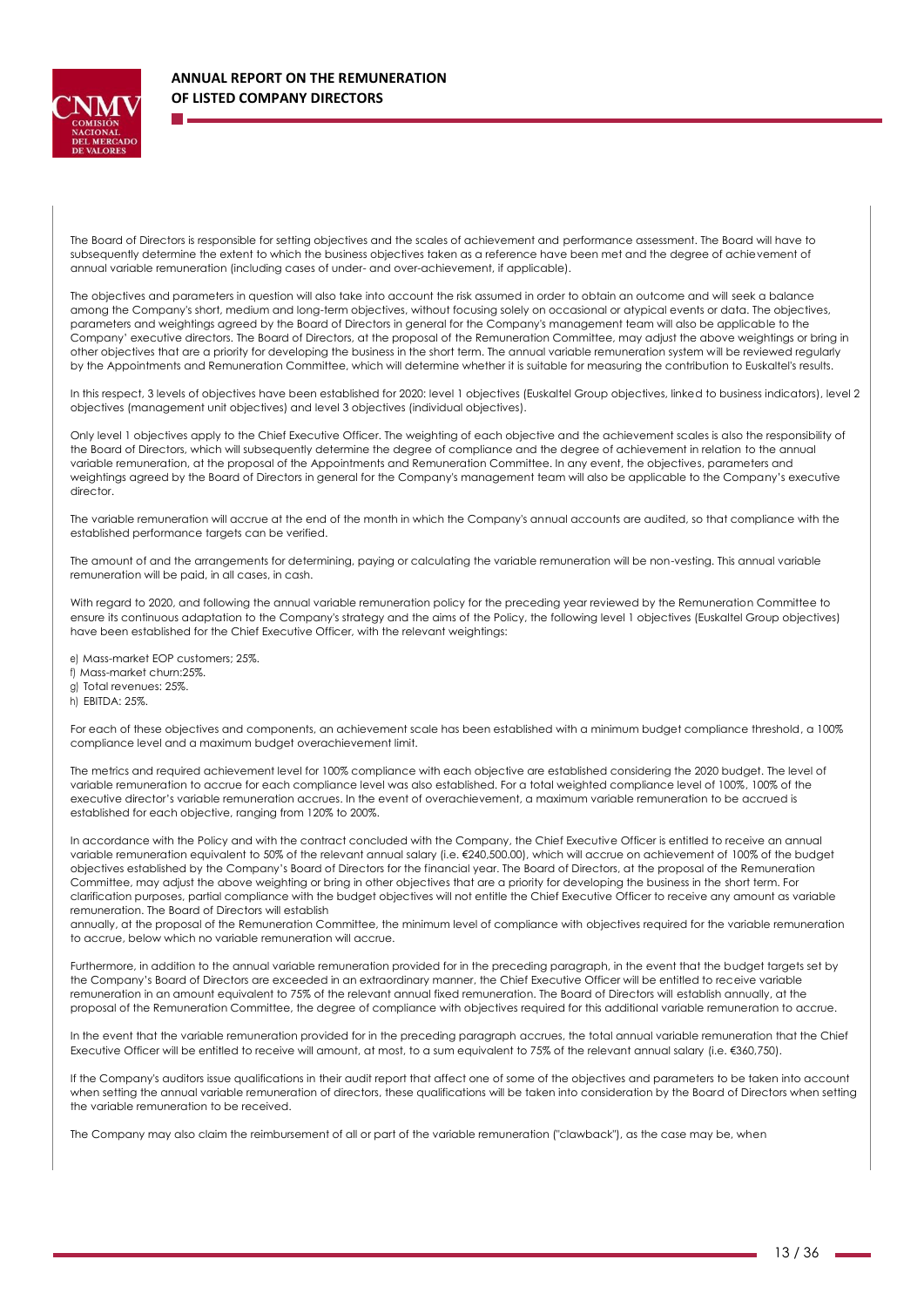

.

(i) the settlement of the variable remuneration does not comply with the Company's performance conditions; or (ii) the variable remuneration has been paid on the basis of data which are subsequently proven to be inaccurate (e.g. in the event of a correction to the annual accounts on which the variable remuneration was based).

Following the preparation of the consolidated annual accounts at Group level for the year ended 31 December 2020 and, as mentioned above, the proposal to be presented following a report from the Remuneration Committee, the Board of Directors has determined that the target achievement rate for 2020 is 68.5%, the estimated amount taken into consideration being €164,742.50 . With respect to the two executive directors who left office during 2019, the amounts accruing to them as variable remuneration in that year are as follows:

- Executive Chairman (from 1 January 2019 to 29 October 2019): bearing in mind that at 29 October 2019, the 2019 financial year to which his annual variable remuneration refers had not yet ended, Mr. Alberto García Erauzkin was entitled, once the annual accounts for said year have been audited, to receive the proportion for the period worked in said year of the variable remuneration pertaining to him based on the percentage achievement of the objectives to which said variable remuneration is linked. Applying this in 2020, annual variable remuneration has been paid in the amount of €88,141. Likewise, under the 2017-2019 Long-Term Incentive Plan and in accordance with a settlement agreement concluded by the parties due to the existence of certain discrepancies in relation to the fulfilment of the criteria that determine the right to receive the settlement under said Plan, he has received 50% of the corresponding settlement, i.e. €408,826

- Chief Executive Officer (1 January 2019 to 5 June 2019): Mr. Francisco Arteche received the annual variable remuneration on the date of his departure, 5 June 2019. In 2020 he was also paid the sum relating to the fulfilment of the post-contractual non-competition agreement corresponding to the first year of compliance, amounting to €368,212.21. Finally, with regard to the long-term incentive set for the 2017-2019 period, Mr. Francisco Arteche has disagreements with the Company in relation to compliance with the criteria on which the right to receive the Plan settlement are based. This disagreement is being settled in the commercial courts.

#### Explain the long-term variable components of the remuneration schemes:

At 31 December 2019, the multi-year variable remuneration plan approved for the period 2017 - 2019 for executive directors and certain "key" executives was finalised.

The characteristics of this plan are as follows:

a) Description: Multi-year bonus plan 2017-2019, payable in cash, with the possibility, in the case of executive directors, of total or partial settlement in shares after a certain period of time, provided that the permanence, business performance and shareholder value creation conditions are met.

b) Beneficiaries: Chairman, Chief Executive Officer and 11 "key" first and second tier executives invited to participate in the Plan, notwithstanding any additional members that may be decided on in the future.

c) Duration: to 31 December 2020, including the three-year Target Measurement Period (2017 - 2019 inclusive), plus the time required (12 months) to measure the achievement of objectives, make the settlement and apply the remaining conditions, including a share retention requirement for six months from delivery.

d) Metrics: established in accordance with the business plan for the Measurement Period, including consideration of possible changes in scope and other corporate milestones:

- Objectives of the multi-year Strategic Plan 2017-2019: (i) EBITDA - CAPEX (weighting of 25% of the total) and (ii) EBITDA (weighting of 25% of the total).

- Target Total Shareholder Return (%TSR) measured between 1 January 2017 and 31 December 2019 (50% weighting): a cumulative revaluation target of 15% has been set at the end of the Measurement Period. If no incentive accrues for the Strategic Plan objectives, the incentive to be accrued for the %TSR objective will be limited to 25% of the total.

e) Achievement scales and award levels: each of the metrics is accompanied by a challenging achievement scale that applies to target incentive award levels (i.e. incentive for a 100% target achievement scenario).

f) Form of payment: in the case of executive directors, a maximum of 180,000 shares may be delivered, which allows the total or partial settlement of the Plan in Euskaltel, S.A. shares.

The Company determined the degree of compliance with the Plan at 125%.

The two beneficiaries of the Plan, Mr. Alberto García Erauzkin (former Executive Chairman) and Mr. Francisco Arteche (former Chief Executive Officer) did not form part of the Company at 31 December 2019 but maintained an expectation of settlement of up to a maximum of 200% and 300% of their fixed remuneration, respectively, in proportion to their length of service in the Company.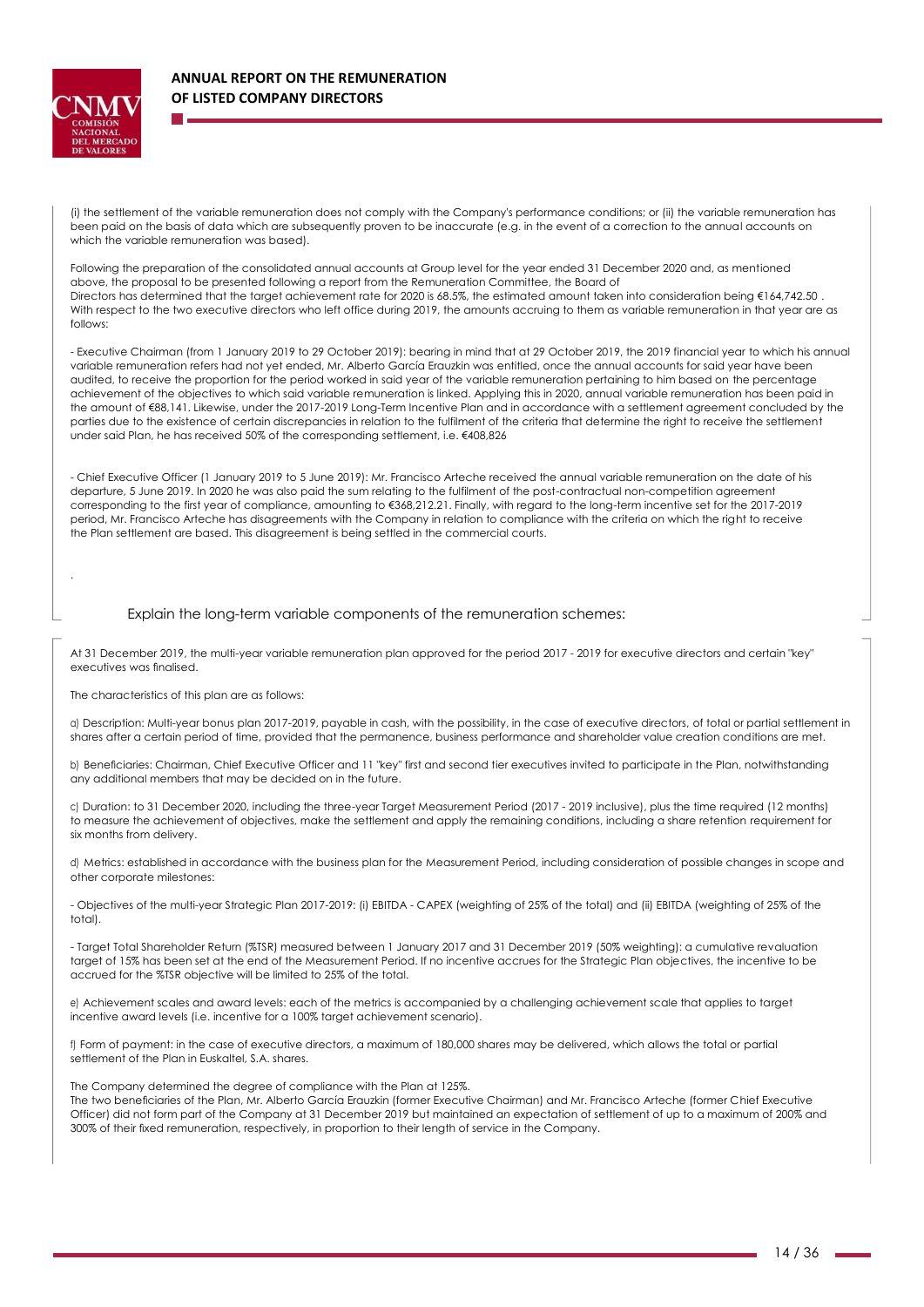

Mr. Alberto García Erauzkin (former Executive Chairman) has received 50% of the amount corresponding to the settlement of the Plan under a settlement agreement concluded by the parties due to the existence of a number of discrepancies in relation to compliance with the criteria on which the right to receive the settlement under said Plan were based.

With regard to Mr. Francisco Arteche (former Chief Executive Officer), there have been disagreements with the Company in relation to compliance with the criteria on which the right to receive the Plan settlement are based. This disagreement is being settled in the commercial courts.

The 2020-2022 Special Plan was approved at the Annual General Meeting held on 2 June 2020 in accordance with the resolution adopted by the Board of Directors on 27 January 2020 at the proposal of the Appointments and Remuneration Committee. The Long-Term Incentive Plan for the period 2020-2022 relates to a group of company executives and employees (between 30 and 40 persons), as well as the Chairman of the Board of Directors, the Chief Executive Officer and the Company Secretary.

The purpose of the Plan is to align the interest of the Company's main executives and its shareholders in achieving the Company's business objectives in the coming years.

The Plan consists of providing beneficiaries with an extraordinary variable incentive linked to the creation of shareholder value and the achievement of targets tied to operating cash flow, which will allow its beneficiaries to share in up to 4% of the total shareholder value created. At least 75% of the plan will be payable out in Euskaltel shares and the rest in cash.

B.8. Indicate whether certain accrued variable components have been reduced or claimed back when, in the first case, the payment of non-vested amounts has been deferred, in the second case, they have vested and been paid, based on data which have subsequently been proven to be manifestly inaccurate. Describe the amounts reduced or reimbursed by applying the reduction (malus) or clawback clauses, why they have been executed and the financial years to which they pertain.

As indicated in the previous section with respect to the two former directors, a reduction and deferral has been applied to the payment of the longterm incentive under the 2017-2019 Plan. Therefore, in relation to the former Executive Chairman, the amount paid as a long-term incentive was 50%. With respect to the former Chief Executive Officer, payment has not yet been made due to disagreements with the Company regarding compliance with the criteria for determining his entitlement to a settlement under the plan. As mentioned above, these disputes are being settled before the competent commercial court at the time of preparation of this report.

B.9. Explain the main features of the long-term savings schemes, including retirement and any other survival benefit, the amount or annua equivalent cost of which figures in the tables in Section C, which are funded partly or wholly by the company, whether provided internally or externally, indicating the type of plan, whether defined benefit or defined contribution, the contingencies covered, vesting conditions for the economic benefits in favour of directors and their compatibility with any type of compensation for early termination or recession of the contractual relationship between the company and the director.

External directors do not take part in pension plans or long-term savings schemes linked to retirement or any other survivor benefits.

The Company makes annual contributions to a life insurance policy in favour of the Chief Executive Officer, in accordance with the terms of his contract with the Company.

B.10. Explain, if applicable, the indemnities or any other type of payment derived from early termination, at the initiative of either the company or the director, or from the termination of the contract under the terms thereof, accrued and/or received by the directors during the year.

Mr. Alberto García Erauzkin, former Executive Chairman, and Mr. Francisco Arteche, former Chief Executive Officer, both executive directors, both left the Company in 2019. The relevant compensation was paid at that time.

As compensation for the post-contractual non-competition commitment, in 2020 Mr. Arteche received €368,212.21 as the first payment thereunder after 12 months had elapsed following the conclusion of the Termination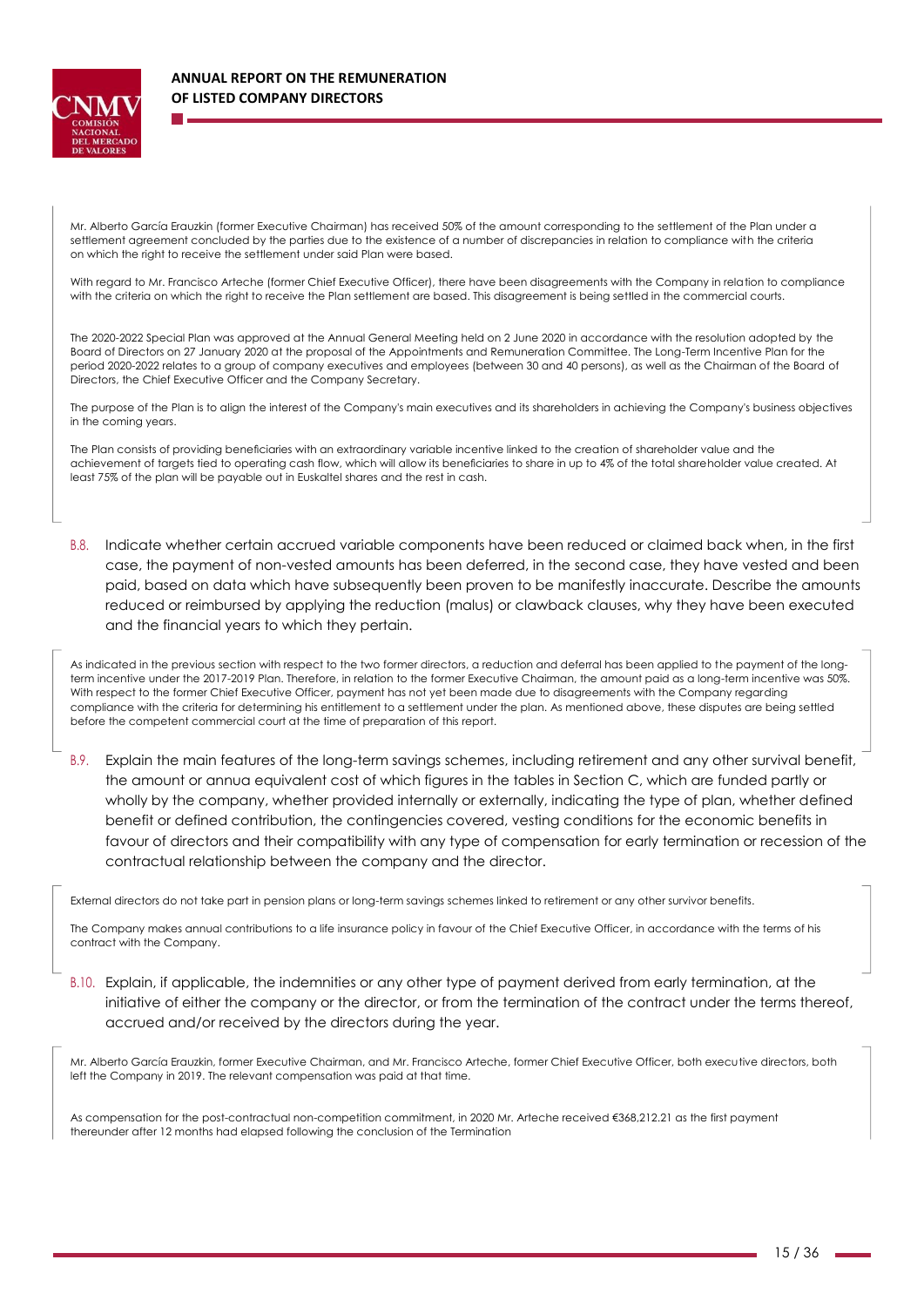

## **ANNUAL REPORT ON THE REMUNERATION OF LISTED COMPANY DIRECTORS**

Agreement. The second payment, conditional on the post-contractual non-competition commitment, will be paid 24 months after the conclusion of the Termination Agreement.

Finally, there is no provision for the payment of any indemnity to external directors in the event of the termination of their functions as such.

B.11. Indicate whether there have been any significant changes in the contracts of persons performing senior management functions as executive directors and, if so, explain them. Likewise, explain the main conditions of the new contracts concluded with executive directors during the year, unless they have been explained in section A.1.

In 2020, there have been no changes in the Chief Executive Officer's contract.

B.12. Explain any additional remuneration paid to directors for services rendered other than those inherent to their position.

At the date of issue of this Report, no additional remuneration exists in favour of the Directors as consideration for services rendered other than those inherent to their position.

B.13. Explain any remuneration derived from the granting of advances, loans and guarantees, indicating interest rates, key features and any amounts reimbursed, as well as the obligations undertaken on their behalf by way of guarantee.

The Remuneration Policy provides for a benefit in kind for non-executive directors consisting of the payment by Euskaltel of insurance premiums, the implementation of which must be approved by the Board of Directors. The annual ceiling for 2020 is set at €8,000 for each Director.

For 2020, a contribution to an accident insurance policy amounting to €344.83 per director has been made. Likewise, a contribution of €5,689 per director is made to the third-party liability insurance policy.

The Policy stipulates that executive directors may receive certain benefits in kind, including the availability of a company vehicle, a life and accident insurance policy, a special health insurance policy, and the possibility of enjoying any benefits that the Company makes available to management personnel.

Consistent with the foregoing, the Company makes annual contributions in favour of the Chief Executive Officer in the form of premiums for said insurance policies (medical, life and accident), in accordance with the provisions of his contract and the Policy.

The total expense for benefits in kind paid to the Chief Executive Officer amounts to €32.22 for telecommunications services, €7.278, of which €3,013.76 relates to the annual contribution to life and accident insurance and €4,232.64 to the annual contribution to health insurance, as well as the contribution to third-party liability insurance of €5,689.40 per director, as detailed in the tables in section C.1 below.

### B.14. Provide details of benefits in kind received by directors during the year, briefly explaining the nature of the salary components.

The Remuneration Policy provides for a benefit in kind for non-executive directors consisting of the payment by Euskaltel of insurance premiums, the implementation of which must be approved by the Board of Directors. The annual ceiling for 2020 is set at €8,000 for each Director.

For 2020, a contribution to an accident insurance policy amounting to €344.83 per director has been made. Likewise, a contribution of €5,689 per director is made to the third-party liability insurance policy.

The Policy stipulates that executive directors may receive certain benefits in kind, including the availability of a company vehicle, a life and accident insurance policy, a special health insurance policy, and the possibility of enjoying any benefits that the Company makes available to management personnel.

Consistent with the foregoing, the Company makes annual contributions in favour of the Chief Executive Officer in the form of premiums for said insurance policies (medical, life and accident), in accordance with the provisions of his contract and the Policy.

The total expense for benefits in kind paid to the Chief Executive Officer amounts to €32.22 for telecommunications services, €7,278, of which €3,013.76 relates to the annual contribution to life and accident insurance and €4,232.64 to the annual contribution to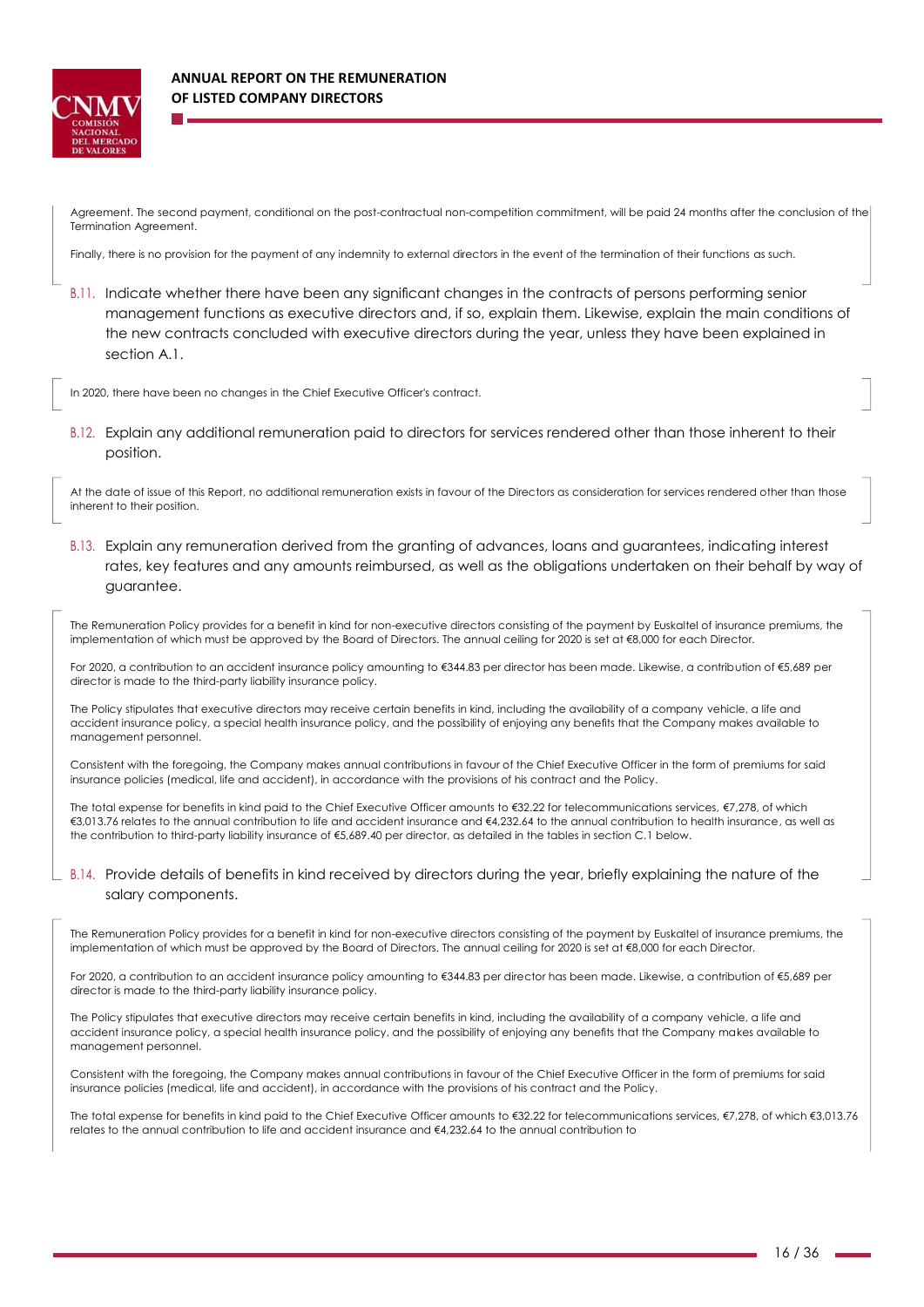

health insurance, as well as the contribution to third-party liability insurance of €5,689.40 per director, as detailed in the tables in section C.1 below

B.15. Explain the remuneration accrued by the director by virtue of payments made by the listed company to a third party in which the director provides services when such payments are aimed at remunerating the director's services in the company.

At the date of issue of this Report, no remuneration of this nature has accrued.

B.16. Explain any other remuneration item, whatever its nature or the group entity that pays it, particularly where it is treated as a transaction with a related party or its issuance distorts the fair view of the total remuneration accrued to the Board director.

The Directors' remuneration scheme does not include any remuneration items other than those explained in the preceding sections.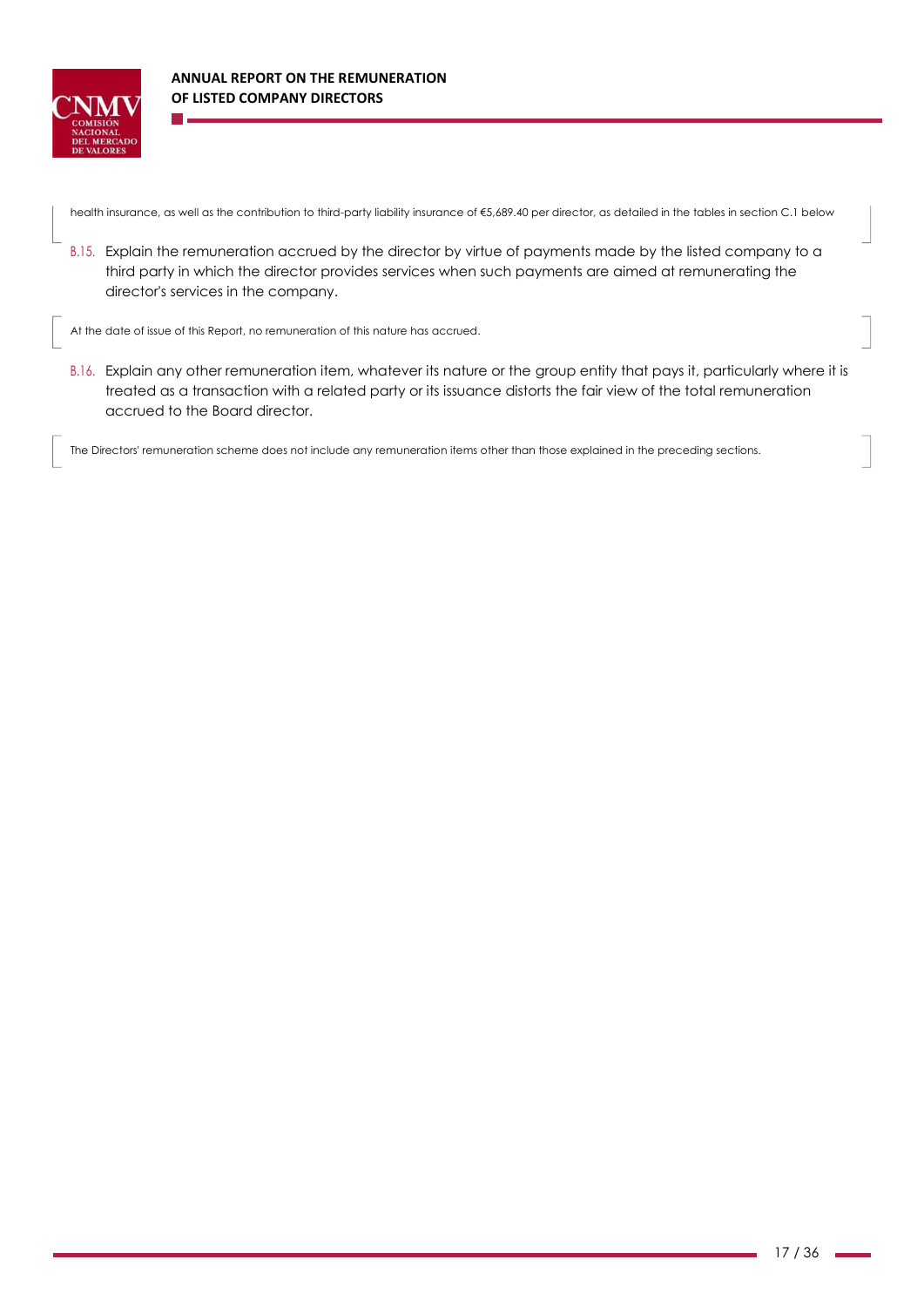

#### **C. BREAKDOWN OF INDIVIDUAL REMUNERATION PERTAINING TO EACH DIRECTOR**

**The Communication** 

| Name                                     | <b>Type</b>             | Accrual period FY 2020   |
|------------------------------------------|-------------------------|--------------------------|
| Mr. JOSÉ MIGUEL GARCÍA FERNÁNDEZ         | Chief Executive Officer | 01/01/2020 to 31/12/2020 |
| Mr. XABIER ITURBE OTAEGUI                | Chairman Other External | 01/01/2020 to 31/12/2020 |
| KARTERA 1, S.L.                          | Nominee Director        | 01/01/2020 to 31/12/2020 |
| CORPORACIÓN FINANCERA ALBA, S.A.         | Nominee Director        | 01/01/2020 to 31/12/2020 |
| Ms. BELÉN AMATRIAIN CORBI                | Independent Director    | 01/01/2020 to 31/12/2020 |
| Mr. IÑAKI ALZAGA ETXEITA                 | Independent Director    | 01/01/2020 to 31/12/2020 |
| Mr. ROBERT SAMUELSON                     | Independent Director    | 01/01/2020 to 31/12/2020 |
| Mr. EAMONN O'HARE                        | Nominee Director        | 01/01/2020 to 31/12/2020 |
| Ms. ANA GARCÍA FAU                       | Independent Director    | 01/10/2020 to 31/12/2020 |
| Ms. BEATRIZ MATO OTERO                   | Independent Director    | 01/10/2020 to 31/12/2020 |
| Mr. LUIS RAMÓN ARRIETA DURANA            | Nominee Director        | 01/01/2020 to 02/06/2020 |
| Mr. JOSÉ ANGEL CORRES ABASOLO            | Independent Director    | 01/01/2020 to 29/09/2020 |
| Ms. ELISABETTA CASTIGLIONI               | Independent Director    | 01/01/2020 to 29/09/2020 |
| Mr. MIGUEL ANGEL LUJUA MURGA             | Independent Director    | 01/01/2020 to 29/09/2020 |
| Mr. JONATHAN GLYN JAMES                  | Independent Director    | 01/01/2020 to 02/06/2020 |
| Mr. ALBERTO GARCÍA ERAUZKIN              | Executive Chairman      | 01/01/2020 to 31/12/2020 |
| Mr. FRANCISCO ARTECHE ALVAREZ DE MIRANDA | Chief Executive Officer | 01/01/2020 to 31/12/2020 |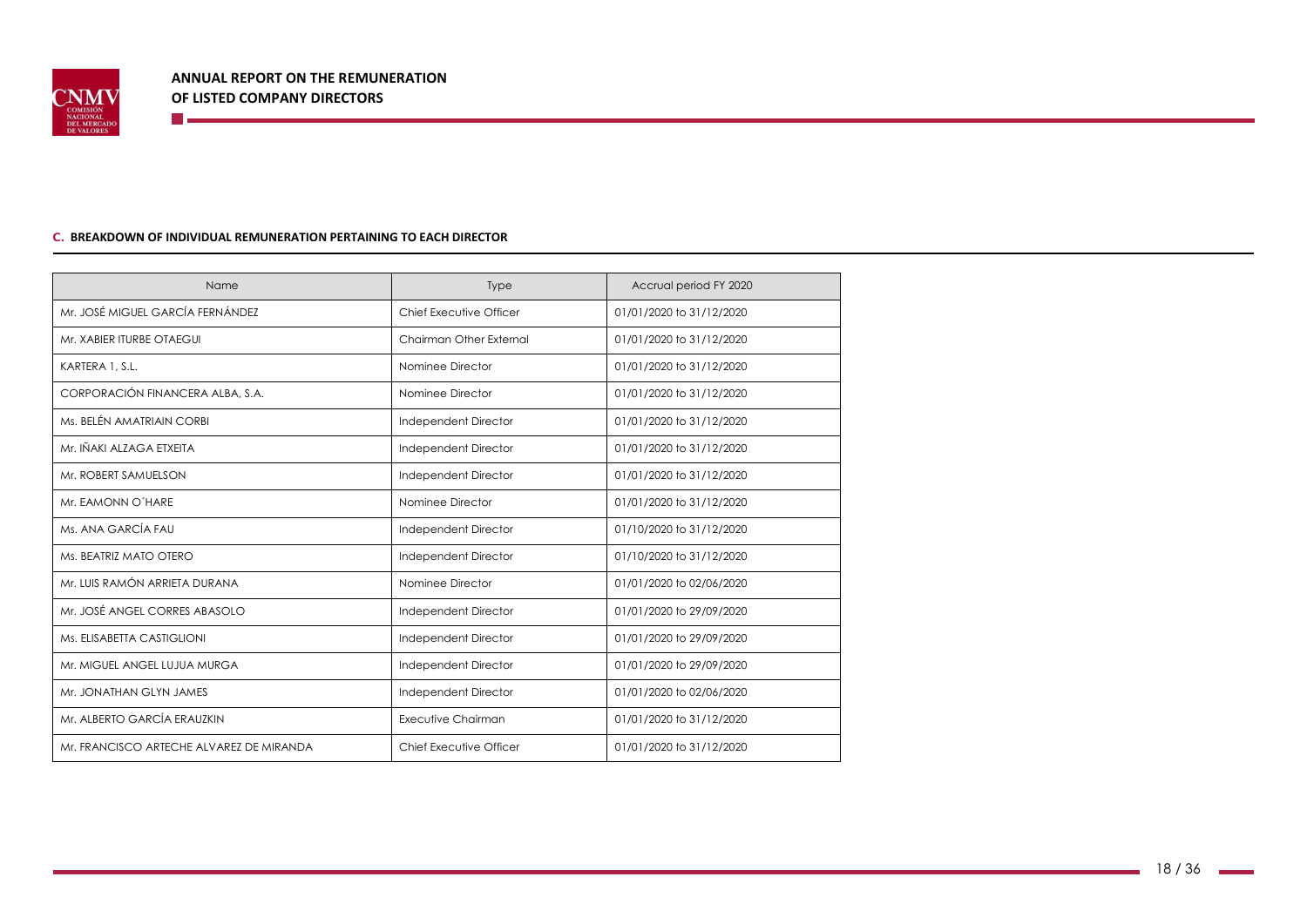

- C.1. Complete the following tables concerning the individual remuneration of each of the directors (including remuneration for executive functions) accrued during the year.
	- a) Remuneration paid by the company referred to in this report:
		- i) Cash remuneration (€'000)

**The Co** 

| Name                                     | Fixed<br>remuner<br>ation | Per diems | Remuneration<br>for membership<br>of Board<br>Committees | Salary | Short-term<br>variable<br>remunerati<br>on | Long-term<br>variable<br>remunerati<br>on | Indemnity | Other<br>items | Total FY 2020 | <b>Total FY</b><br>2019 |
|------------------------------------------|---------------------------|-----------|----------------------------------------------------------|--------|--------------------------------------------|-------------------------------------------|-----------|----------------|---------------|-------------------------|
| Mr. JOSÉ MIGUEL GARCÍA FERNÁNDEZ         |                           |           |                                                          | 481    | 165                                        |                                           |           | $\overline{z}$ | 653           | 363                     |
| Mr. XABIER ITURBE OTAEGUI                | 350                       |           |                                                          |        |                                            |                                           |           |                | 350           | 61                      |
| KARTERA 1, S.L.                          | 65                        |           | 15                                                       |        |                                            |                                           |           |                | 80            | 87                      |
| CORPORACIÓN FINANCERA ALBA, S.A.         | 65                        |           | 21                                                       |        |                                            |                                           |           |                | 86            | 102                     |
| Ms. BELÉN AMATRIAIN CORBI                | 65                        |           | 24                                                       |        |                                            |                                           |           |                | 89            | 87                      |
| Mr. IÑAKI ALZAGA ETXEITA                 | 65                        |           | 30                                                       |        |                                            |                                           |           |                | 95            | 95                      |
| Mr. ROBERT SAMUELSON                     | 65                        |           | 6                                                        |        |                                            |                                           |           |                | 71            | 68                      |
| Mr. EAMONN O'HARE                        | 65                        |           | 15                                                       |        |                                            |                                           |           |                | 80            | 40                      |
| Ms. ANA GARCÍA FAU                       | 16                        |           | $\overline{4}$                                           |        |                                            |                                           |           |                | 20            |                         |
| Ms. BEATRIZ MATO OTERO                   | 16                        |           | -4                                                       |        |                                            |                                           |           |                | 20            |                         |
| Mr. LUIS RAMÓN ARRIETA DURANA            | 34                        |           | 18                                                       |        |                                            |                                           |           |                | 52            | 80                      |
| Mr. JOSÉ ANGEL CORRES ABASOLO            | 49                        |           | 11                                                       |        |                                            |                                           |           |                | 60            | 102                     |
| Ms. ELISABETTA CASTIGLIONI               | 49                        |           | 11                                                       |        |                                            |                                           |           |                | 60            | 87                      |
| Mr. MIGUEL ANGEL LUJUA MURGA             | 49                        |           | 11                                                       |        |                                            |                                           |           |                | 60            | 87                      |
| Mr. JONATHAN GLYN JAMES                  | 34                        |           | 18                                                       |        |                                            |                                           |           |                | 52            | 80                      |
| Mr. ALBERTO GARCÍA ERAUZKIN              |                           |           |                                                          |        |                                            |                                           |           |                |               | 1,225                   |
| Mr. FRANCISCO ARTECHE ALVAREZ DE MIRANDA |                           |           |                                                          |        |                                            |                                           |           |                |               | 1,037                   |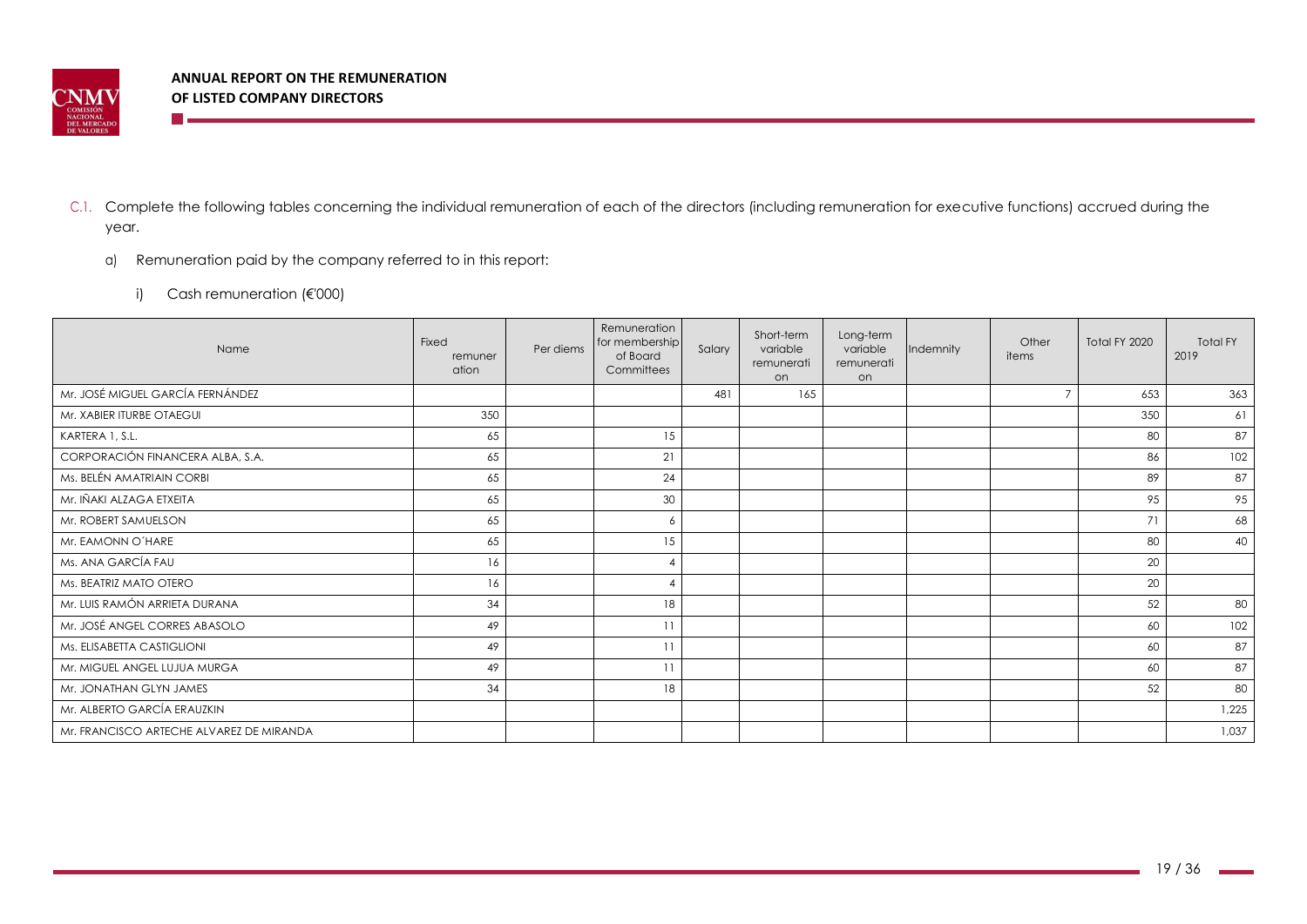

m e

**Observations** 

**D.** José Ortiz Martínez, non-voting secretary to the Board of Directors of Euskaltel, accrued €250,000 in 2020 as fixed remuneration and 3,000 euros

Mr. Alberto García Erauzkin, former Executive Chairman, received €88,141 in 2020 as annual variable remuneration and €408,826.93 as long-term variable remuneration under the 2017-2019 Incentive Plan. As compensation for the post-contractual non-competition commitment, Mr. Francisco Arteche, former Chief Executive Officer, received €368,212.21 in 2020 as the first payment thereunder after 12 months had elapsed following the conclusion of the Termination Agreement.

ii) Table of movements of share-based remuneration schemes and gross profit from vested shares or financial instruments.

|                                               |           | Financial instruments at the<br>beginning of 2020 |                             | Financial instruments<br>granted during<br>2020 |                             | Financial instruments vesting during the year |                                     |                           |                                                                                     | Expired and<br>unexercised<br>instruments | Financial instruments at<br>the end of 2020 |                             |
|-----------------------------------------------|-----------|---------------------------------------------------|-----------------------------|-------------------------------------------------|-----------------------------|-----------------------------------------------|-------------------------------------|---------------------------|-------------------------------------------------------------------------------------|-------------------------------------------|---------------------------------------------|-----------------------------|
| Name                                          | Plan name | No.<br>instruments                                | No.<br>equivalent<br>shares | No.<br>instruments                              | No.<br>equivalent<br>shares | No.<br>instruments                            | No.<br>equivalent/v<br>ested shares | Price of<br>vested shares | Gross profit<br>from vested<br>shares or<br>financial<br>instruments<br>(€thousand) | No.<br>instruments                        | No.<br>instruments                          | No.<br>equivalent<br>shares |
| Mr. JOSÉ MIGUEL<br><b>GARCÍA FERNÁNDEZ</b>    | Plan      |                                                   |                             |                                                 |                             |                                               |                                     | 0.00                      |                                                                                     |                                           |                                             |                             |
| Mr. XABIER ITURBE<br><b>OTAEGUI</b>           | Plan      |                                                   |                             |                                                 |                             |                                               |                                     | 0.00                      |                                                                                     |                                           |                                             |                             |
| KARTERA 1, S.L.                               | Plan      |                                                   |                             |                                                 |                             |                                               |                                     | 0.00                      |                                                                                     |                                           |                                             |                             |
| <b>CORPORACIÓN</b><br>FINANCERA ALBA,<br>S.A. | Plan      |                                                   |                             |                                                 |                             |                                               |                                     | 0.00                      |                                                                                     |                                           |                                             |                             |
| Ms. BELÉN<br><b>AMATRIAIN CORBI</b>           | Plan      |                                                   |                             |                                                 |                             |                                               |                                     | 0.00                      |                                                                                     |                                           |                                             |                             |
| Mr. IÑAKI ALZAGA<br><b>ETXEITA</b>            | Plan      |                                                   |                             |                                                 |                             |                                               |                                     | 0.00                      |                                                                                     |                                           |                                             |                             |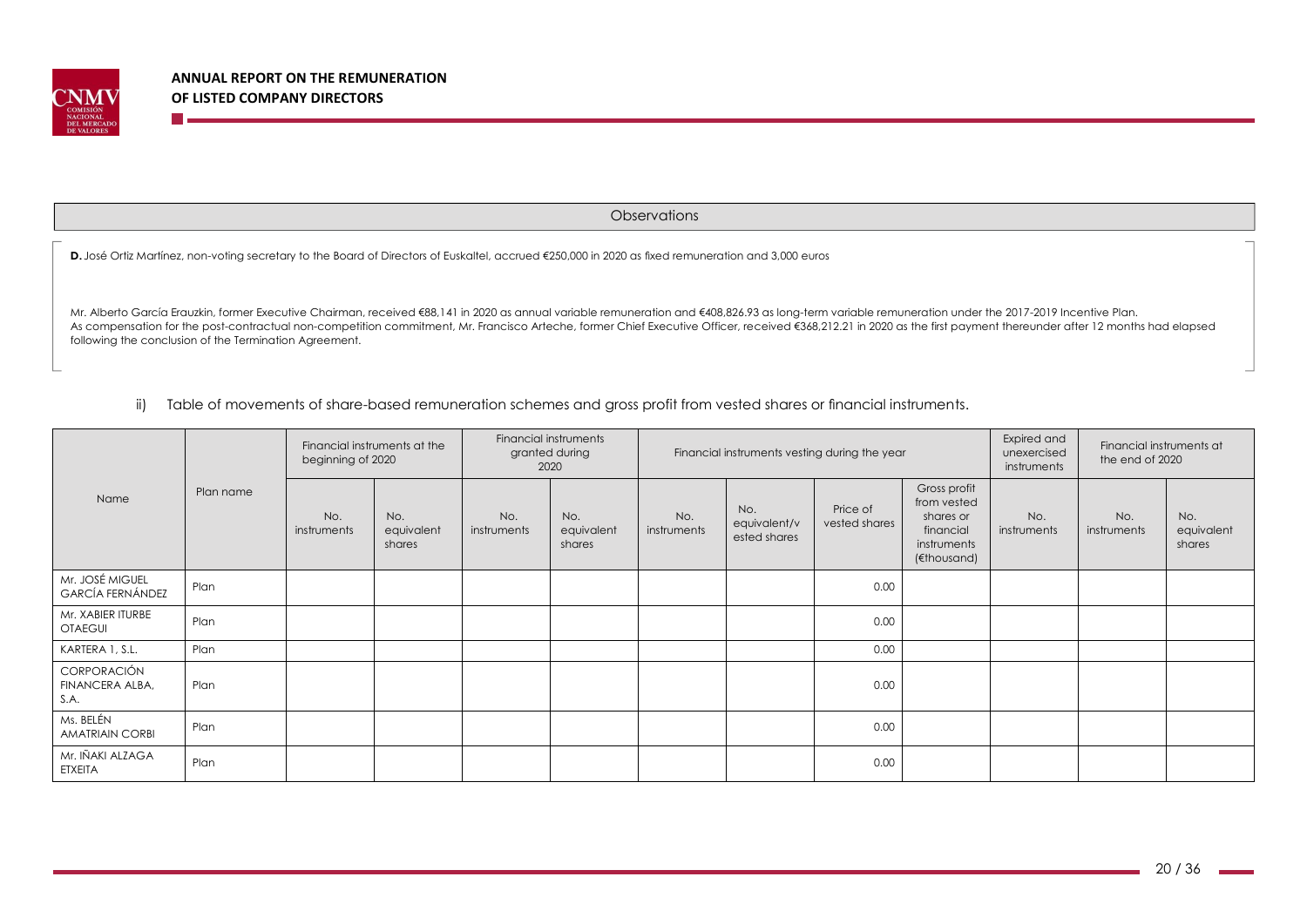

**The Communication** 

|                                                |           | Financial instruments at the<br>beginning of 2020 |                             | Financial instruments<br>granted during<br>Financial instruments vesting during the year<br>2020 |                             |                    |                                     | Expired and<br>unexercised<br>instruments | Financial instruments at<br>the end of 2020                                         |                    |                    |                             |
|------------------------------------------------|-----------|---------------------------------------------------|-----------------------------|--------------------------------------------------------------------------------------------------|-----------------------------|--------------------|-------------------------------------|-------------------------------------------|-------------------------------------------------------------------------------------|--------------------|--------------------|-----------------------------|
| Name                                           | Plan name | No.<br>instruments                                | No.<br>equivalent<br>shares | No.<br>instruments                                                                               | No.<br>equivalent<br>shares | No.<br>instruments | No.<br>equivalent/v<br>ested shares | Price of<br>vested shares                 | Gross profit<br>from vested<br>shares or<br>financial<br>instruments<br>(€thousand) | No.<br>instruments | No.<br>instruments | No.<br>equivalent<br>shares |
| Mr. ROBERT<br>SAMUELSON                        | Plan      |                                                   |                             |                                                                                                  |                             |                    |                                     | 0.00                                      |                                                                                     |                    |                    |                             |
| Mr. EAMONN O<br><b>HARE</b>                    | Plan      |                                                   |                             |                                                                                                  |                             |                    |                                     | 0.00                                      |                                                                                     |                    |                    |                             |
| Ms. ANA GARCÍA<br>FAU                          | Plan      |                                                   |                             |                                                                                                  |                             |                    |                                     | 0.00                                      |                                                                                     |                    |                    |                             |
| Ms. BEATRIZ MATO<br><b>OTERO</b>               | Plan      |                                                   |                             |                                                                                                  |                             |                    |                                     | 0.00                                      |                                                                                     |                    |                    |                             |
| Mr. LUIS RAMÓN<br>ARRIETA DURANA               | Plan      |                                                   |                             |                                                                                                  |                             |                    |                                     | 0.00                                      |                                                                                     |                    |                    |                             |
| Mr. JOSÉ ANGEL<br><b>CORRES ABASOLO</b>        | Plan      |                                                   |                             |                                                                                                  |                             |                    |                                     | 0.00                                      |                                                                                     |                    |                    |                             |
| Ms. ELISABETTA<br>CASTIGLIONI                  | Plan      |                                                   |                             |                                                                                                  |                             |                    |                                     | 0.00                                      |                                                                                     |                    |                    |                             |
| Mr. MIGUEL ANGEL<br><b>LUJUA MURGA</b>         | Plan      |                                                   |                             |                                                                                                  |                             |                    |                                     | 0.00                                      |                                                                                     |                    |                    |                             |
| Mr. JONATHAN<br><b>GLYN JAMES</b>              | Plan      |                                                   |                             |                                                                                                  |                             |                    |                                     | 0.00                                      |                                                                                     |                    |                    |                             |
| Mr. ALBERTO<br><b>GARCÍA ERAUZKIN</b>          | Plan      |                                                   |                             |                                                                                                  |                             |                    |                                     | 0.00                                      |                                                                                     |                    |                    |                             |
| Mr. FRANCISCO<br>ARTECHE ALVAREZ<br>DE MIRANDA | Plan      |                                                   |                             |                                                                                                  |                             |                    |                                     | 0.00                                      |                                                                                     |                    |                    |                             |

and the company of the company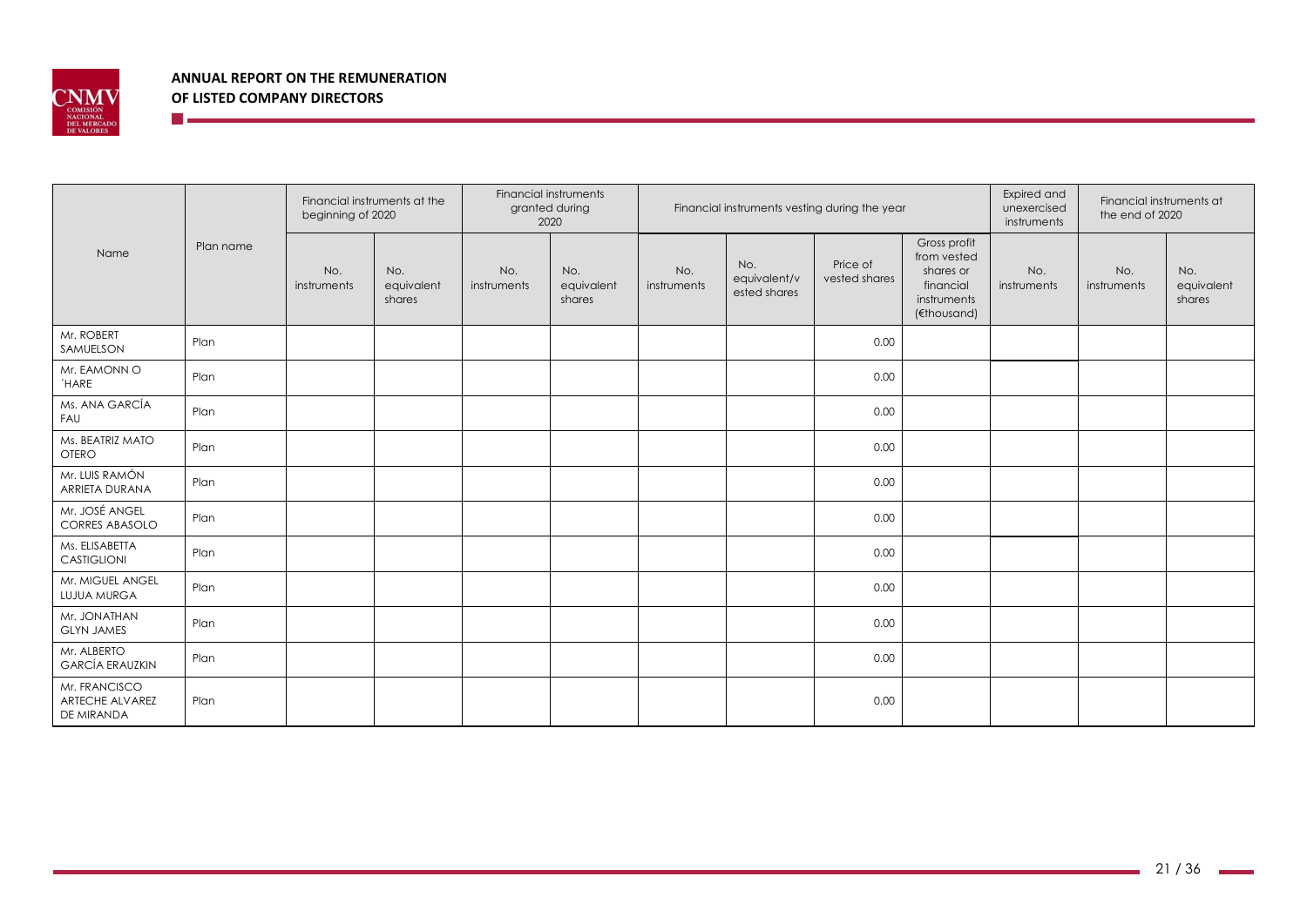

**Observations** 

iii) Long-term savings schemes.

**The Co** 

| Name                             | Remuneration from vesting of<br>rights to savings schemes |
|----------------------------------|-----------------------------------------------------------|
| Mr. JOSÉ MIGUEL GARCÍA FERNÁNDEZ |                                                           |
| Mr. XABIER ITURBE OTAEGUI        |                                                           |
| KARTERA 1, S.L.                  |                                                           |
| CORPORACIÓN FINANCERA ALBA, S.A. |                                                           |
| Ms. BELÉN AMATRIAIN CORBI        |                                                           |
| Mr. IÑAKI ALZAGA ETXEITA         |                                                           |
| Mr. ROBERT SAMUELSON             |                                                           |
| Mr. EAMONN O'HARE                |                                                           |
| Ms. ANA GARCÍA FAU               |                                                           |
| Ms. BEATRIZ MATO OTERO           |                                                           |
| Mr. LUIS RAMÓN ARRIETA DURANA    |                                                           |
| Mr. JOSÉ ANGEL CORRES ABASOLO    |                                                           |
| Ms. ELISABETTA CASTIGLIONI       |                                                           |
| Mr. MIGUEL ANGEL LUJUA MURGA     |                                                           |
| Mr. JONATHAN GLYN JAMES          |                                                           |
| Mr. ALBERTO GARCÍA ERAUZKIN      |                                                           |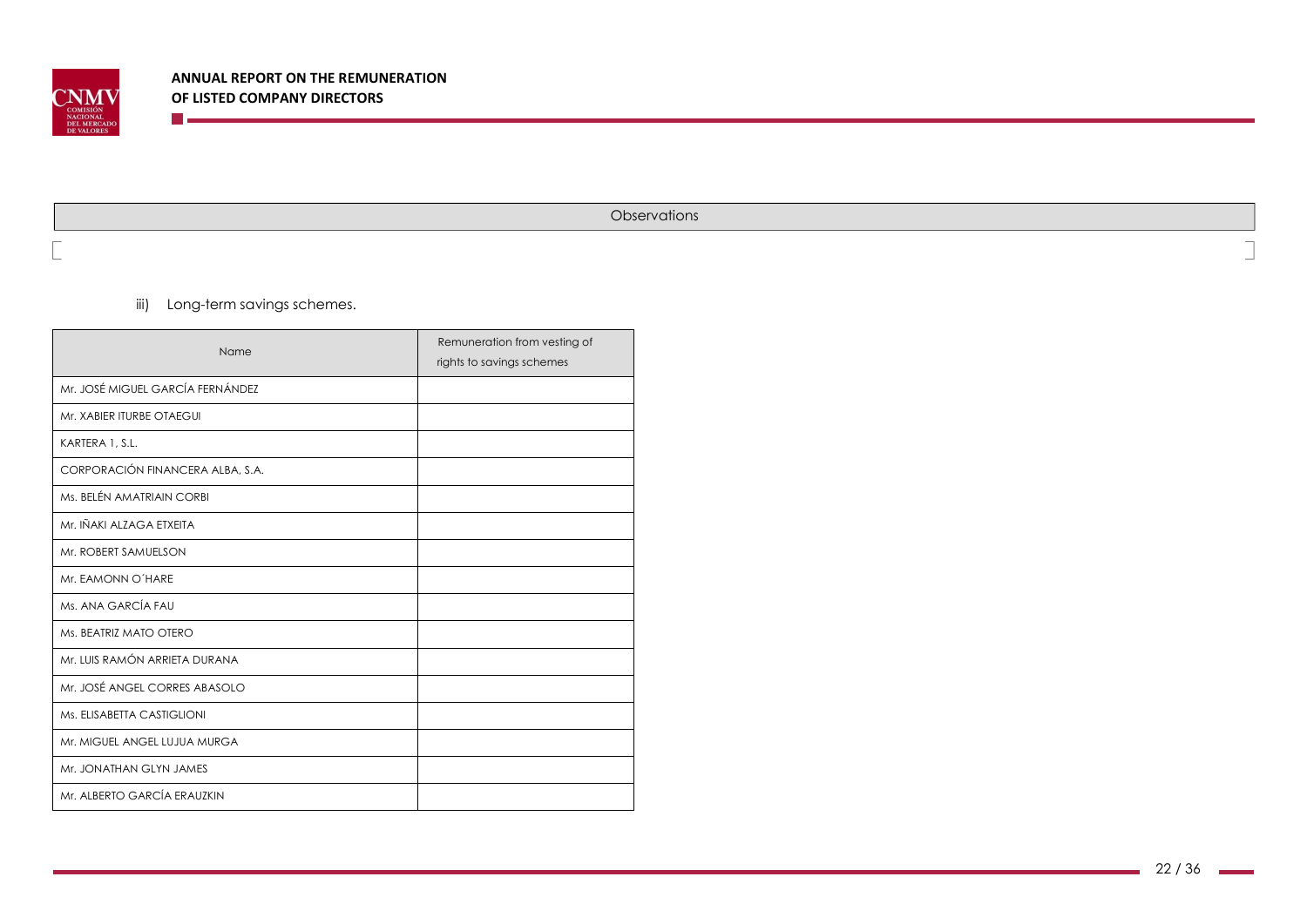

<u> The Communication of the Communication of</u>

| Name                                     | Remuneration from vesting of<br>rights to savings schemes |
|------------------------------------------|-----------------------------------------------------------|
| Mr. FRANCISCO ARTECHE ALVAREZ DE MIRANDA |                                                           |

|                                         |                                                | Contribution for the year by the Company (€'000) |                 |                                 | Accumulated amount (€'000)                     |         |                                                    |         |  |
|-----------------------------------------|------------------------------------------------|--------------------------------------------------|-----------------|---------------------------------|------------------------------------------------|---------|----------------------------------------------------|---------|--|
| Name                                    | Savings schemes with vested<br>economic rights |                                                  | economic rights | Savings schemes with non-vested | Savings schemes with vested<br>economic rights |         | Savings schemes with non-vested<br>economic rights |         |  |
|                                         | FY 2020                                        | FY 2019                                          | FY 2020         | FY 2019                         | FY 2020                                        | FY 2019 | FY 2020                                            | FY 2019 |  |
| Mr. JOSÉ MIGUEL GARCÍA<br>FERNÁNDEZ     |                                                |                                                  |                 |                                 |                                                |         |                                                    |         |  |
| Mr. XABIER ITURBE OTAEGUI               |                                                |                                                  |                 |                                 |                                                |         |                                                    |         |  |
| KARTERA 1, S.L.                         |                                                |                                                  |                 |                                 |                                                |         |                                                    |         |  |
| CORPORACIÓN FINANCERA<br>ALBA, S.A.     |                                                |                                                  |                 |                                 |                                                |         |                                                    |         |  |
| Ms. BELÉN AMATRIAIN<br><b>CORBI</b>     |                                                |                                                  |                 |                                 |                                                |         |                                                    |         |  |
| Mr. IÑAKI ALZAGA ETXEITA                |                                                |                                                  |                 |                                 |                                                |         |                                                    |         |  |
| Mr. ROBERT SAMUELSON                    |                                                |                                                  |                 |                                 |                                                |         |                                                    |         |  |
| Mr. EAMONN O'HARE                       |                                                |                                                  |                 |                                 |                                                |         |                                                    |         |  |
| Ms. ANA GARCÍA FAU                      |                                                |                                                  |                 |                                 |                                                |         |                                                    |         |  |
| Ms. BEATRIZ MATO OTERO                  |                                                |                                                  |                 |                                 |                                                |         |                                                    |         |  |
| Mr. LUIS RAMÓN ARRIETA<br><b>DURANA</b> |                                                |                                                  |                 |                                 |                                                |         |                                                    |         |  |
| Mr. JOSÉ ANGEL CORRES<br>ABASOLO        |                                                |                                                  |                 |                                 |                                                |         |                                                    |         |  |

and the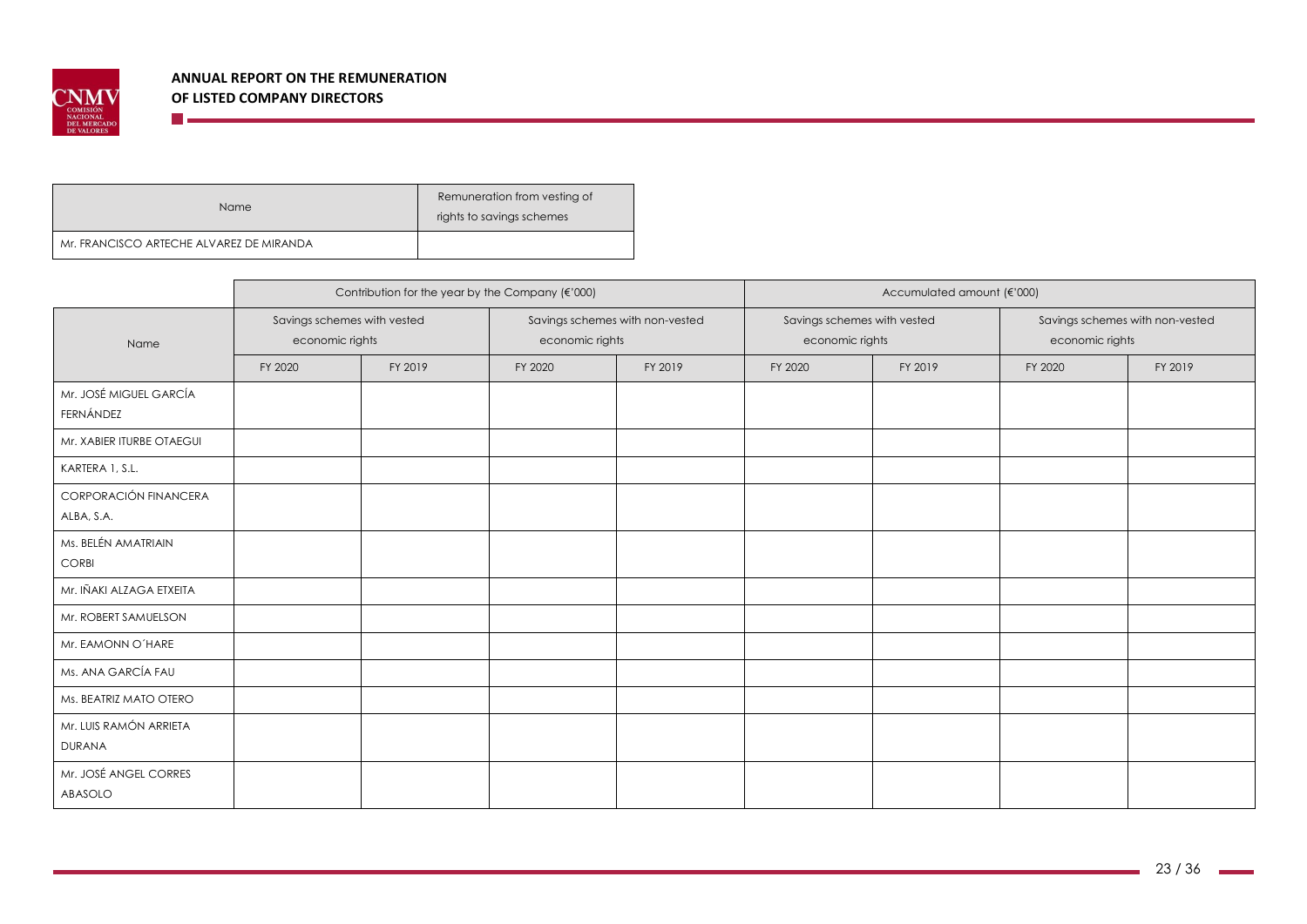

**The Company** 

|                                             |                                                | Contribution for the year by the Company (€'000) |                 |                                 | Accumulated amount (€'000)                     |         |                                                    |         |  |
|---------------------------------------------|------------------------------------------------|--------------------------------------------------|-----------------|---------------------------------|------------------------------------------------|---------|----------------------------------------------------|---------|--|
| Name                                        | Savings schemes with vested<br>economic rights |                                                  | economic rights | Savings schemes with non-vested | Savings schemes with vested<br>economic rights |         | Savings schemes with non-vested<br>economic rights |         |  |
|                                             | FY 2020                                        | FY 2019                                          | FY 2020         | FY 2019                         | FY 2020                                        | FY 2019 | FY 2020                                            | FY 2019 |  |
| Ms. ELISABETTA CASTIGLIONI                  |                                                |                                                  |                 |                                 |                                                |         |                                                    |         |  |
| Mr. MIGUEL ANGEL LUJUA<br><b>MURGA</b>      |                                                |                                                  |                 |                                 |                                                |         |                                                    |         |  |
| Mr. JONATHAN GLYN JAMES                     |                                                |                                                  |                 |                                 |                                                |         |                                                    |         |  |
| Mr. ALBERTO GARCÍA<br>ERAUZKIN              |                                                |                                                  |                 |                                 |                                                |         |                                                    |         |  |
| Mr. FRANCISCO ARTECHE<br>ALVAREZ DE MIRANDA |                                                |                                                  |                 |                                 |                                                |         |                                                    |         |  |

**Comments** 

iv) Breakdown of other items

| Name                             | Item             | Remuneration amount |
|----------------------------------|------------------|---------------------|
| Mr. JOSÉ MIGUEL GARCÍA FERNÁNDEZ | Benefits in kind |                     |
| Mr. XABIER ITURBE OTAEGUI        | Item             |                     |
| KARTERA 1, S.L.                  | Item             |                     |
| CORPORACIÓN FINANCERA ALBA, S.A. | Item             |                     |
| Ms. BELÉN AMATRIAIN CORBI        | Item             |                     |

٦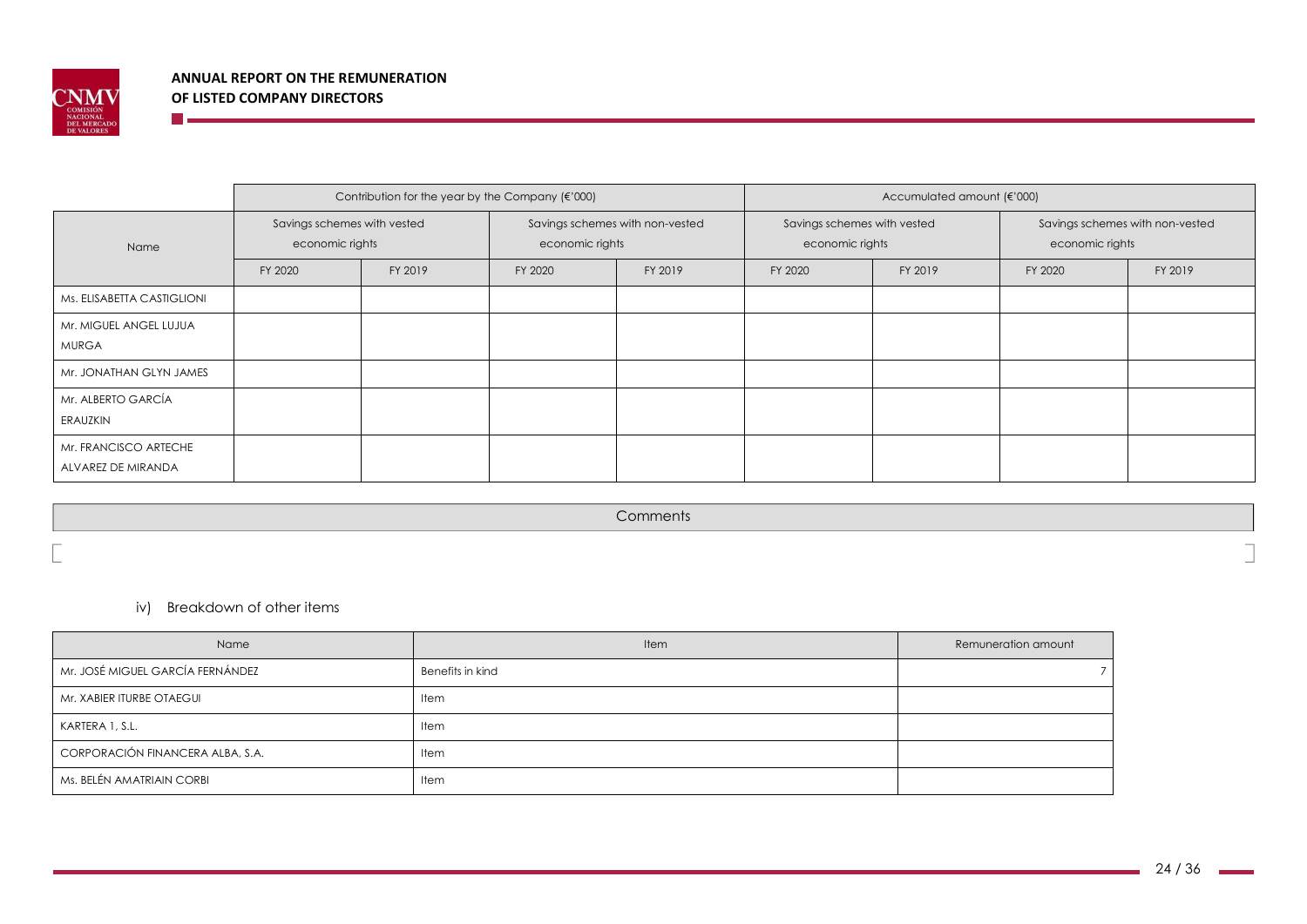

**The Communist Communist Communist Communist Communist Communist Communist Communist Communist Communist Communist** 

| Name                                     | Item | Remuneration amount |
|------------------------------------------|------|---------------------|
| Mr. IÑAKI ALZAGA ETXEITA                 | Item |                     |
| Mr. ROBERT SAMUELSON                     | Item |                     |
| Mr. EAMONN O'HARE                        | Item |                     |
| Ms. ANA GARCÍA FAU                       | Item |                     |
| Ms. BEATRIZ MATO OTERO                   | Item |                     |
| Mr. LUIS RAMÓN ARRIETA DURANA            | Item |                     |
| Mr. JOSÉ ANGEL CORRES ABASOLO            | Item |                     |
| Ms. ELISABETTA CASTIGLIONI               | Item |                     |
| Mr. MIGUEL ANGEL LUJUA MURGA             | Item |                     |
| Mr. JONATHAN GLYN JAMES                  | Item |                     |
| Mr. ALBERTO GARCÍA ERAUZKIN              | Item |                     |
| Mr. FRANCISCO ARTECHE ALVAREZ DE MIRANDA | Item |                     |

**Observations**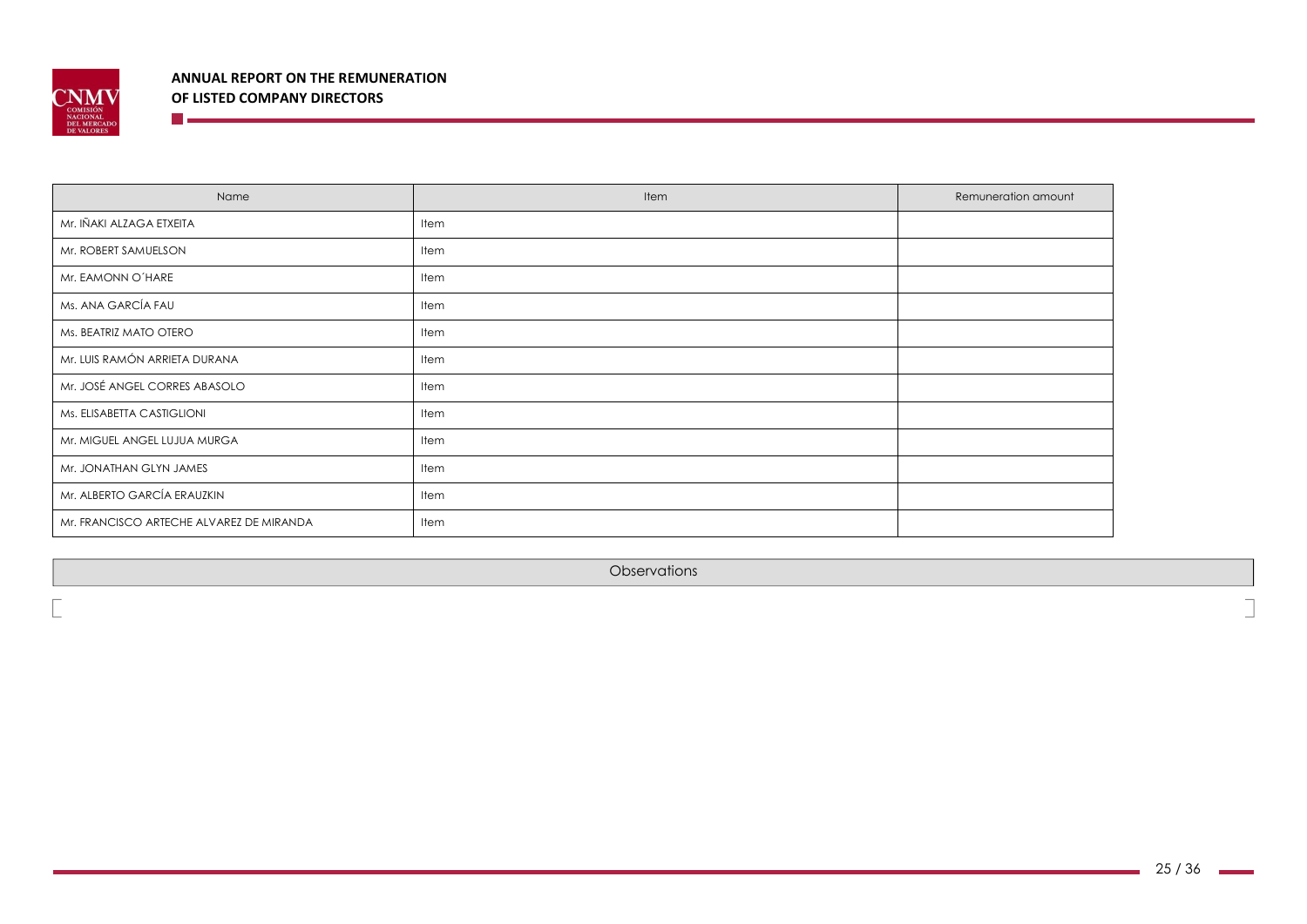

# b) Remuneration payable to company directors due to board membership in other group companies:

i) Cash remuneration (€'000)

**The community of the State State** 

| Name                             | Fixed<br>remuner<br>ation | Per diems | Remuneration<br>for membership<br>of Board<br>Committees | Salary | Short-term<br>variable<br>remunerati<br>on | Long-term<br>variable<br>remunerati<br>on | Indemnity | Other<br>items | Total FY 2020 | <b>Total FY</b><br>2019 |
|----------------------------------|---------------------------|-----------|----------------------------------------------------------|--------|--------------------------------------------|-------------------------------------------|-----------|----------------|---------------|-------------------------|
| Mr. JOSÉ MIGUEL GARCÍA FERNÁNDEZ |                           |           |                                                          |        |                                            |                                           |           |                |               |                         |
| Mr. XABIER ITURBE OTAEGUI        |                           |           |                                                          |        |                                            |                                           |           |                |               |                         |
| KARTERA 1, S.L.                  |                           |           |                                                          |        |                                            |                                           |           |                |               |                         |
| CORPORACIÓN FINANCERA ALBA, S.A. |                           |           |                                                          |        |                                            |                                           |           |                |               |                         |
| Ms. BELÉN AMATRIAIN CORBI        |                           |           |                                                          |        |                                            |                                           |           |                |               |                         |
| Mr. IÑAKI ALZAGA ETXEITA         |                           |           |                                                          |        |                                            |                                           |           |                |               |                         |
| Mr. ROBERT SAMUELSON             |                           |           |                                                          |        |                                            |                                           |           |                |               |                         |
| Mr. EAMONN O'HARE                |                           |           |                                                          |        |                                            |                                           |           |                |               |                         |
| Ms. ANA GARCÍA FAU               |                           |           |                                                          |        |                                            |                                           |           |                |               |                         |
| Ms. BEATRIZ MATO OTERO           |                           |           |                                                          |        |                                            |                                           |           |                |               |                         |
| Mr. LUIS RAMÓN ARRIETA DURANA    |                           |           |                                                          |        |                                            |                                           |           |                |               |                         |
| Mr. JOSÉ ANGEL CORRES ABASOLO    |                           |           |                                                          |        |                                            |                                           |           |                |               |                         |
| Ms. ELISABETTA CASTIGLIONI       |                           |           |                                                          |        |                                            |                                           |           |                |               |                         |
| Mr. MIGUEL ANGEL LUJUA MURGA     |                           |           |                                                          |        |                                            |                                           |           |                |               |                         |
| Mr. JONATHAN GLYN JAMES          |                           |           |                                                          |        |                                            |                                           |           |                |               |                         |
| Mr. ALBERTO GARCÍA ERAUZKIN      |                           |           |                                                          |        |                                            |                                           |           |                |               |                         |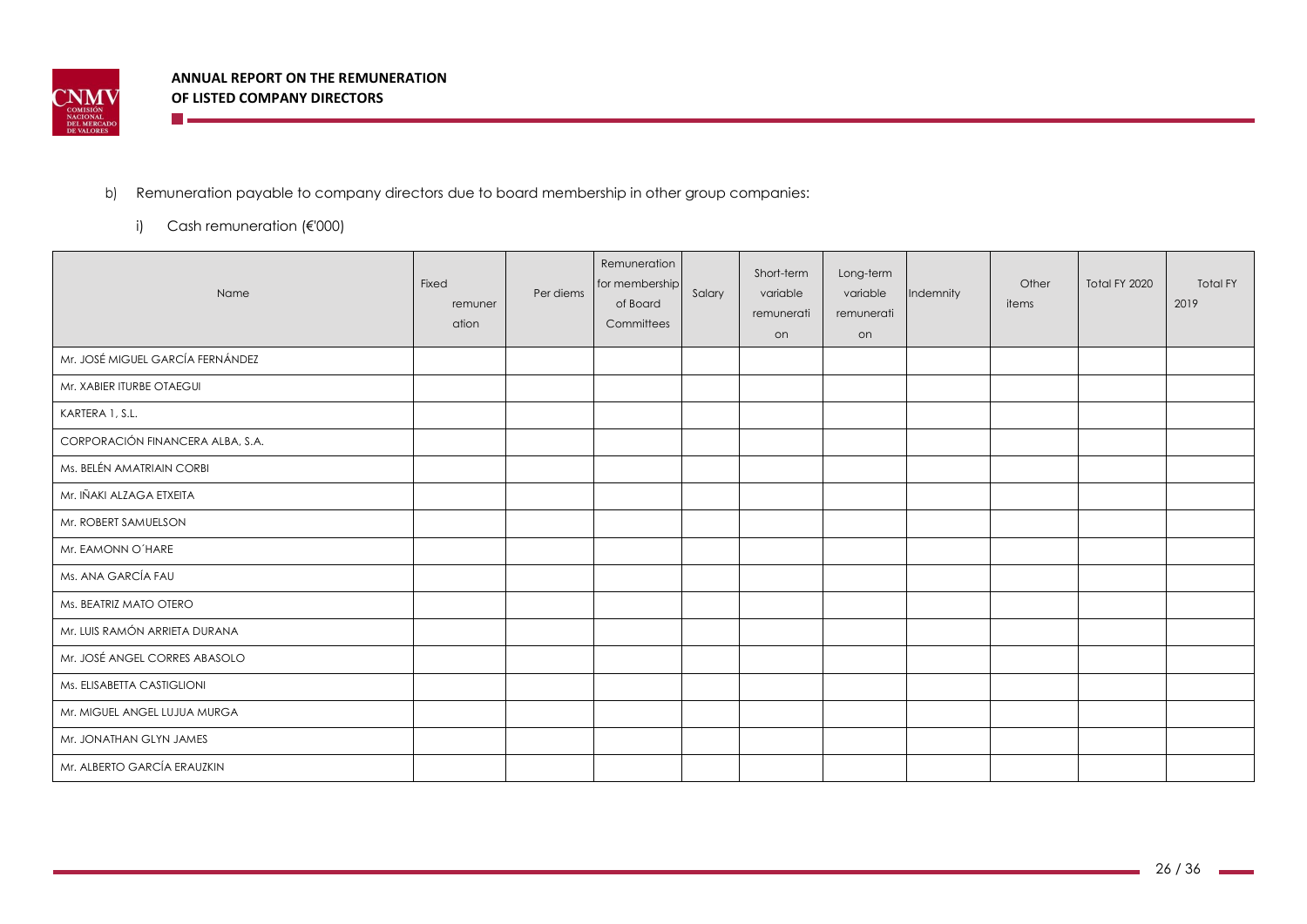

n e

| Name                                     | Fixed<br>remuner<br>ation | Per diems | Remuneration<br>for membership<br>of Board<br>Committees | Salary | Short-term<br>variable<br>remunerati<br>on | Long-term<br>variable<br>remunerati<br>on | Indemnity | Other<br>items | Total FY 2020 | <b>Total FY</b><br>2019 |
|------------------------------------------|---------------------------|-----------|----------------------------------------------------------|--------|--------------------------------------------|-------------------------------------------|-----------|----------------|---------------|-------------------------|
| Mr. FRANCISCO ARTECHE ALVAREZ DE MIRANDA |                           |           |                                                          |        |                                            |                                           |           |                |               |                         |

Comments

ii) Table of movements of share-based remuneration schemes and gross profit from vested shares or financial instruments.

|                                            |           | Financial instruments at the<br>beginning of 2020 |                             |                    | Financial instruments<br>granted during<br>2020 |                    | Financial instruments vesting during the year |                           |                                                                                     |                    | Financial instruments at<br>the end of 2020 |                             |
|--------------------------------------------|-----------|---------------------------------------------------|-----------------------------|--------------------|-------------------------------------------------|--------------------|-----------------------------------------------|---------------------------|-------------------------------------------------------------------------------------|--------------------|---------------------------------------------|-----------------------------|
| Name                                       | Plan name | No.<br>instruments                                | No.<br>equivalent<br>shares | No.<br>instruments | No.<br>equivalent<br>shares                     | No.<br>instruments | No.<br>equivalent/v<br>ested shares           | Price of<br>vested shares | Gross profit<br>from vested<br>shares or<br>financial<br>instruments<br>(€thousand) | No.<br>instruments | No.<br>instruments                          | No.<br>equivalent<br>shares |
| Mr. JOSÉ MIGUEL<br><b>GARCÍA FERNÁNDEZ</b> | Plan      |                                                   |                             |                    |                                                 |                    |                                               | 0.00                      |                                                                                     |                    |                                             |                             |
| Mr. XABIER ITURBE<br><b>OTAEGUI</b>        | Plan      |                                                   |                             |                    |                                                 |                    |                                               | 0.00                      |                                                                                     |                    |                                             |                             |
| KARTERA 1, S.L.                            | Plan      |                                                   |                             |                    |                                                 |                    |                                               | 0.00                      |                                                                                     |                    |                                             |                             |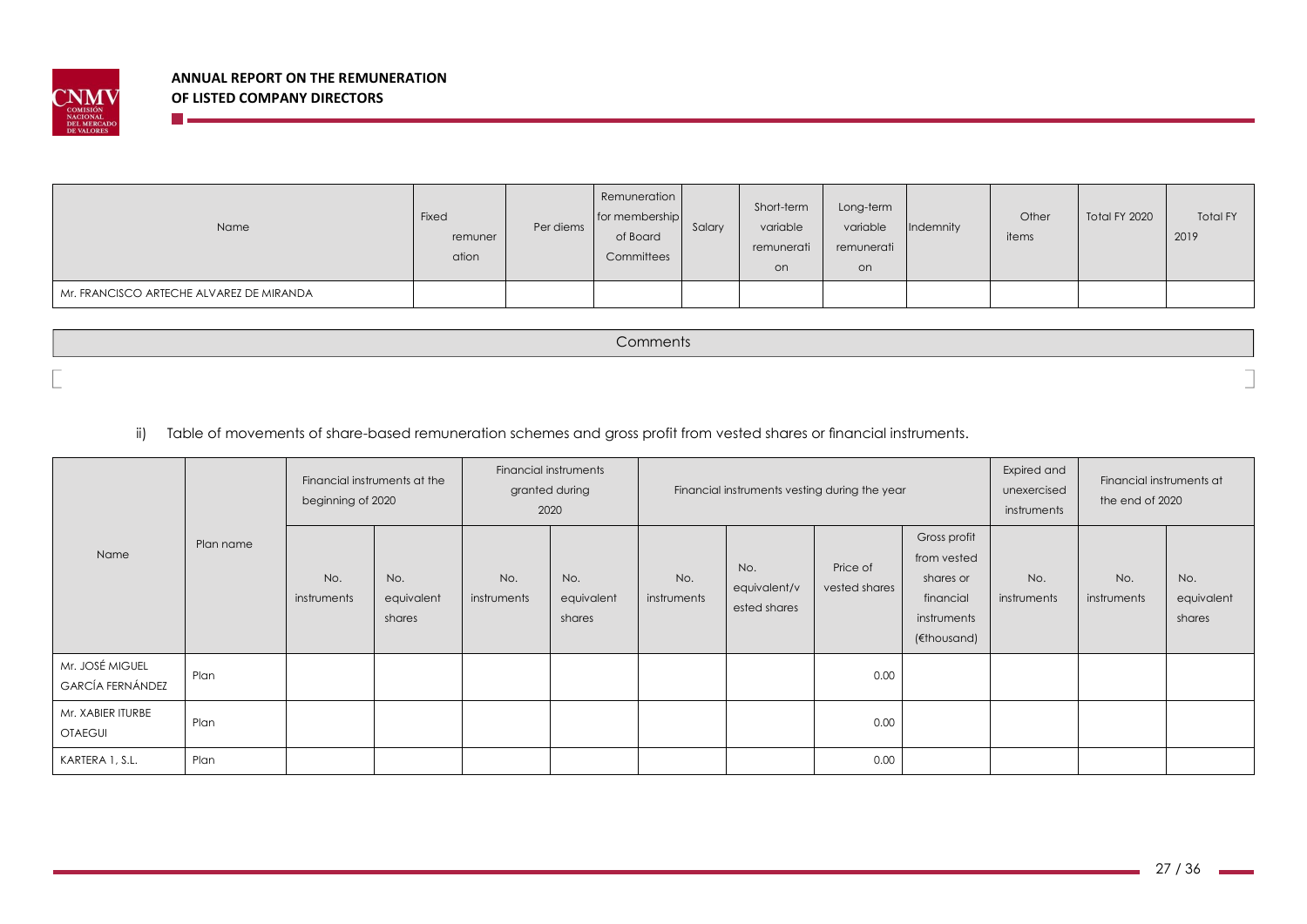

<u> Martin Barbara (</u>

|                                        |           | Financial instruments at the<br>beginning of 2020 |                             | Financial instruments<br>granted during<br>2020 |                             |                    |                                     | Financial instruments vesting during the year | Expired and<br>unexercised<br>instruments                                           | Financial instruments at<br>the end of 2020 |                    |                             |
|----------------------------------------|-----------|---------------------------------------------------|-----------------------------|-------------------------------------------------|-----------------------------|--------------------|-------------------------------------|-----------------------------------------------|-------------------------------------------------------------------------------------|---------------------------------------------|--------------------|-----------------------------|
| Name                                   | Plan name | No.<br>instruments                                | No.<br>equivalent<br>shares | No.<br>instruments                              | No.<br>equivalent<br>shares | No.<br>instruments | No.<br>equivalent/v<br>ested shares | Price of<br>vested shares                     | Gross profit<br>from vested<br>shares or<br>financial<br>instruments<br>(€thousand) | No.<br>instruments                          | No.<br>instruments | No.<br>equivalent<br>shares |
| CORPORACIÓN<br>FINANCERA ALBA,<br>S.A. | Plan      |                                                   |                             |                                                 |                             |                    |                                     | 0.00                                          |                                                                                     |                                             |                    |                             |
| Ms. BELÉN<br><b>AMATRIAIN CORBI</b>    | Plan      |                                                   |                             |                                                 |                             |                    |                                     | 0.00                                          |                                                                                     |                                             |                    |                             |
| Mr. IÑAKI ALZAGA<br>ETXEITA            | Plan      |                                                   |                             |                                                 |                             |                    |                                     | 0.00                                          |                                                                                     |                                             |                    |                             |
| Mr. ROBERT<br>SAMUELSON                | Plan      |                                                   |                             |                                                 |                             |                    |                                     | 0.00                                          |                                                                                     |                                             |                    |                             |
| Mr. EAMONN O<br><b>HARE</b>            | Plan      |                                                   |                             |                                                 |                             |                    |                                     | 0.00                                          |                                                                                     |                                             |                    |                             |
| Ms. ANA GARCÍA<br>FAU                  | Plan      |                                                   |                             |                                                 |                             |                    |                                     | 0.00                                          |                                                                                     |                                             |                    |                             |
| Ms. BEATRIZ MATO<br>OTERO              | Plan      |                                                   |                             |                                                 |                             |                    |                                     | 0.00                                          |                                                                                     |                                             |                    |                             |
| Mr. LUIS RAMÓN<br>ARRIETA DURANA       | Plan      |                                                   |                             |                                                 |                             |                    |                                     | 0.00                                          |                                                                                     |                                             |                    |                             |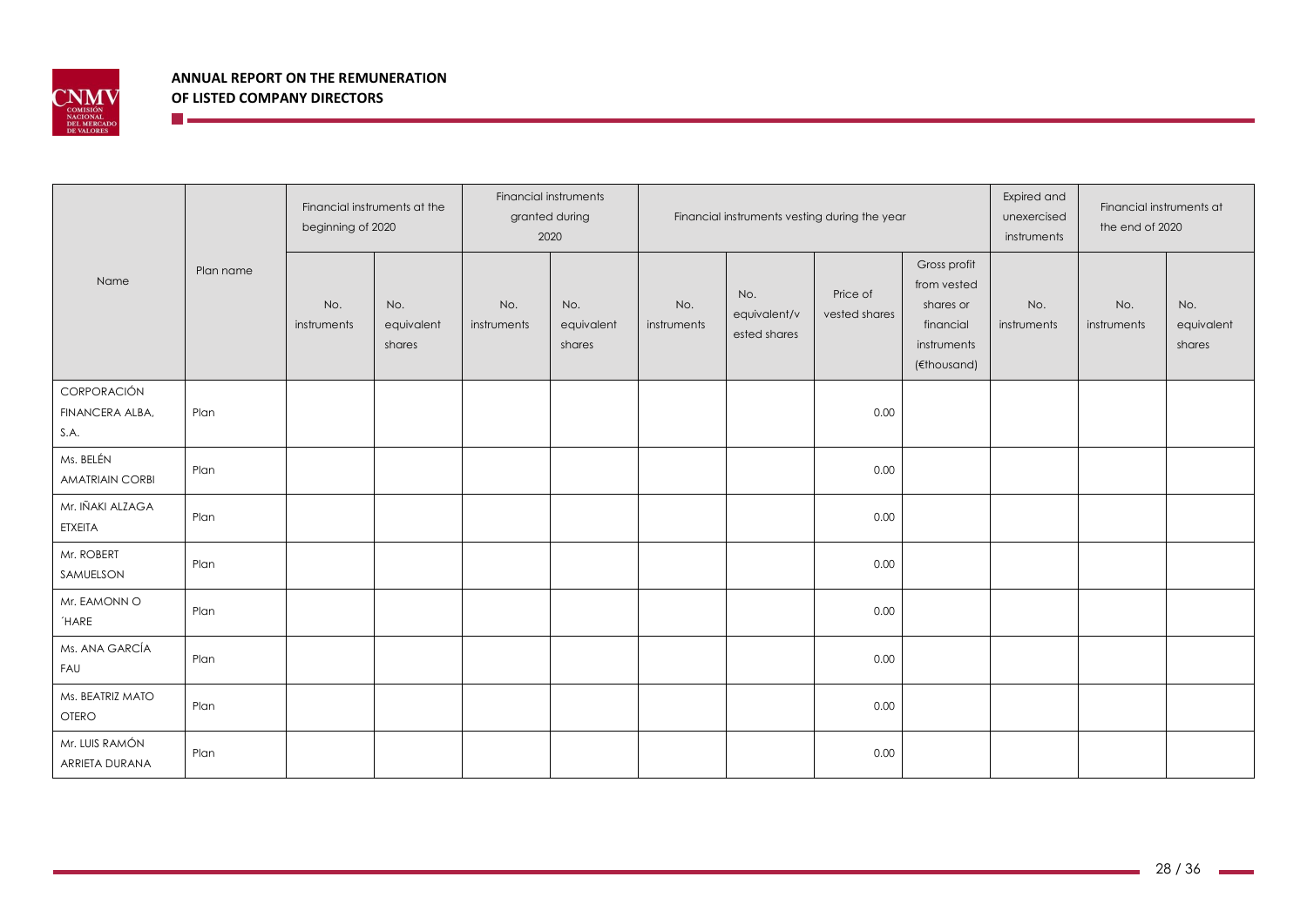

<u>ra a</u>

|                                                |      | Financial instruments at the<br>beginning of 2020 |                             | Financial instruments<br>granted during<br>2020 |                             |                    |                                     | Financial instruments vesting during the year | Expired and<br>unexercised<br>instruments                                           | Financial instruments at<br>the end of 2020 |                    |                             |
|------------------------------------------------|------|---------------------------------------------------|-----------------------------|-------------------------------------------------|-----------------------------|--------------------|-------------------------------------|-----------------------------------------------|-------------------------------------------------------------------------------------|---------------------------------------------|--------------------|-----------------------------|
| Plan name<br>Name                              |      | No.<br>instruments                                | No.<br>equivalent<br>shares | No.<br>instruments                              | No.<br>equivalent<br>shares | No.<br>instruments | No.<br>equivalent/v<br>ested shares | Price of<br>vested shares                     | Gross profit<br>from vested<br>shares or<br>financial<br>instruments<br>(€thousand) | No.<br>instruments                          | No.<br>instruments | No.<br>equivalent<br>shares |
| Mr. JOSÉ ANGEL<br><b>CORRES ABASOLO</b>        | Plan |                                                   |                             |                                                 |                             |                    |                                     | 0.00                                          |                                                                                     |                                             |                    |                             |
| Ms. ELISABETTA<br><b>CASTIGLIONI</b>           | Plan |                                                   |                             |                                                 |                             |                    |                                     | 0.00                                          |                                                                                     |                                             |                    |                             |
| Mr. MIGUEL ANGEL<br>LUJUA MURGA                | Plan |                                                   |                             |                                                 |                             |                    |                                     | 0.00                                          |                                                                                     |                                             |                    |                             |
| Mr. JONATHAN<br><b>GLYN JAMES</b>              | Plan |                                                   |                             |                                                 |                             |                    |                                     | 0.00                                          |                                                                                     |                                             |                    |                             |
| Mr. ALBERTO<br><b>GARCÍA ERAUZKIN</b>          | Plan |                                                   |                             |                                                 |                             |                    |                                     | 0.00                                          |                                                                                     |                                             |                    |                             |
| Mr. FRANCISCO<br>ARTECHE ALVAREZ<br>DE MIRANDA | Plan |                                                   |                             |                                                 |                             |                    |                                     | 0.00                                          |                                                                                     |                                             |                    |                             |

**Observations**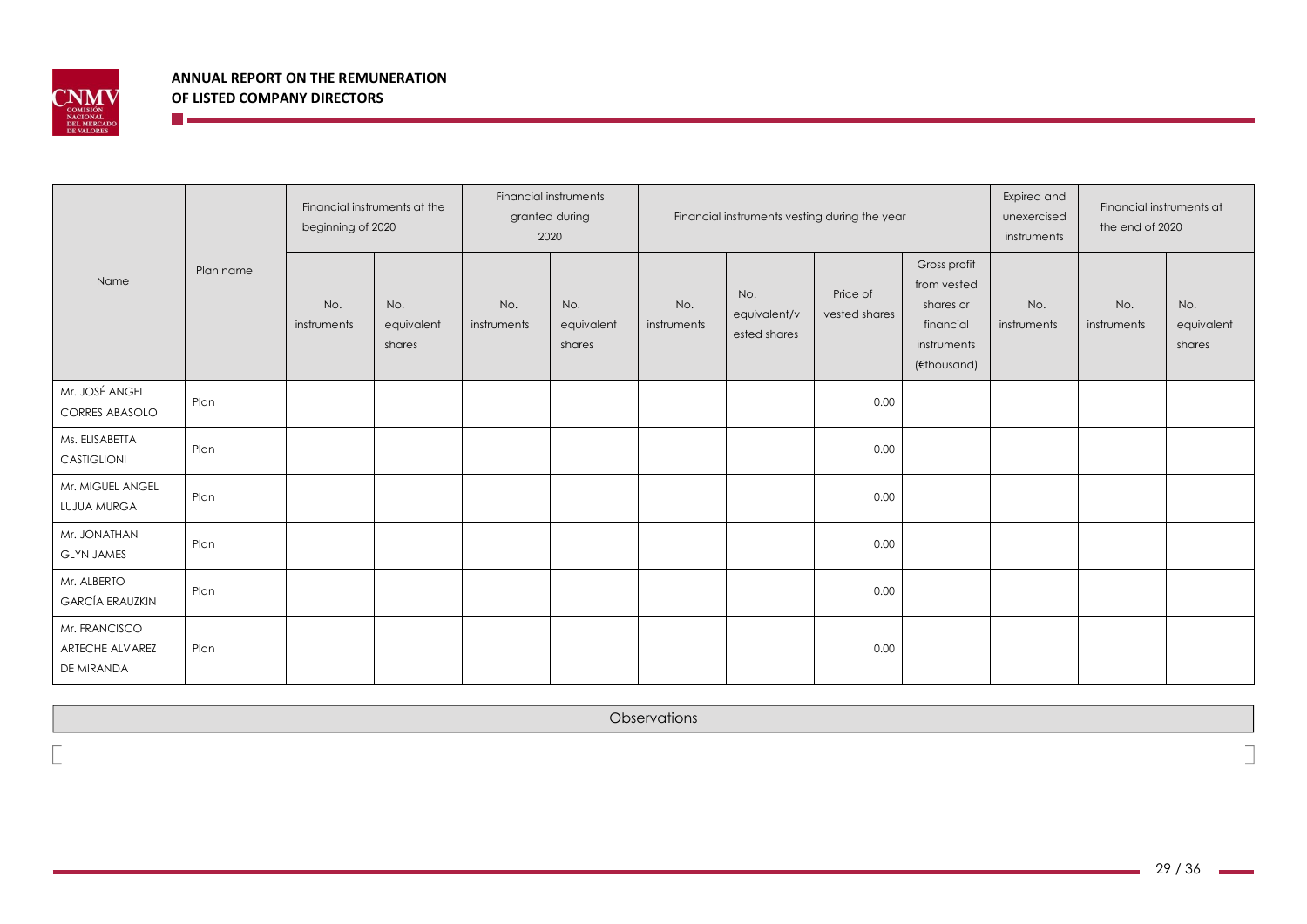

iii) Long-term savings schemes.

**The Communication** 

| Name                                     | Remuneration from vesting of<br>rights to savings schemes |
|------------------------------------------|-----------------------------------------------------------|
| Mr. JOSÉ MIGUEL GARCÍA FERNÁNDEZ         |                                                           |
| Mr. XABIER ITURBE OTAEGUI                |                                                           |
| KARTERA 1, S.L.                          |                                                           |
| CORPORACIÓN FINANCERA ALBA, S.A.         |                                                           |
| Ms. BELÉN AMATRIAIN CORBI                |                                                           |
| Mr. IÑAKI ALZAGA ETXEITA                 |                                                           |
| Mr. ROBERT SAMUELSON                     |                                                           |
| Mr. EAMONN O'HARE                        |                                                           |
| Ms. ANA GARCÍA FAU                       |                                                           |
| Ms. BEATRIZ MATO OTERO                   |                                                           |
| Mr. LUIS RAMÓN ARRIETA DURANA            |                                                           |
| Mr. JOSÉ ANGEL CORRES ABASOLO            |                                                           |
| Ms. ELISABETTA CASTIGLIONI               |                                                           |
| Mr. MIGUEL ANGEL LUJUA MURGA             |                                                           |
| Mr. JONATHAN GLYN JAMES                  |                                                           |
| Mr. ALBERTO GARCÍA ERAUZKIN              |                                                           |
| Mr. FRANCISCO ARTECHE ALVAREZ DE MIRANDA |                                                           |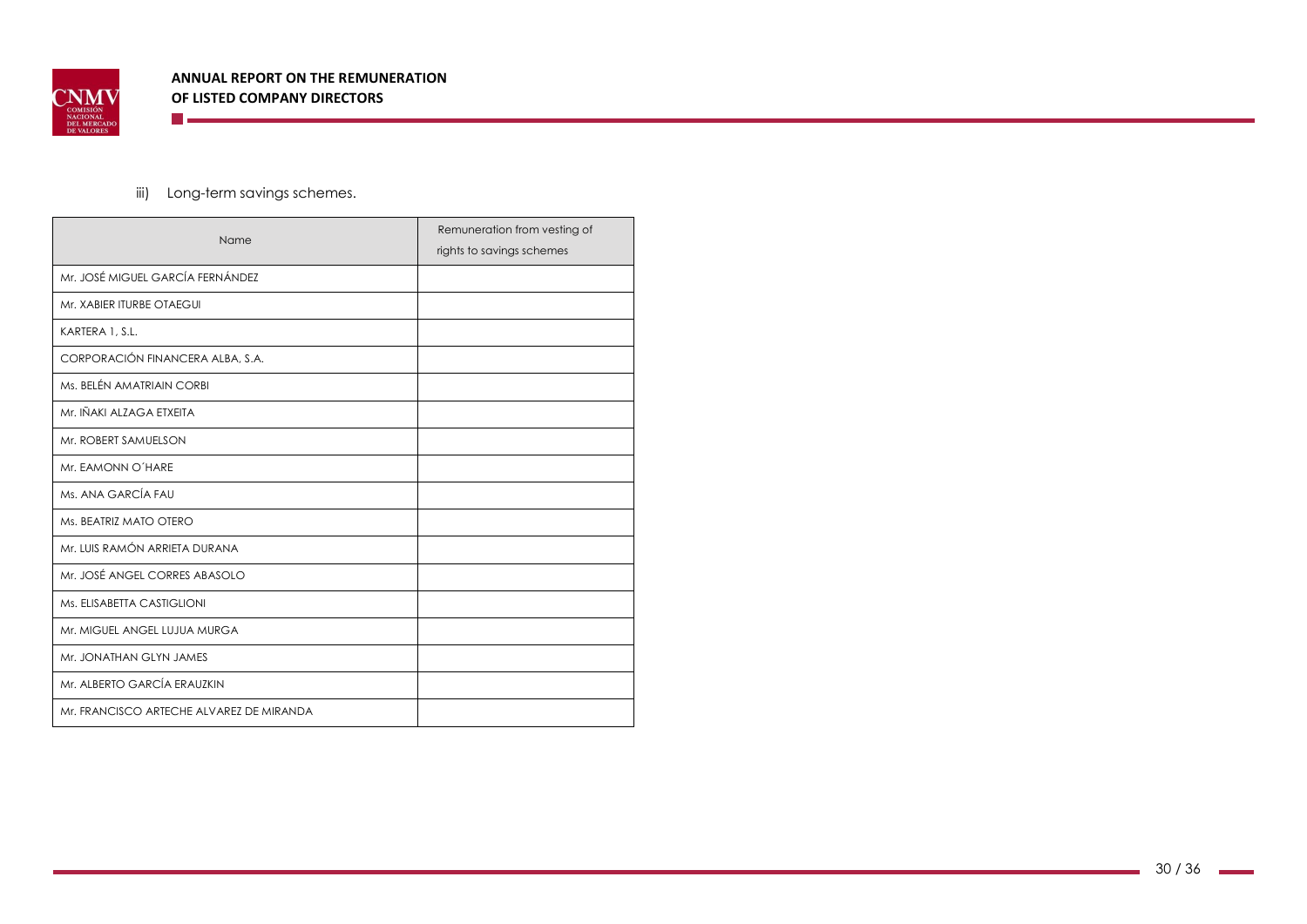

<u> The Communication of the Communication of</u>

|                                        |                                                | Contribution for the year by the Company (€'000) |                 |                                 | Accumulated amount (€'000)                     |         |                                                    |         |  |  |
|----------------------------------------|------------------------------------------------|--------------------------------------------------|-----------------|---------------------------------|------------------------------------------------|---------|----------------------------------------------------|---------|--|--|
| Name                                   | Savings schemes with vested<br>economic rights |                                                  | economic rights | Savings schemes with non-vested | Savings schemes with vested<br>economic rights |         | Savings schemes with non-vested<br>economic rights |         |  |  |
|                                        | FY 2020                                        | FY 2019                                          | FY 2020         | FY 2019                         | FY 2020                                        | FY 2019 | FY 2020                                            | FY 2019 |  |  |
| Mr. JOSÉ MIGUEL GARCÍA<br>FERNÁNDEZ    |                                                |                                                  |                 |                                 |                                                |         |                                                    |         |  |  |
| Mr. XABIER ITURBE OTAEGUI              |                                                |                                                  |                 |                                 |                                                |         |                                                    |         |  |  |
| KARTERA 1, S.L.                        |                                                |                                                  |                 |                                 |                                                |         |                                                    |         |  |  |
| CORPORACIÓN FINANCERA<br>ALBA, S.A.    |                                                |                                                  |                 |                                 |                                                |         |                                                    |         |  |  |
| Ms. BELÉN AMATRIAIN<br>CORBI           |                                                |                                                  |                 |                                 |                                                |         |                                                    |         |  |  |
| Mr. IÑAKI ALZAGA ETXEITA               |                                                |                                                  |                 |                                 |                                                |         |                                                    |         |  |  |
| Mr. ROBERT SAMUELSON                   |                                                |                                                  |                 |                                 |                                                |         |                                                    |         |  |  |
| Mr. EAMONN O'HARE                      |                                                |                                                  |                 |                                 |                                                |         |                                                    |         |  |  |
| Ms. ANA GARCÍA FAU                     |                                                |                                                  |                 |                                 |                                                |         |                                                    |         |  |  |
| Ms. BEATRIZ MATO OTERO                 |                                                |                                                  |                 |                                 |                                                |         |                                                    |         |  |  |
| Mr. LUIS RAMÓN ARRIETA<br>DURANA       |                                                |                                                  |                 |                                 |                                                |         |                                                    |         |  |  |
| Mr. JOSÉ ANGEL CORRES<br>ABASOLO       |                                                |                                                  |                 |                                 |                                                |         |                                                    |         |  |  |
| Ms. ELISABETTA CASTIGLIONI             |                                                |                                                  |                 |                                 |                                                |         |                                                    |         |  |  |
| Mr. MIGUEL ANGEL LUJUA<br><b>MURGA</b> |                                                |                                                  |                 |                                 |                                                |         |                                                    |         |  |  |
| Mr. JONATHAN GLYN JAMES                |                                                |                                                  |                 |                                 |                                                |         |                                                    |         |  |  |

-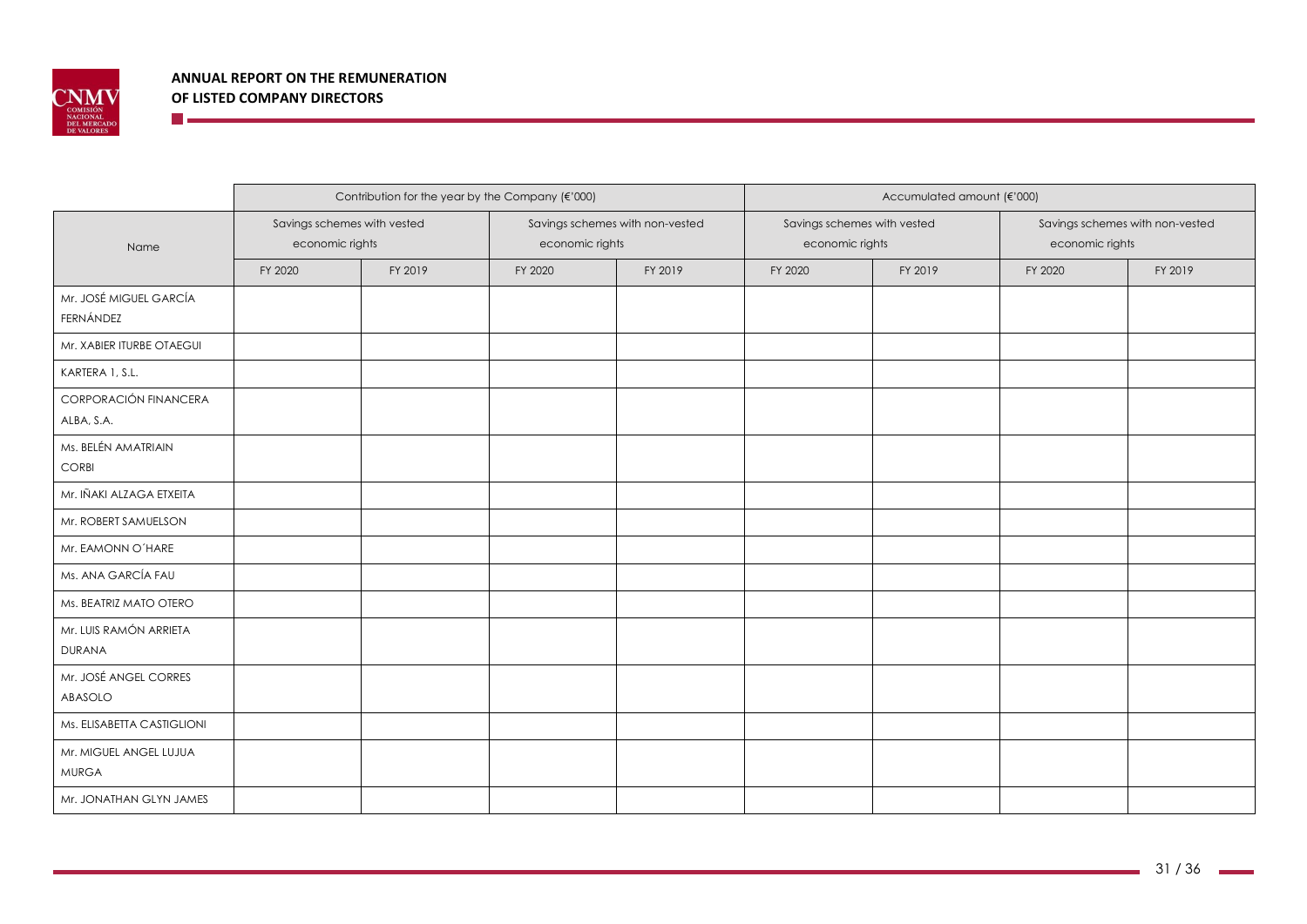

**The Company** 

|                                             |                                                | Contribution for the year by the Company $(\epsilon' 000)$ |                 |                                 | Accumulated amount (€'000)                     |         |                                                    |         |  |  |
|---------------------------------------------|------------------------------------------------|------------------------------------------------------------|-----------------|---------------------------------|------------------------------------------------|---------|----------------------------------------------------|---------|--|--|
| Name                                        | Savings schemes with vested<br>economic rights |                                                            | economic rights | Savings schemes with non-vested | Savings schemes with vested<br>economic rights |         | Savings schemes with non-vested<br>economic rights |         |  |  |
|                                             | FY 2020                                        | FY 2019                                                    | FY 2020         | FY 2019                         | FY 2020                                        | FY 2019 | FY 2020                                            | FY 2019 |  |  |
| Mr. ALBERTO GARCÍA<br>ERAUZKIN              |                                                |                                                            |                 |                                 |                                                |         |                                                    |         |  |  |
| Mr. FRANCISCO ARTECHE<br>ALVAREZ DE MIRANDA |                                                |                                                            |                 |                                 |                                                |         |                                                    |         |  |  |

**Comments** 

### iv) Breakdown of other items

| Name                             | Item        | Remuneration amount |
|----------------------------------|-------------|---------------------|
| Mr. JOSÉ MIGUEL GARCÍA FERNÁNDEZ | Item        |                     |
| Mr. XABIER ITURBE OTAEGUI        | Item        |                     |
| KARTERA 1, S.L.                  | <b>Item</b> |                     |
| CORPORACIÓN FINANCERA ALBA, S.A. | Item        |                     |
| Ms. BELÉN AMATRIAIN CORBI        | Item        |                     |
| Mr. IÑAKI ALZAGA ETXEITA         | Item        |                     |
| Mr. ROBERT SAMUELSON             | Item        |                     |
| Mr. EAMONN O'HARE                | Item        |                     |
| Ms. ANA GARCÍA FAU               | Item        |                     |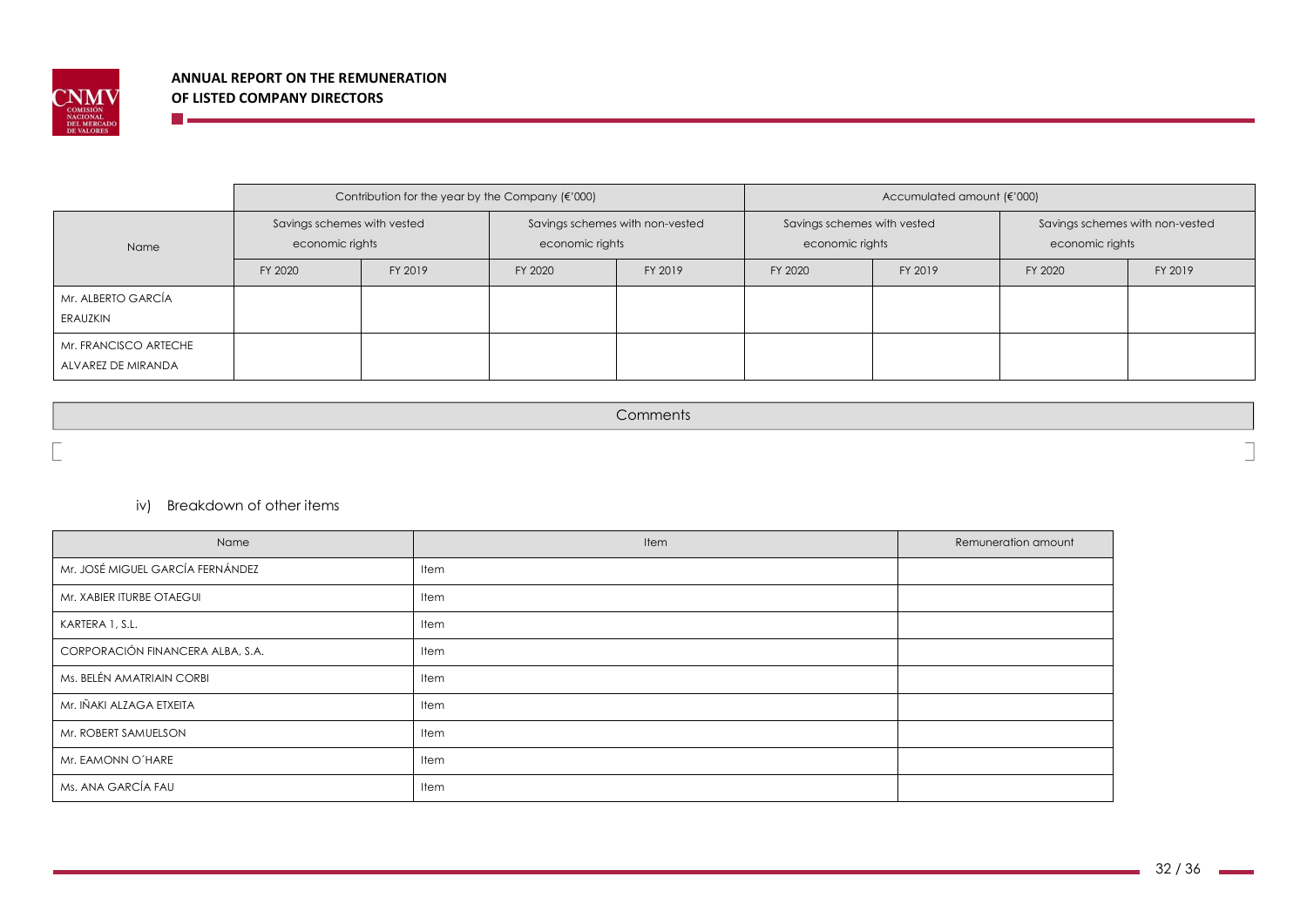

<u> The Communication of the Communication of</u>

| Name                                     | Item        | Remuneration amount |
|------------------------------------------|-------------|---------------------|
| Ms. BEATRIZ MATO OTERO                   | <b>Item</b> |                     |
| Mr. LUIS RAMÓN ARRIETA DURANA            | Item        |                     |
| Mr. JOSÉ ANGEL CORRES ABASOLO            | Item        |                     |
| Ms. ELISABETTA CASTIGLIONI               | Item        |                     |
| Mr. MIGUEL ANGEL LUJUA MURGA             | <b>Item</b> |                     |
| Mr. JONATHAN GLYN JAMES                  | Item        |                     |
| Mr. ALBERTO GARCÍA ERAUZKIN              | Item        |                     |
| Mr. FRANCISCO ARTECHE ALVAREZ DE MIRANDA | Item        |                     |

**Observations** 

### c) Summary of remunerations (€'000):

The summary should include amounts relating to all remuneration items included in the present report accrued by the director, in thousand euro.

|                                     |                            |                                                                      | Remuneration accrued in the Company |                                                    |                          | Remuneration accrued in Group companies |                                                                      |                                         |                                       |                        |                                  |
|-------------------------------------|----------------------------|----------------------------------------------------------------------|-------------------------------------|----------------------------------------------------|--------------------------|-----------------------------------------|----------------------------------------------------------------------|-----------------------------------------|---------------------------------------|------------------------|----------------------------------|
| Name                                | Total cash<br>remuneration | Gross profit<br>from vested<br>shares or<br>financial<br>instruments | from savings<br>schemes             | Remuneration Remuneration<br>due to other<br>items | Total FY 2020<br>company | Total cash<br>remuneration              | Gross profit<br>from vested<br>shares or<br>financial<br>instruments | Remuneration<br>from savings<br>schemes | Remuneration<br>due to other<br>items | Total FY 2020<br>group | Total FY 2020 company<br>+ group |
| Mr. JOSÉ MIGUEL GARCÍA<br>FERNÁNDEZ | 653                        |                                                                      |                                     |                                                    | 653                      |                                         |                                                                      |                                         |                                       |                        | 653                              |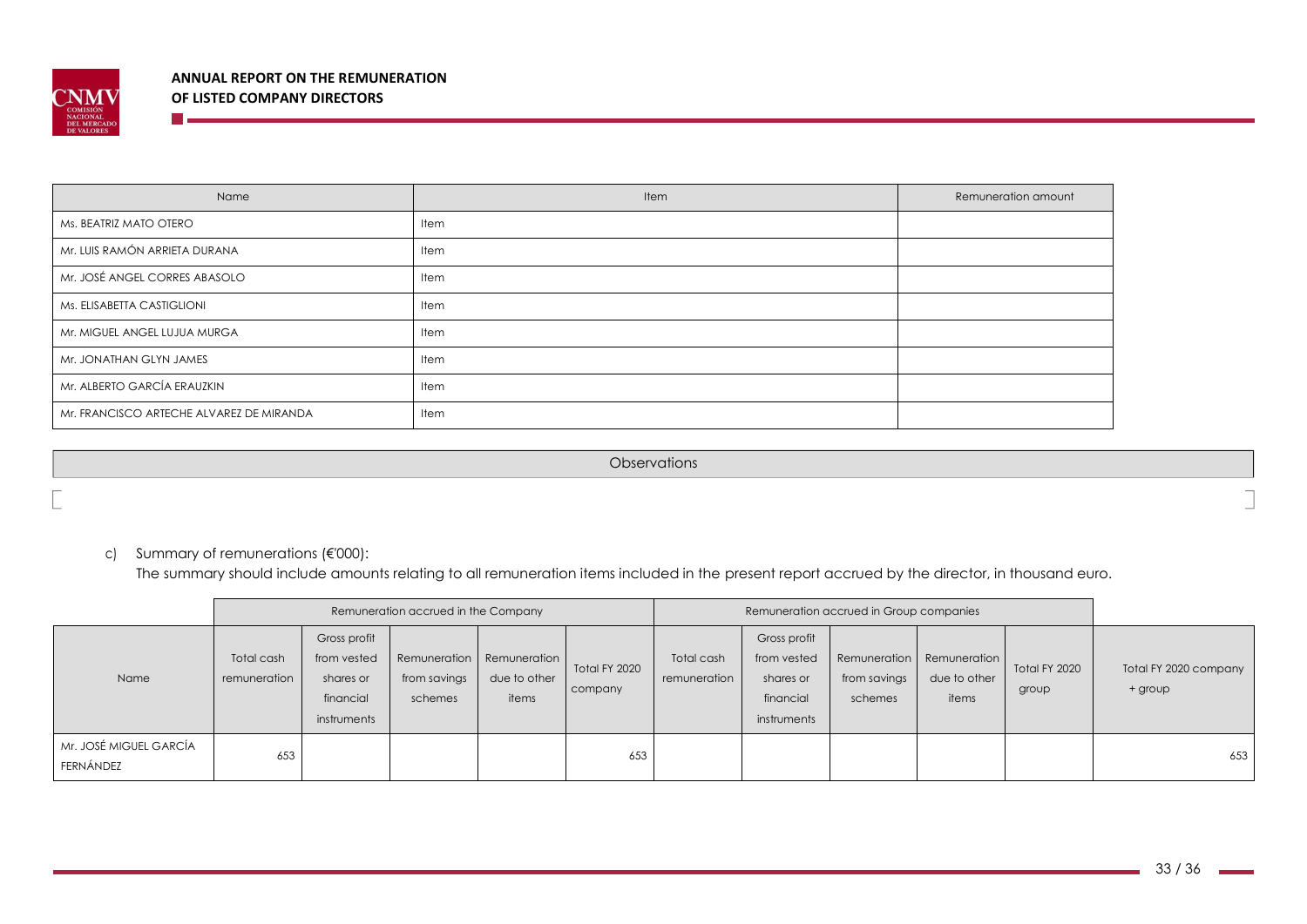

**The Community** 

|                                         |                            | Remuneration accrued in the Company                                  |                                         |                                       |                          |                            | Remuneration accrued in Group companies                              |                                         |                                       |                        |                                  |
|-----------------------------------------|----------------------------|----------------------------------------------------------------------|-----------------------------------------|---------------------------------------|--------------------------|----------------------------|----------------------------------------------------------------------|-----------------------------------------|---------------------------------------|------------------------|----------------------------------|
| Name                                    | Total cash<br>remuneration | Gross profit<br>from vested<br>shares or<br>financial<br>instruments | Remuneration<br>from savings<br>schemes | Remuneration<br>due to other<br>items | Total FY 2020<br>company | Total cash<br>remuneration | Gross profit<br>from vested<br>shares or<br>financial<br>instruments | Remuneration<br>from savings<br>schemes | Remuneration<br>due to other<br>items | Total FY 2020<br>group | Total FY 2020 company<br>+ group |
| Mr. XABIER ITURBE<br><b>OTAEGUI</b>     | 350                        |                                                                      |                                         |                                       | 350                      |                            |                                                                      |                                         |                                       |                        | 350                              |
| KARTERA 1, S.L.                         | 80                         |                                                                      |                                         |                                       | 80                       |                            |                                                                      |                                         |                                       |                        | 80                               |
| CORPORACIÓN<br>FINANCERA ALBA, S.A.     | 86                         |                                                                      |                                         |                                       | 86                       |                            |                                                                      |                                         |                                       |                        | 86                               |
| Ms. BELÉN AMATRIAIN CORBI               | 89                         |                                                                      |                                         |                                       | 89                       |                            |                                                                      |                                         |                                       |                        | 89                               |
| Mr. IÑAKI ALZAGA<br><b>ETXEITA</b>      | 95                         |                                                                      |                                         |                                       | 95                       |                            |                                                                      |                                         |                                       |                        | 95                               |
| Mr. ROBERT SAMUELSON                    | 71                         |                                                                      |                                         |                                       | 71                       |                            |                                                                      |                                         |                                       |                        | 71                               |
| Mr. EAMONN O'HARE                       | 80                         |                                                                      |                                         |                                       | 80                       |                            |                                                                      |                                         |                                       |                        | 80                               |
| Ms. ANA GARCÍA FAU                      | 20                         |                                                                      |                                         |                                       | 20                       |                            |                                                                      |                                         |                                       |                        | 20                               |
| Ms. BEATRIZ MATO OTERO                  | 20                         |                                                                      |                                         |                                       | 20                       |                            |                                                                      |                                         |                                       |                        | 20                               |
| Mr. LUIS RAMÓN ARRIETA<br><b>DURANA</b> | 52                         |                                                                      |                                         |                                       | 52                       |                            |                                                                      |                                         |                                       |                        | 52                               |
| Mr. JOSÉ ANGEL CORRES<br>ABASOLO        | 60                         |                                                                      |                                         |                                       | 60                       |                            |                                                                      |                                         |                                       |                        | 60                               |
| Ms. ELISABETTA<br>CASTIGLIONI           | 60                         |                                                                      |                                         |                                       | 60                       |                            |                                                                      |                                         |                                       |                        | 60                               |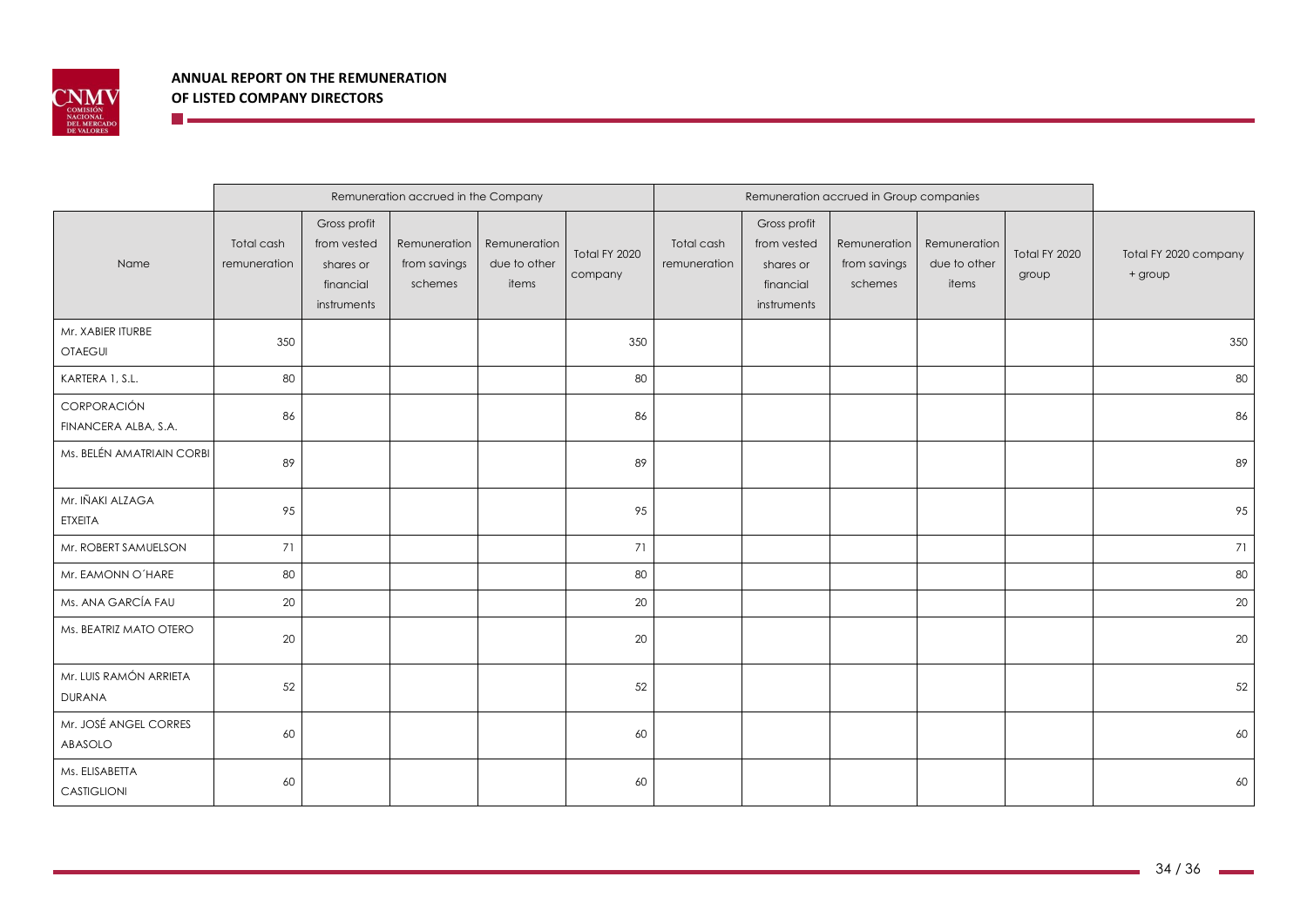

**The Co** 

|                                             | Remuneration accrued in the Company |                                                                      |                                         |                                       |                          | Remuneration accrued in Group companies |                                                                      |                                         |                                       |                        |                                  |
|---------------------------------------------|-------------------------------------|----------------------------------------------------------------------|-----------------------------------------|---------------------------------------|--------------------------|-----------------------------------------|----------------------------------------------------------------------|-----------------------------------------|---------------------------------------|------------------------|----------------------------------|
| Name                                        | Total cash<br>remuneration          | Gross profit<br>from vested<br>shares or<br>financial<br>instruments | Remuneration<br>from savings<br>schemes | Remuneration<br>due to other<br>items | Total FY 2020<br>company | Total cash<br>remuneration              | Gross profit<br>from vested<br>shares or<br>financial<br>instruments | Remuneration<br>from savings<br>schemes | Remuneration<br>due to other<br>items | Total FY 2020<br>group | Total FY 2020 company<br>+ group |
| Mr. MIGUEL ANGEL<br>LUJUA MURGA             | 60                                  |                                                                      |                                         |                                       | 60                       |                                         |                                                                      |                                         |                                       |                        | 60                               |
| Mr. JONATHAN GLYN<br>JAMES                  | 52                                  |                                                                      |                                         |                                       | 52                       |                                         |                                                                      |                                         |                                       |                        | 52                               |
| Mr. ALBERTO GARCÍA<br>ERAUZKIN              |                                     |                                                                      |                                         | 496                                   | 496                      |                                         |                                                                      |                                         |                                       |                        | 496                              |
| Mr. FRANCISCO ARTECHE<br>ALVAREZ DE MIRANDA |                                     |                                                                      |                                         | 368                                   | 368                      |                                         |                                                                      |                                         |                                       |                        | 368                              |
| <b>TOTAL</b>                                | 1,828                               |                                                                      |                                         | 864                                   | 2,692                    |                                         |                                                                      |                                         |                                       |                        | 2,692                            |

**Observations** 

Mr. José Ortiz Martínez, non-voting secretary to the Board of Directors of Euskaltel, received €253,000 for all remuneration items